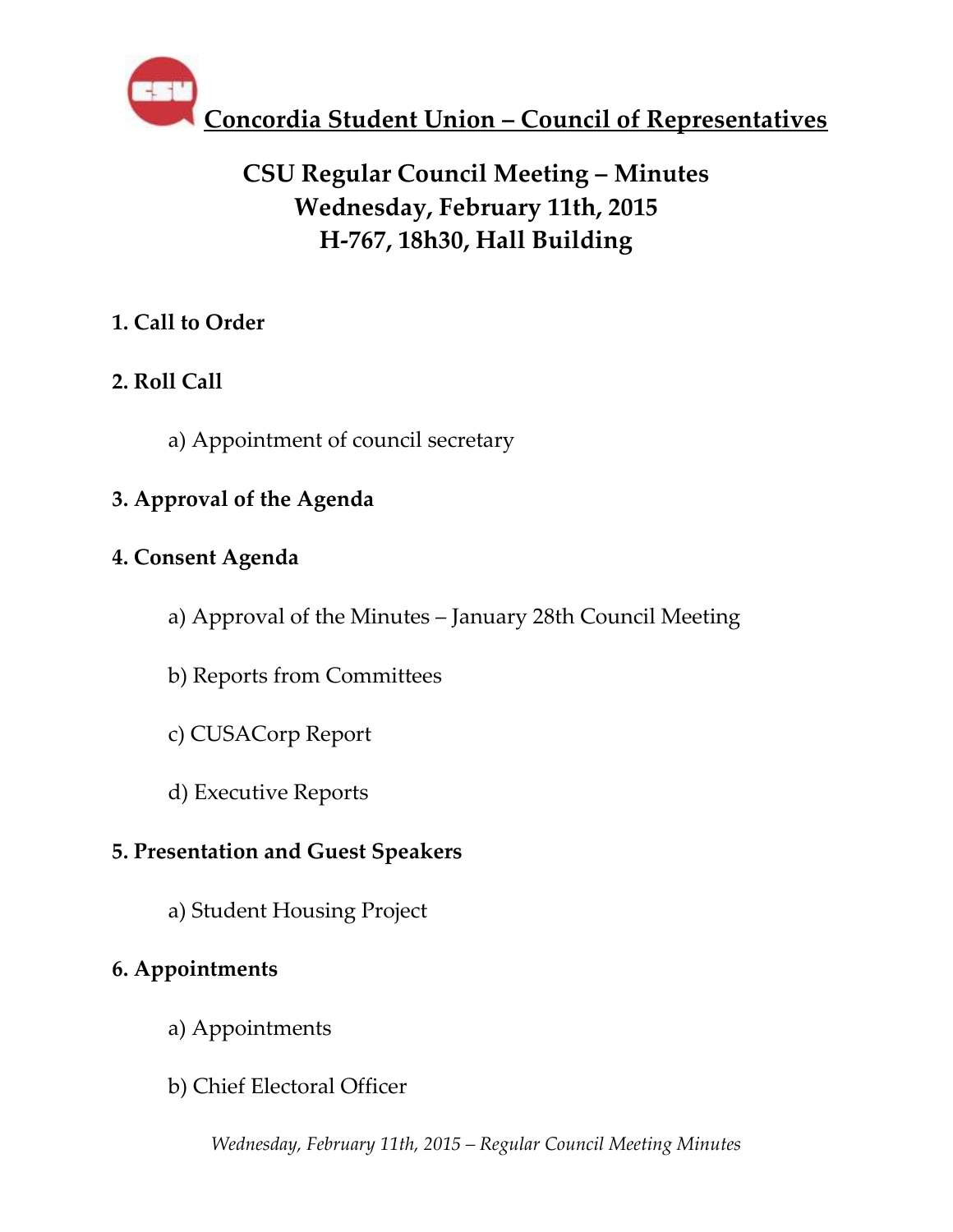

c) Loyola

### **7. Returning Business - Substantive**

a) Reggie's

### **8. New business - Informational**

a) Clubs Financial System

### **9. New Business – Substantive**

- a) Election regulation changes
- b) Reggie's/Hive referendum question
- c) Financial reallocation and indexation referendum questions
- d) Health/Dental plan referendum question
- e) Health/Dental plan admin fee by-law change
- f) Privatization of public services referendum question
- g) Greenhouse project referendum question

### **10. Question Period & Business Arising**

### **11. Announcements**

### **12. Adjournment**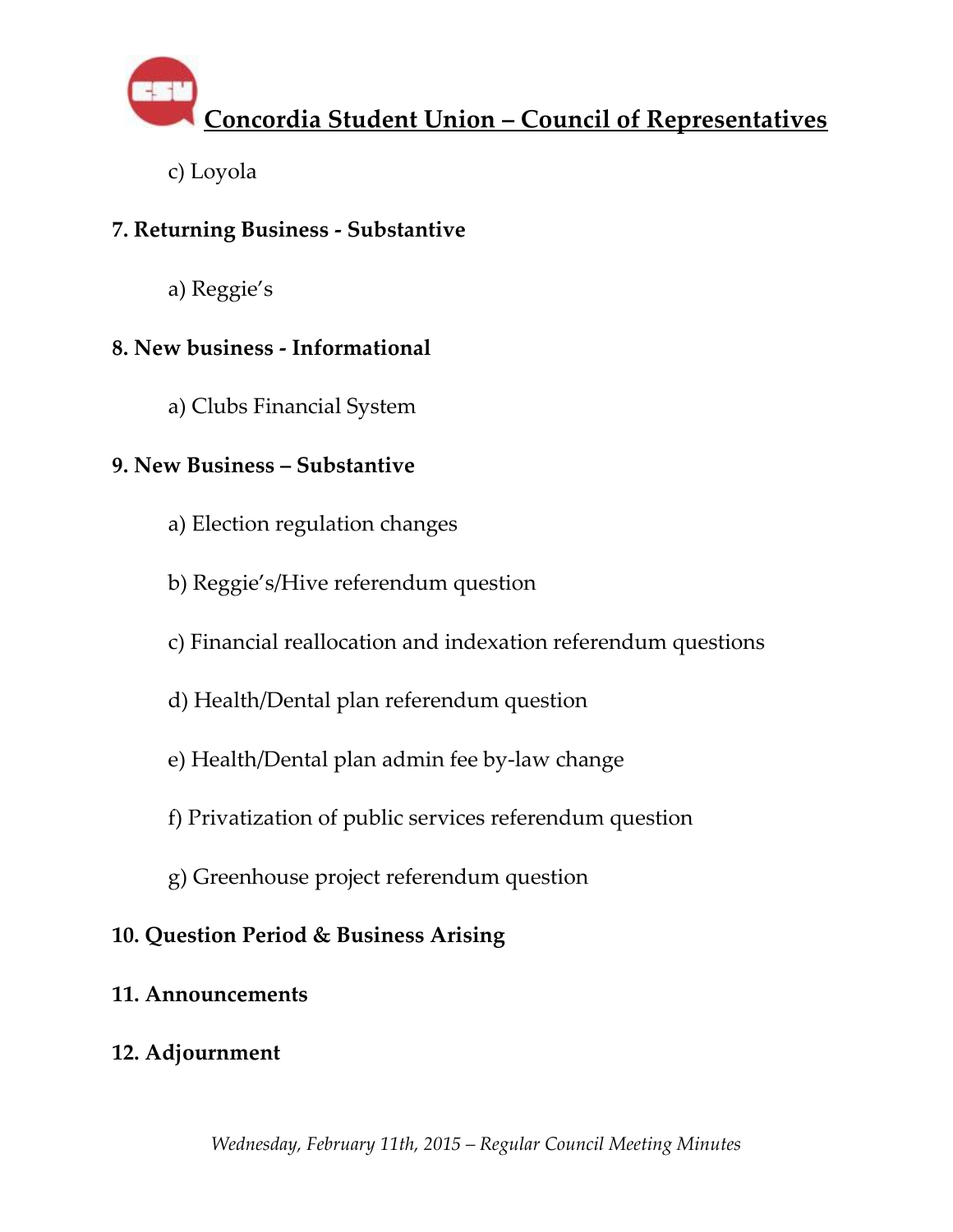

## **CSU Regular Council Meeting – Minutes Wednesday, February 11th, 2015 H-767, 18h30, Hall Building**

## **1. CALL TO ORDER**

Meeting is called to order at 18h46

*We would like to acknowledge that Concordia university is on the traditional territory of the Kanien'keha:ka (Ga--‐niyen--‐ge--‐haa--‐ga), a place which has long served as a site of meeting and exchange amongst nations. Concordia recognizes, and respects the Kanien'keha:ka (Ga--‐niyen--‐ge--‐haa--‐ga) as the traditional custodians of the lands and waters on which we meet today.*

## **2. ROLL CALL**

*Executives present for the duration of the meeting were Katherine Bellini* (VP Clubs & Internal Affairs), *Charles Bourassa* (VP Student Life), *Jessica Cabana* (VP Sustainability), *Anthony Garoufalis-Auger* (VP External Affairs & Mobilization), *Benjamin Prunty* (President), *Gabriel Velasco* (VP Loyola), *Terry Wilkings* (VP Academic & Advocacy) and *Heather Nagy* (VP Finance).

Councillors present for the duration of the meeting were *Terry Ngala* (Independent), *Scott Carr* (JMSB), *Nicholas Mouzourakis* (ENCS), *Caroline Messier-Gemes* (JMSB), *Jeremy Blinkhorn* (Fine Arts), *Jenna Cocullo* (Arts & Science), *Emily Fisher* (Arts & Science), *Lucinda Marshall-Kisparissis* (Arts & Science), *Marion Miller* (Fine Arts), *Angelica Novielli* (Arts & Science), *Matthew Palynchuk* (Arts & Science), *Marcus Peters* (Arts & Science), *Thomas Radcliffe* (Arts & Science), *Vicky Rodgers*  (JMSB), *John Talbot* (Arts & Science), *Chloë Williams* (Arts & Science), *Jeremy Tessier*  (Arts & Science), *Emma Wilson* (Fine Arts), *Jason Poirier-Lavoie* (Arts & Science) *and James Tyler Vaccaro* (Arts & Science)*.* 

Councillors absent for the duration of the meeting granted reprieve were *Gemma Acco* (Arts & Science), *Rami Yahia* (ENCS) and *Maylen Cytryn* (JMSB).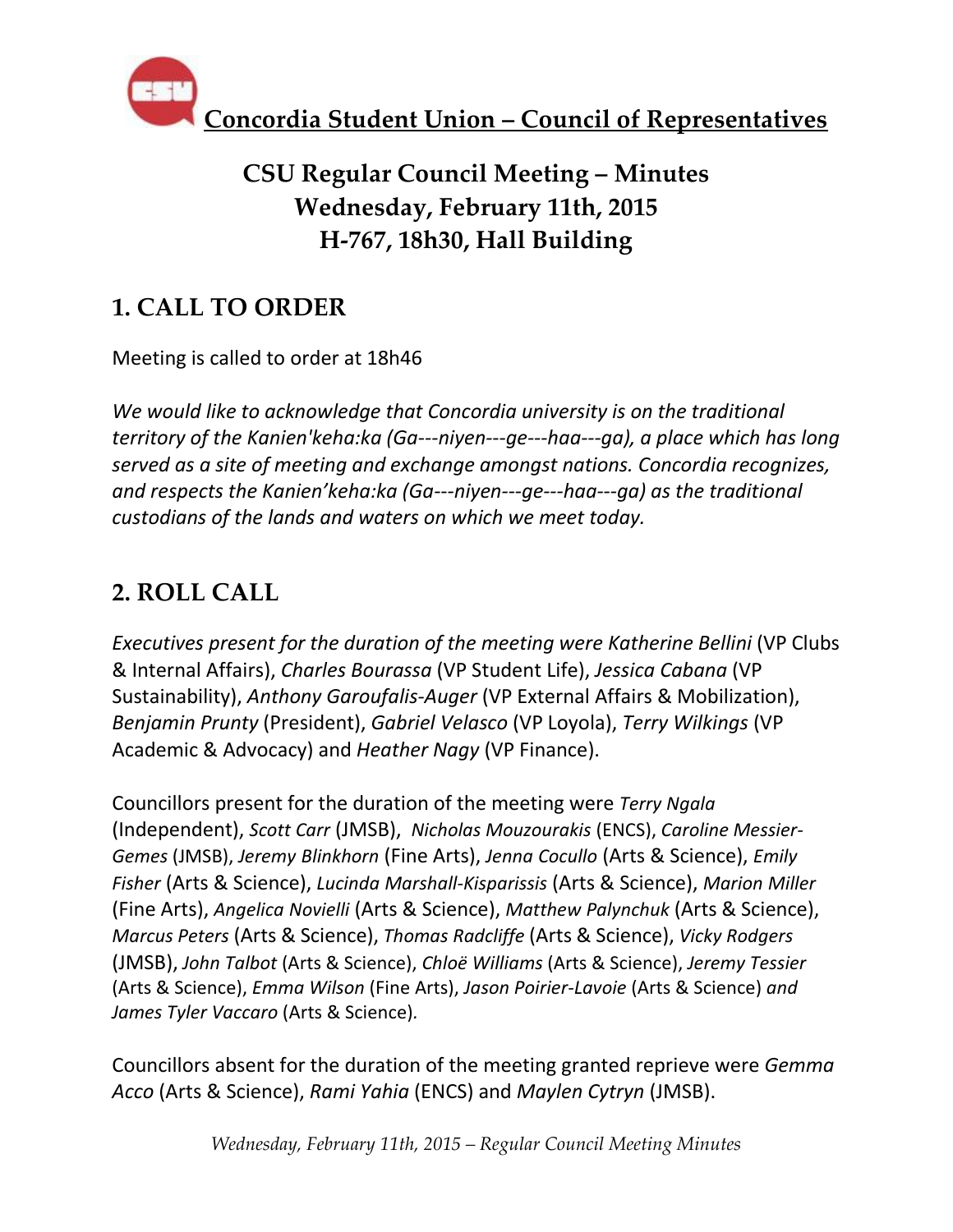

Councillors absent for the duration of the meeting not granted reprieve were *Taimur Tanoli* (JMSB)*, Faddy Kamel* (ENCS) *and Michael Richardson* (JMSB).

## **a) Appointment of Council Secretary**

**Caitlin Robinson** sends her regrets but unfortunately, she has severely hurt her wrist playing soccer and is in a cast for a solid month. Nonetheless, she tells me that she is doing better and she says hello to everybody.

But in the meantime, **Cassandra Fehr** has generously offered her help tonight and so we will need a **motion group pointer** for the duration of the meeting.

**Vicky Rodgers** appoints Cassandra as secretary for the February 11<sup>th</sup> 2015 Council meeting.

Seconded by **Chloe Williams.**

**VOTE** No objections – unanimous vote

*Motion carries.*

## **3. APPROVAL OF THE AGENDA**

### **Requests for excusals:**

- **Michael Richardson:** I will be unable to attend the meeting tonight, I have just been called into work due to a colleague calling in sick and will likely finish very late. Could you pass along my regrets to council and my request for excusal on my behalf.
- **Gemma Acco:** My aunt asked me to watch my cousins from 4-9. I have to watch the baby when the siblings are at karate practice with their grandmother. When the others return, I have to bathe them and put them to bed. My aunt and uncle are on vacation so I can't even reach her to tell her that about the council meeting. Do you think council will give me an excusal? I'm pretty sure I already missed 2 council meetings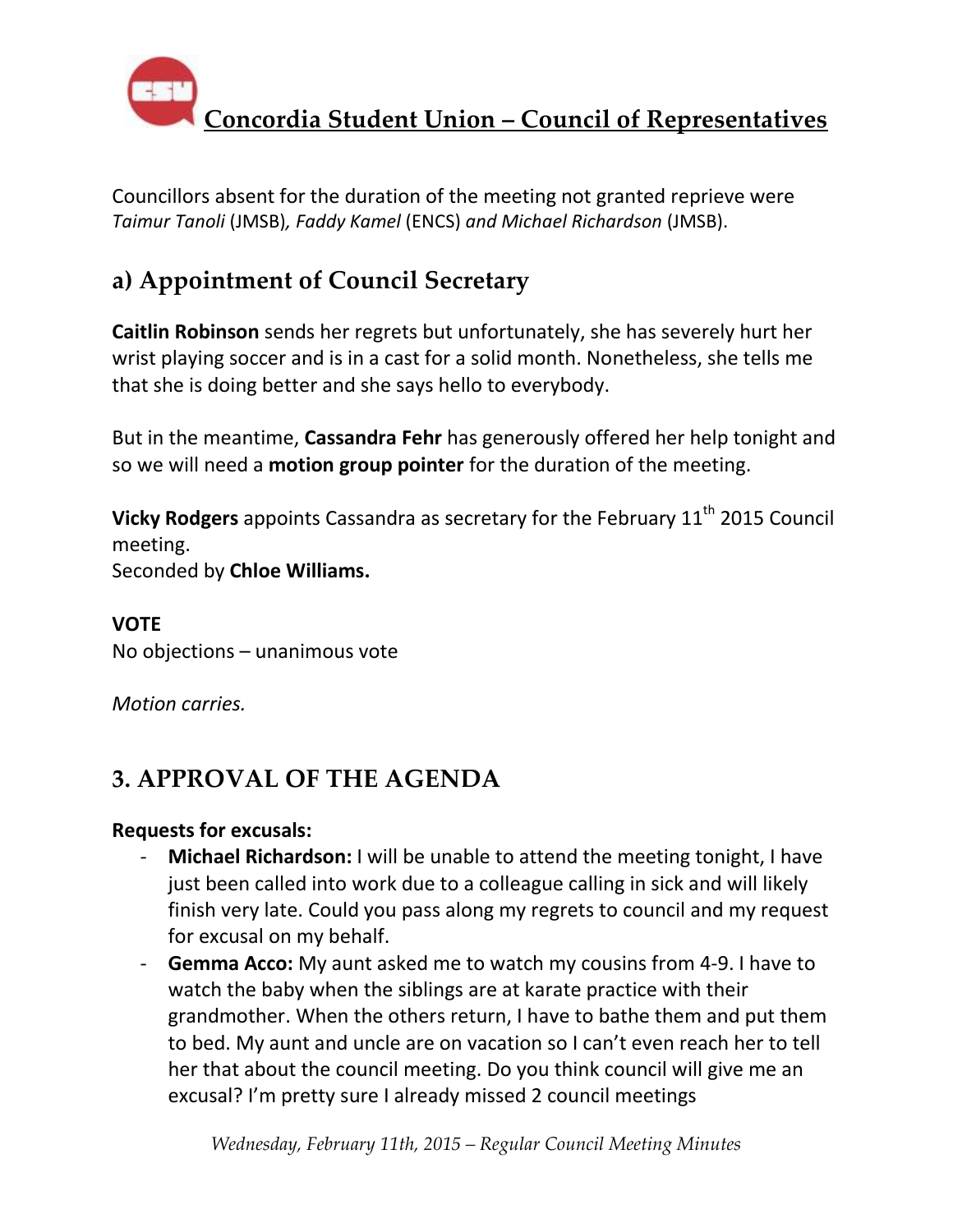

- **Jeremy Tessier:** I will be unable to attend until after 8:15, I'm applying to grad school and my supervisor requires that I attend seminars on Wednesdays from 6-8:15. I would like my absence to be excused by council.
- **Rami Yahia:** unfortunately I won't be able to make it to the meeting tonight, I haven't been feeling well for the last few days. I have flu like symptoms. I spent the day in bed trying to recover.
- **Taimur Tanoli:** I will not be able to make it tonight. I am competing in the ethics case competition. My team and I are currently working on the paper for submission. It is a prestigious competition which focuses on ethical practices in business. Thank you for your understanding. I am requesting an excuse for a previous meeting – I was not aware of the excusal procedure (that I had to submit a formal request to be excused) and I was away in Toronto at a case competition. If council could excuse this, It would be appreciated

**Chair:** council may consider a retroactive request for excusal. It requires ¾ of the majority vote. It must be stated clearly as to why the absence was unforeseeable and the reason why a request for excusal could not be submitted prior to the meeting.

### **MOTION 1**

**James Vaccaro** moves to excuse everyone and also move to excuse **Maylen** who is sick and will be emailing you soon. Seconded **Nicholaos Mouzourakis**.

Proposed amendment that **Anthony Garoufalis-Auger** be considered in the list of excusals because he has to leave around 8pm to work on the coalition fundraiser being launched tomorrow. He is the spokesperson for this fundraiser. Seconded by **Benjamin Prunty**.

### *Friendly amendment*.

**John Talbot:** according to the bylaws, **Taimur** should not be excused. I have brought this up last time and the time before. We have to stop just excusing people for not being here all the time. We did it all year and I just wanted to bring that up and if everyone wants to vote along with this, that's fine but I won't.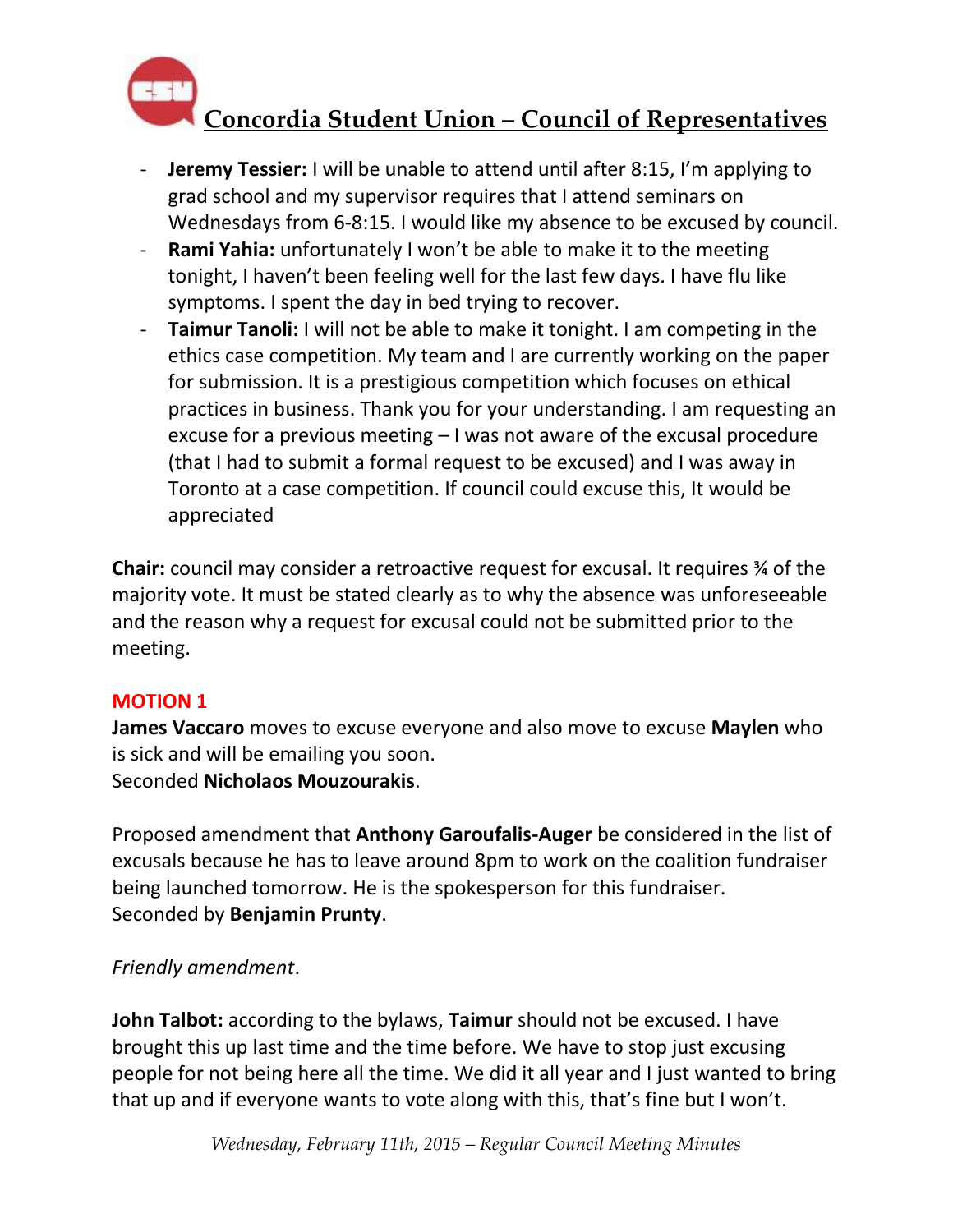

**Terry Wilkings (POI):** In Jame's motion, was he moving to excuse everyone from today's meeting including retroactive excusals?

**James Vaccaro:** yes I am moving to excuse everyone, including retroactive excusals as well as Anthony.

**Scott Carr:** I call the motion into question

**Benjamin Prunty (POI):** was there a motion to split?

**Jeremy Tessier:** I did not make a motion to split

#### **VOTE – MOTION 1**

In favor: 6 Opposed: 8 Abstentions: 7

*Defeated*. (Brings us back to the current speakers list for Motion 1)

**John Talbot** proposes an amendment **(AMENDMENT MOTION 1)** to the previous motion to excuse **Maylen, Gemma, Jeremy, Rami, Anthony** but not **Michael** and **Taimur**. Excusals are for those who are sick or caught up with children. Seconded by **Matthew Palynchuk**

**Vicky Rodgers** motivates for why **Taimur** must be excused on a retroactive basis and current absent. You have to understand that case competitions make the name and reputation of the John Molson School of business. Which means it is even more important than a final or mid-term for the students competing in those case competitions. Those are extremely awesome learning experiences and this is why I believe **Taimur** should be excused by both of these council meetings.

**Scott Carr:** why is **Gemma** being excused if it was considered work? I don't believe that separating the reason why their absent (sick versus other) is good because then everyone will just start calling in sick.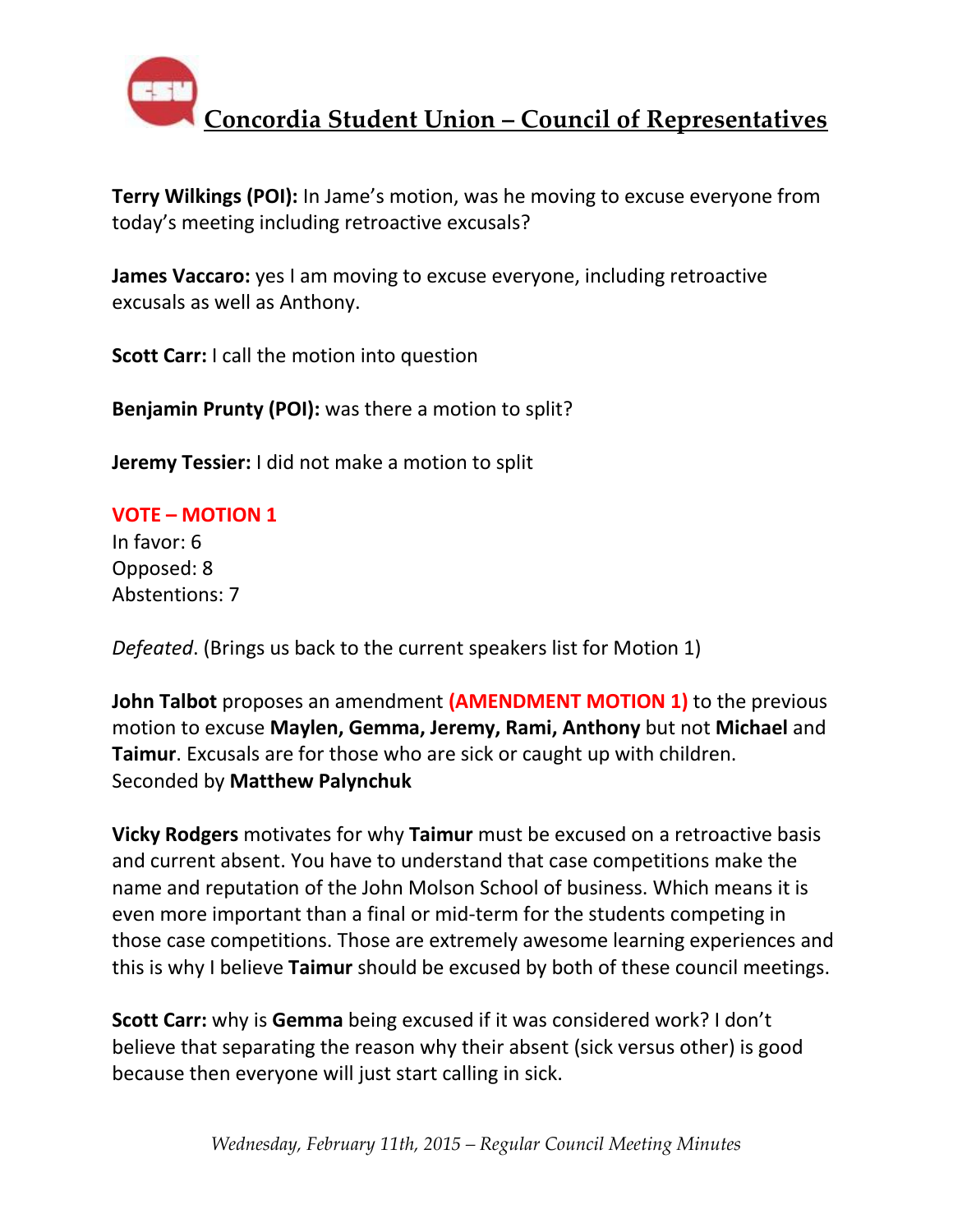

**Chair:** Just to contextualize, the standing regulations include classes, tutorials, study groups, other academic events that are not mid-terms or final exams, homework, regular work, vacation. These are all in the standing regulations as non-justifications for excusals.

**John Talbot:** it just seems **Gemma** got stuck in a situation that she didn't prepare for. It's an actual child and its family. I just want to abide by the standing regulations and keep in with what I said earlier.

**Benjamin Prunty:** if people are lying, they can be caught. I think its bad faith to assume people will lie. Let's choose to either be an open friendly council or just follow our roles strictly.

**Caroline Messier-Gemes :** I just want to confirm that the actual competition is just like a final exam and the preparation for it should be considered as a midterm.

**Jeremy Tessier:** that could be argued for everyone because we all have school related activities like presentations, year- long projects that count for marks; many visual arts students have projects instead of actual midterms or finals.

**Scott Carr:** a podium at a competition guarantees you an A+ in the class. A lot of times, you get the case and you only have a certain amount of time to submit your proposal so it's like an extended final. So I would have to say that the competition is like the final.

**Matthew Palynchuk** calls MOTION 1 into question Seconded by **Benjamin Prunty.** 

**RE-VOTE MOTION 1** In favor: 14 Opposed: 3 Abstentions: 2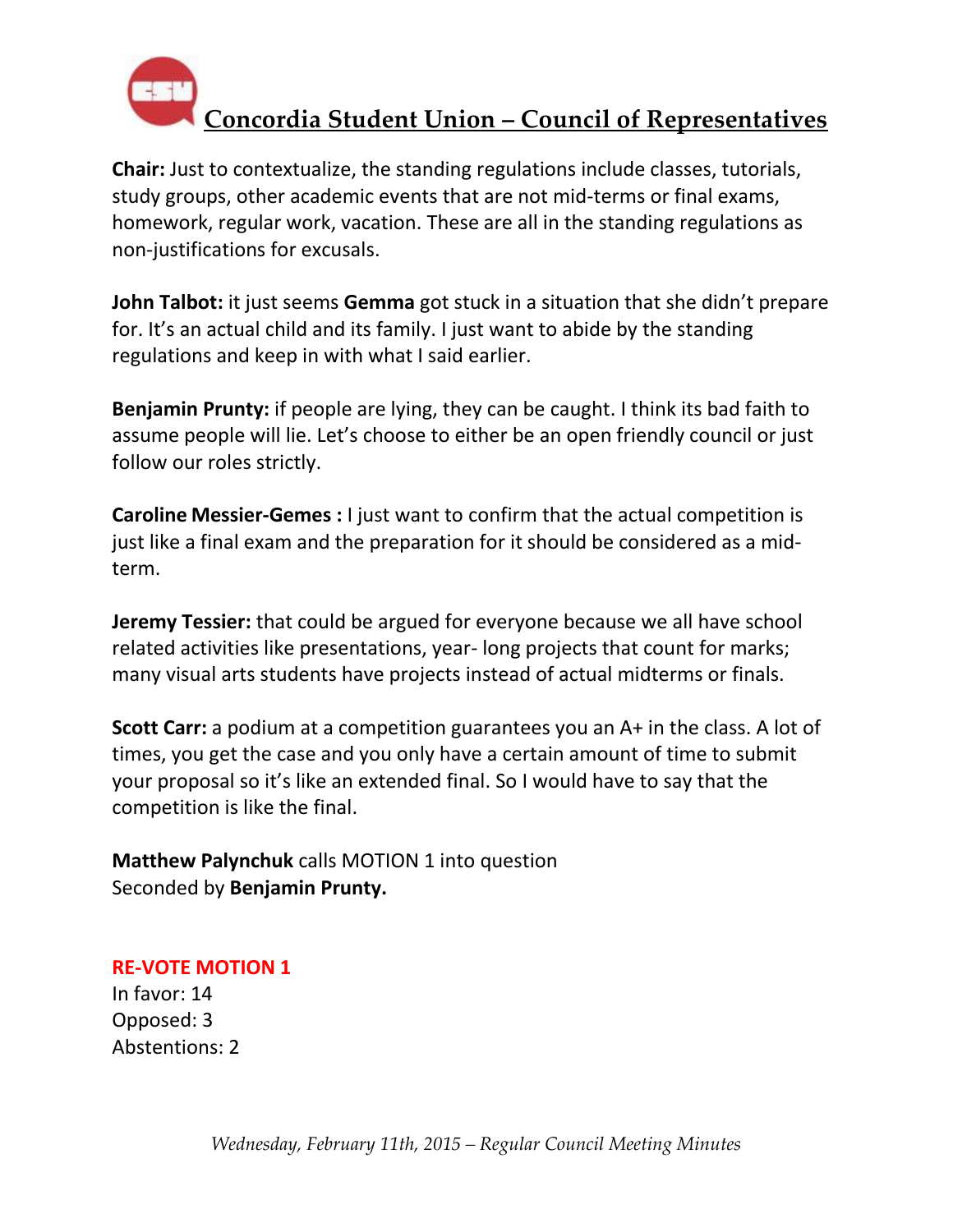

#### **VOTE AMENDMENT MOTION 1** (motion to excuse Maylen, Gemma, Jeremy, Rami, Anthony but not micheal and Taimur)

In favor: 14 Opposed: 1 Abstentions: 3

*Motion carries*.

**Chair:** let's move on to approving the agenda.

**Gabriel Velasco:** Eliminate the judicial board point and replace it with the Loyola committee. Eliminate number 9F and to move it point 9I and making it informational rather than substantive (8a).

**James Vaccaro:** would like to pull out appointments Feb 3<sup>rd</sup> again please. I can be the first point on Point 6.

**Chair:** If there is nothing further, I would like to make a comment. In the standing regulations point 53 actually dictates a different procedure then what we have been doing lately which is actually the general procedure for senate. By approving the agenda of any regular meeting of Council, all of the items of contained under the Consent Agenda are duly adopted by Council excepting those items removed from the consent agenda as per article 57. Which means that once we vote on the approval of the agenda, there is no need for us to then approve the "consent agenda" point.

**Chair:** Let's move to a vote for the new agenda

### **VOTE**

In favor: 17 Opposed: 0 Abstentions: 1

*Motion carries*.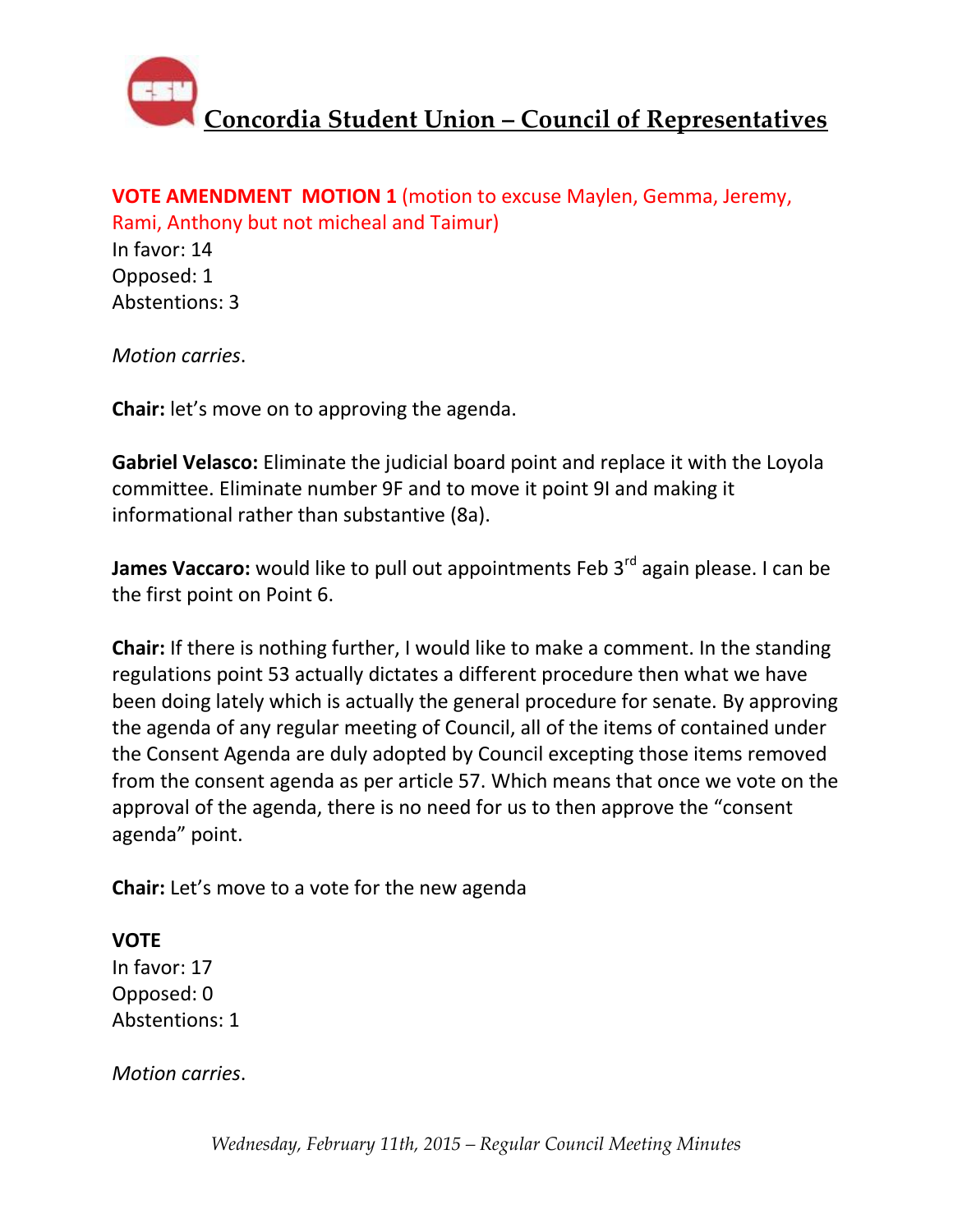

**Chair:** which therefore also covers point 4) Consent Agenda.

## **4. CONSENT AGENDA**

- **a) Approval of Minutes – January 28th, 2015**  *Ratified by consent.*
- **b) Reports from Committees**  *Ratified by consent.*
- **c) CUSACorp Report**  *Ratified by consent.*
- **d) Executive Reports**   *Ratified by consent.*

# **5. PRESENTATION AND GUEST SPEAKERS**

## **a) Student Housing Project**

There was a very informative presentation by Nancy Neamtan (CEO) from Chantier de l'économie Social. (For further information, the powerpoint is available on the CSU website).

### **Recap from last council meeting when Terry Wilkings spoke about the Student Housing Project:**

Hello everybody, I am very excited to let you know about the housing project the CSU is embarking on. Here is a quick overview; in September, the CSU commission and organization called UTILE provided a feasibility study for us looking into the viability of the CSU to begin producing cooperative housing for students. The study took several weeks to complete. In November, they came to council meeting to give a presentation. During this presentation, they went over the outcomes of the feasibility study,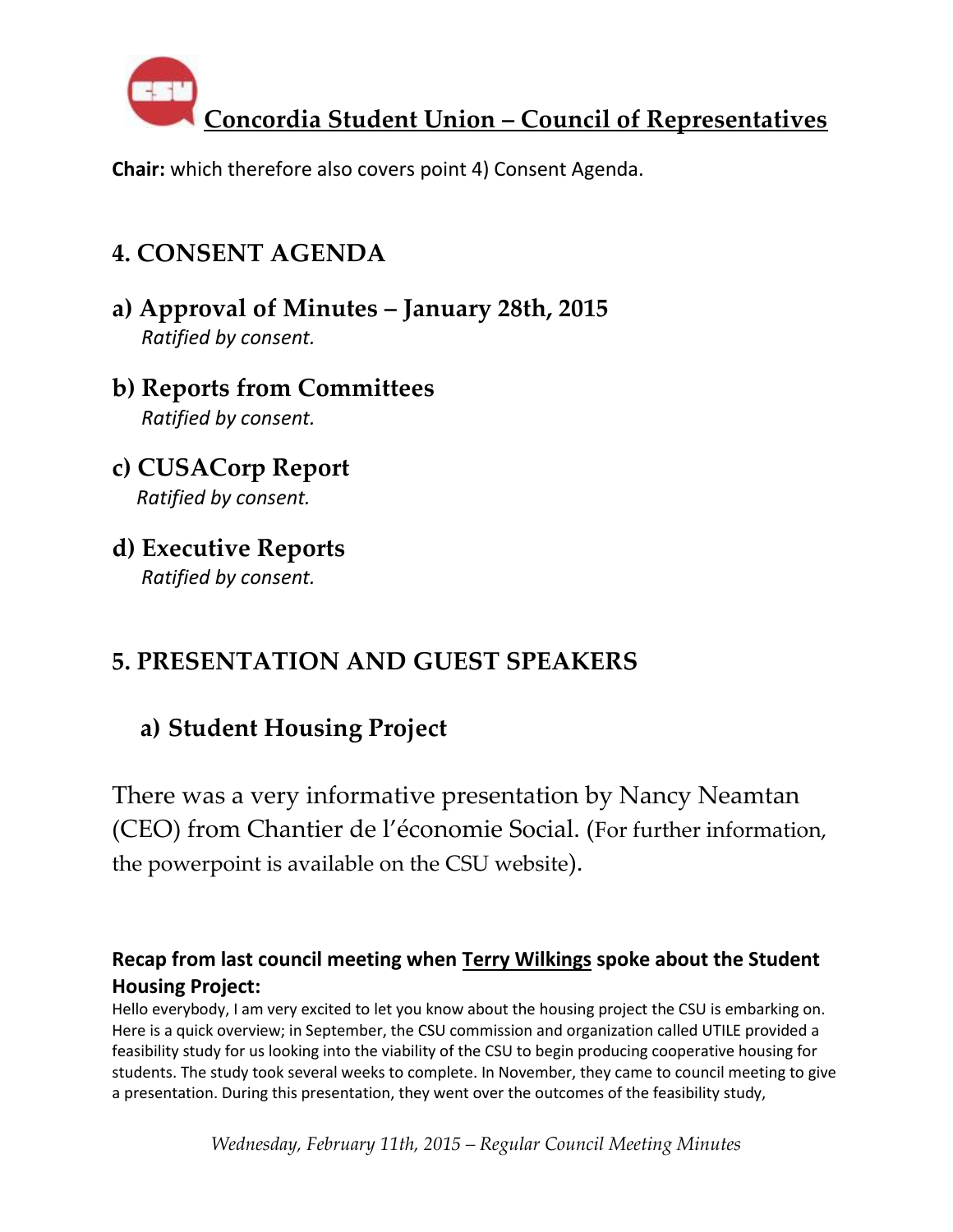

specifically reviewing the development models and funding models that the CSU can choose to go ahead with.

In terms of development, there is the classical conversion of residential units or initial infrastructure which can be converted into affordable housing for students.

The alternative is to have new construction. There are positives and negative to each scenario. However, I feel it was pretty well explained in the document, given the complexity of students embarking on such a project. Seeing this as a ground breaking initiative, I describe it as our most ambitious one because it has the ability to influence the discourse at a municipal level. Montreal is a student city, we have 400 000 students and unfortunately, there is not a high level of policy on student housing. There is a complete inadequate supply of housing for students provided through Universities. For example, there is less than a 1000 housing units provided through residences at Concordia. Therefore, we are faced with a lot of students being exposed to the unfair tenant and expense market. This is known due to the reports and surveying done by the CSU's HOJO. Recently, there was an investigation done by the Journal de Montreal talking about how international students in our province are paying a lot more for rent as well being asked to pay illegal deposits, being asked for personal information, financial information, among a host of other problematics. So I think it was important to have the opportunity to view this document.

Additionally, there were some financial models that were outlined; one option is where the CSU would be providing equity for the development of cooperative housing units. In simple terms, we would be providing hard money to a single project and the wiggle room that would be provided through this option is one where we would have different payback schedules. However, that would put more pressure on the more traditional loans that we would have to procure from the down payment we would be putting in the equity.

The second funding option was the loan option. It is very similar to the equity option but instead of providing hard money, you are providing a loan. So in the end, the CSU would be receiving that money back. This allows us to create a situation where there could be first ranked loans and second ranked loans. So the CSU would be the second rank loan.

The  $3<sup>rd</sup>$  option would be to create an investment fund for providing affordable housing for students. This scenario was the one outlining the capacity to expand and the ability for us to produce more housing for students. This is a lot more innovative.

Following that presentation in November, there was a referendum question: Student Housing – [*Do you as a member of the Concordia Student Union approve the continued prioritization of efforts being made to address student housing conditions and actively support student cooperative housing as a student space initiative?*] Surprisingly, this question received the highest amount of support from the student body. It received 89.8% support. You can't underscore how overwhelming that number is. It gave me the confidence to go and speak to external organizations that could act as institutional investors. When we look at our income, housing eats up a significant chunk. Your disposable income is a direct function of how much you pay for housing. So this is really about increasing the living standards for students while they are at Concordia.

Following the election in January, Ben and I were able to meet with the CEO of the **Chantier de l'économie Social (CES)**. They run a trust and this trust, last year alone, invested 13 million dollars in social economy enterprises. CES is funded by the federal government, however, they are completely independent. We discussed the outcomes of the election and the direction we would like to take this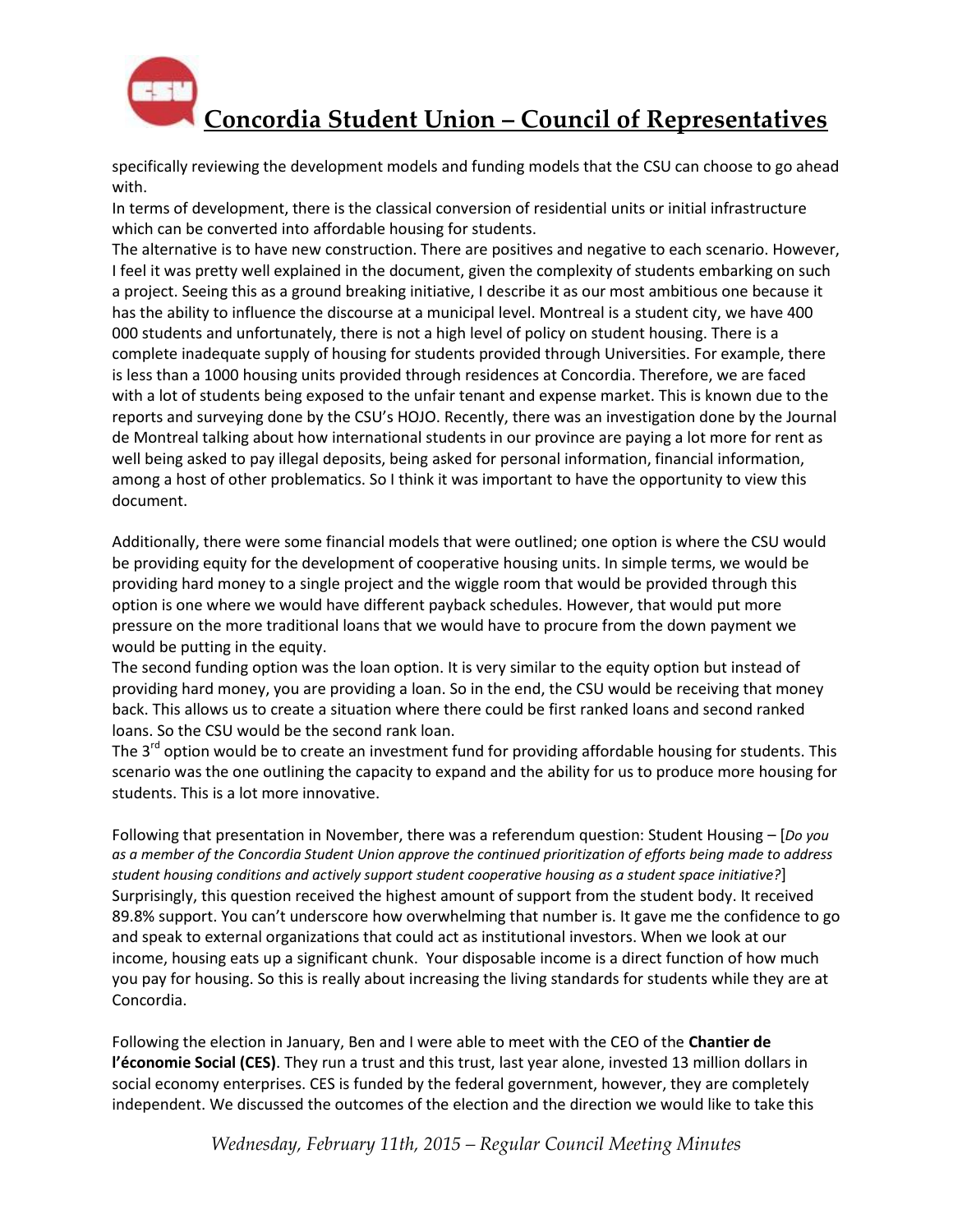

project moving ahead. So Nancy Neamtan will be coming to our next council meeting and talk about the collaboration we would like to embark on.

At the moment, we are determining the scope and the scale of this partnership with the CES. The reason for that is because in the constitution of the chantier, it exclusively states that they cannot transfer finances into another fund. So if we are looking into exploring and moving ahead with the  $3<sup>rd</sup>$  option, then there should be some perimeters set on how much they will be collaborating with us. So at the moment, we are fine tuning those things. Simultaneously, the chantier is validating the model that was presented to us for the  $3^{rd}$  funding option. This means just going through the financial format (building cost, operating cost, and the cost of the payment schedule). Therefore, I feel like after they have validated the model, I will be able to get some discussions going regarding what the collaboration would look like specifically. That will be taking place prior to the next council meeting. Ideally, Nancy will be speaking of the potential partnership we will be having with the CES. The reason why me and Ben felt it appropriate to approach the CES is because they have an explicit mandate to promote and support new projects, specifically social enterprise projects. Therefore, they really emphasize continuous support in a long-term sense.

### **Question Period following the Housing Project Presentation:**

**Scott Carr:** Thank you. I find social financing really interesting. I was just curious – If I understand clearly, you are taking the discount rate and dropping it because communities are really involved which will uphold it and reduce the risk, correct?

**Nancy Neatman:** we are trying to offer financial product to communities and we've learned how to analyze the risks. They think that If we invest money in environmentalists and socialists that somehow we are throwing our money out the window. If we analyze it from the perspective that banks use (looking to see who will be the next bill gates), yes it seems risky. But we've developed a guide; how do you analyze whether a community project is a good one to invest in. We ask ourselves what do communities want to do and how can we leverage capital in a way that will allow democratic control to continue. Short-term return investment and control is often what we see but we are doing something different here. We might not be rich but we don't experience loses either so it comes out to be a very good investment.

**Scott Carr:** How do you calculate risk in this situation? What are your risk factors? Because I think a lot of the students are going to be asking; what is the risk in this?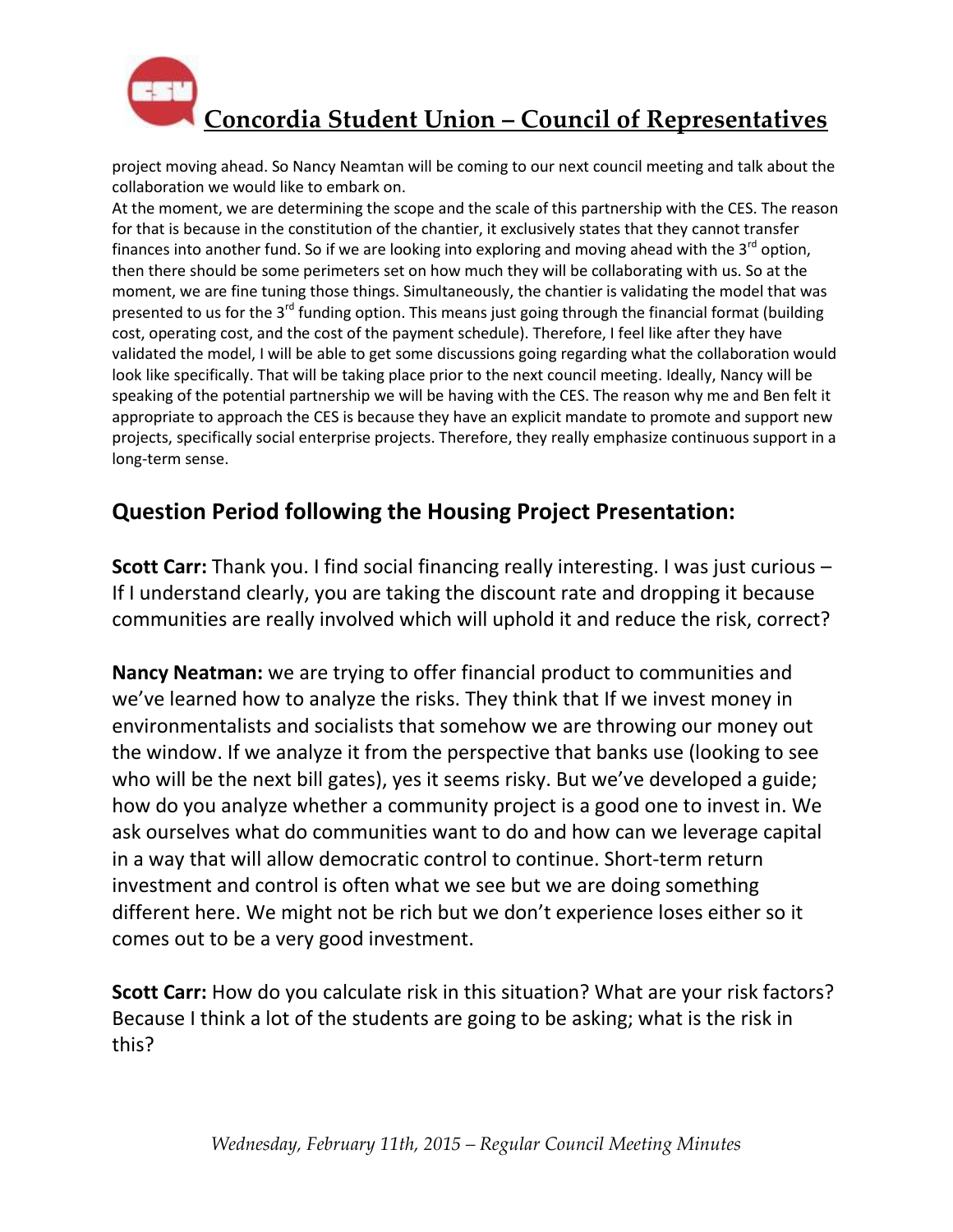

**Nancy Neatman:** in real state, the risk is so low. What matters is making sure that the project is being run properly by the students. That no one is running off. The risk is that there might be a few people who invest money with the goal of turning it into their own project and creating a certain prestige out of it. So we have to make sure that we evaluate any investors, make sure we are transparent and clear, and that the figures balance and that we get a decent return on investment.

**Vicky Rodgers:** is the return on investment going to atleast be equal to inflation?

**Terry Wilkings:** absolutely.

**Vicky Rodgers:** in regards to the housing bubble, if it were to burst within the next few years, how would it impact this project.

**Terry Wilkings:** since the whole purpose of having co-op student housing is to have it removed from the speculative housing market, you are then in fact reducing your exposure to the bubble. We also have to keep in mind that the student housing we will have are never going to go on sale. Our purpose is not to increase the return on investment. We are trying to provide permanent student housing.

**Vicky Rodgers:** I believe that we are currently at the peak of this bubble, therefore as a student, I would be afraid of over paying for the piece of land.

**Terry Wilkings:** it's difficult to determine when there is a peak or not. If that was the case then everyone would be able to hedge and level their investments according to the housing bubble. Apparently, the housing market has been suffering for the last decade. So I understand your worry and we recognize this and have considered such things like introducing extended payment periods etc. But the factors in our model have been analyzed by financial specialists and includes risk mitigation regarding possible risk factors such as the housing bubble.

**Scott Carr:** What is the dollar savings for students? So what is that social dollar impact and how many of Concordia students are going to be gaining from that dollar. So my question is how much money are we putting up versus how much social reward are we getting?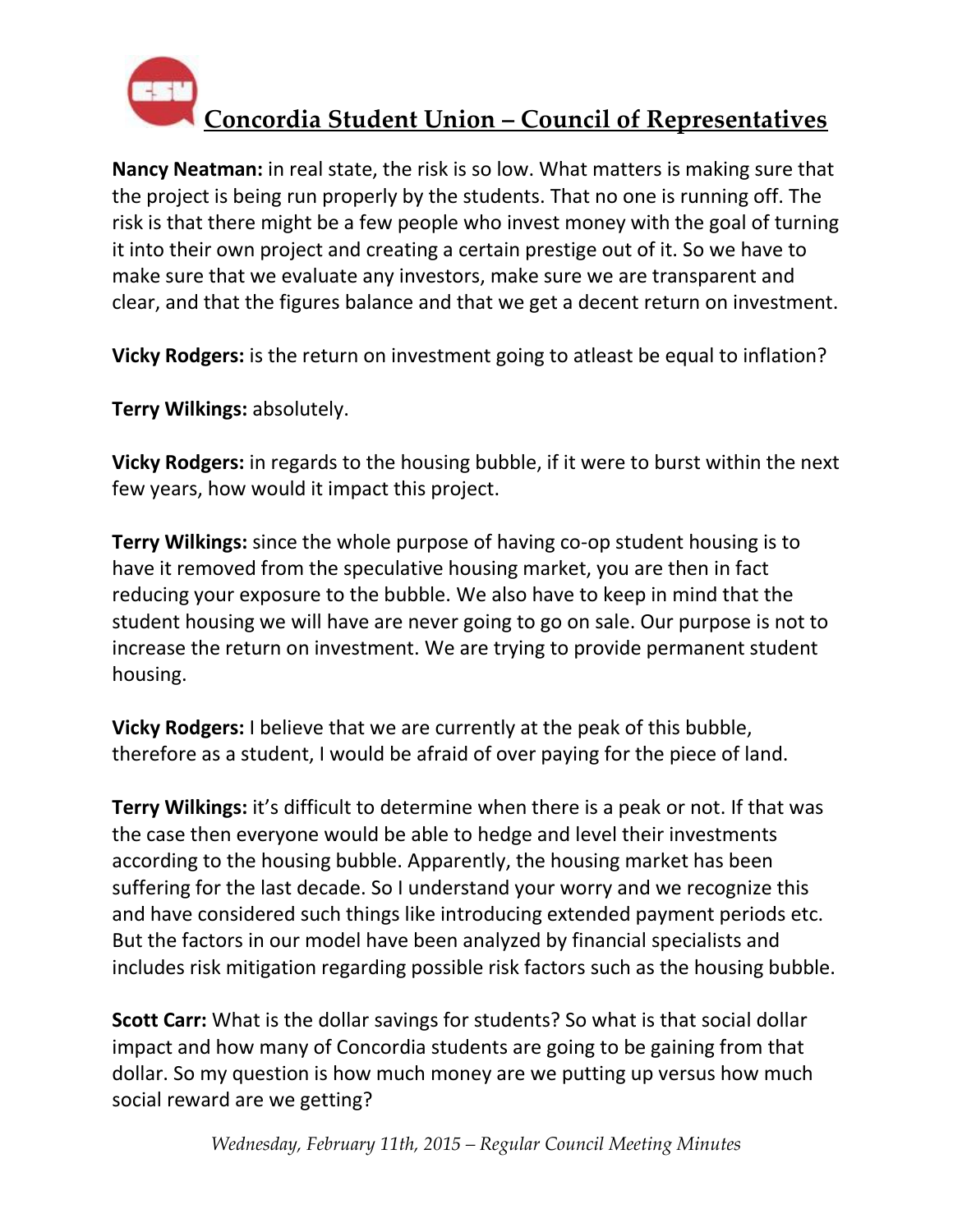

**Terry Wilkings:** our definition of affordable is aiming the rent at 80%. We are looking at making it as affordable as possible. Based on our research, students live in plateau, NDG, southwest. We are probably not going to do the plateau because it is expensive. I am sure you can understand and appreciate that. Its 80% of the market median and since the rents are tied to inflation, that 80% market median goes down over time. So in 10 years, it could be 75% of the market median. In terms of the number of students, we are looking at 100-150 students in its first project. To be put into context, Concordia has 7-800 beds and they've been at it for 40 years. In our first year, we'd like to create 100-150 beds.

**Scott Carr:** can we get a projection of the dollar amount?

**Terry Wilkings:** they were included in the appendix (20 pages) that will satisfy the inquiries you are making at the moment. I will send it to you later.

**(MOTION 2) Terry Wilkings** moves to vote that the General Election P.U.S.H Fund question gets put on the ballot; *The CSU would like to set up an autonomous revolving fund dedicated to supporting the need for student housing with an explicit mandate to create affordable cooperative housing for students in Quebec. The establishment of such a fund would be conditional on giving members of the CSU exclusivity on its first project. Do you as a member of the Concordia Student Union approve the reallocation of approximately 15% (\$1,850,000) of the Student Space Accessible Education Legal Contingency fund (SSEALC) to create the Popular University Student Housing fund (PUSH)?* Seconded by **Chloe Williams.** 

**Terry Wilkings:** creation of an investment fund to create the capacity to establish more than on housing project at a time. Social returns will increase over time. This fund will seek external organization that would act as institutional investors. The Chantier has expressed their willingness to collaborate on projects and financing the fund up to 1.5 million dollars.

**James Vaccaro:** why did we mention Quebec and not Montreal in the question?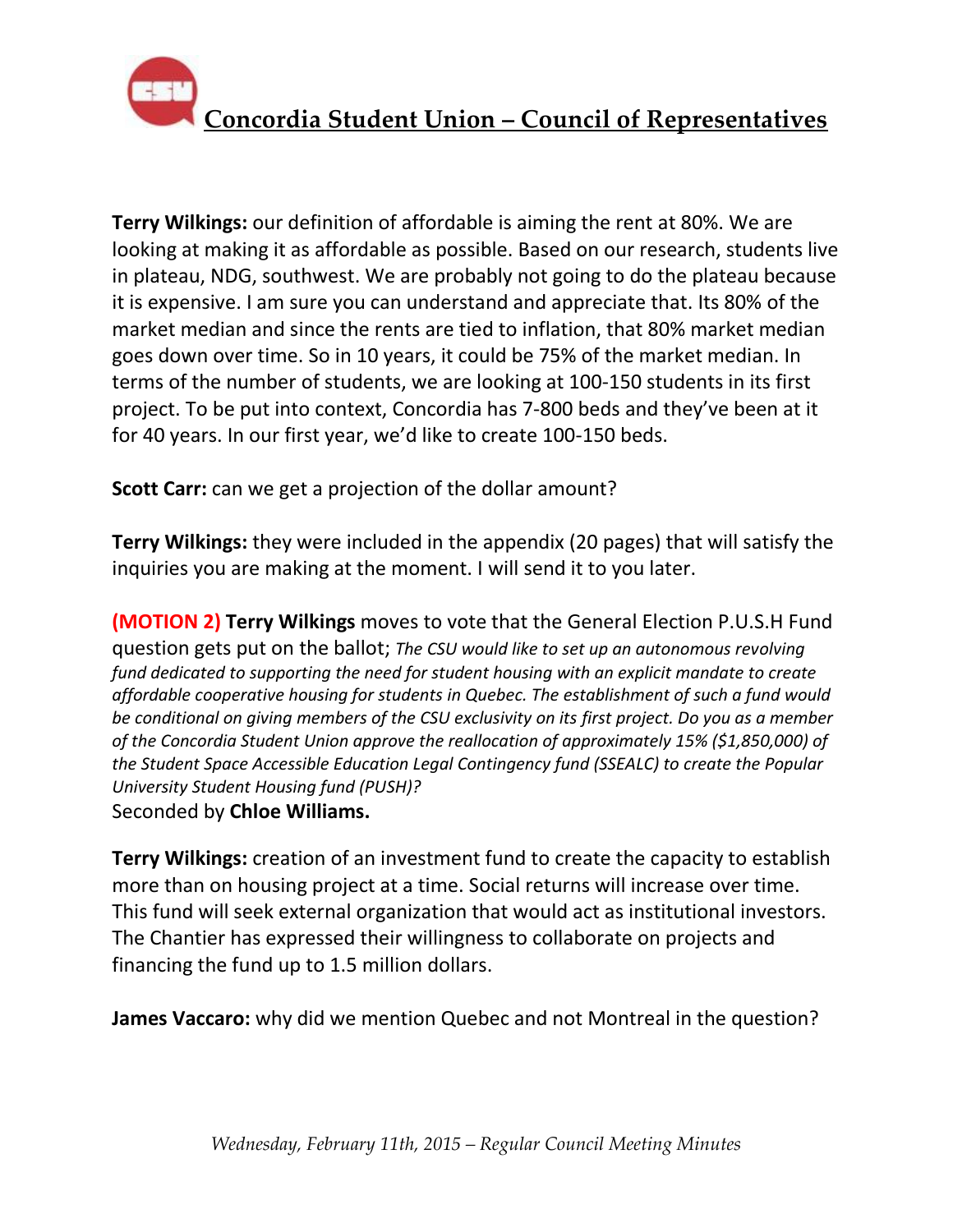

**Terry Wilkings:** The reason for this is so that when we are seeking institutional investors, we have the ability to get support from investors all over Quebec. If we make it exclusive to Concordia, I can't see there being any large impact funding.

**Scott Carr:** I am just curious as to why we are pushing this question forward without any significant information regarding how the money will be invested? Students should be informed on how this money is managed and what is used for. I feel the question to be ambiguous and it doesn't provide the students with a clear understanding of where the money is going.

**Benjamin Prunty:** there is a lot of clarity to this question. Essentially what's important is that the students will be getting 100-200 student housing out of it. We are working on the research campaign that will accompany this question. In regards to the government and how the money is managed, this concerns more with external institutional investors and not necessarily the students.

**Terry Wilkings:** right now, we are discussing whether this question will go on the ballot. But between now and the election, we will have extensive communication with students and we plan on providing all the details and spreadsheets as well as FAQ regarding the purpose of the fund. There is great validity in making sure that the students are informed but for the purpose of this meeting, we are discussing whether this question goes to the election or not.

**Marcus Peters:** I would just like to say that I am totally in favor of this. There is nothing wrong with wording and I understand why Quebec is written instead of Montreal.

**Benjamin Prunty:** In regards to communication, we did a clubs fair and made it mandatory for them. The first test round of how students would take it was very favorable. It's a once in a life time opportunity that is being presented to us. Now we are at the point of execution but of course it's up to students whether they want to spend money on this.

**Vicky Rodgers:** I have a problem with the word "approximately 15%". Approximately 15% is not clear. So I would be weird about voting.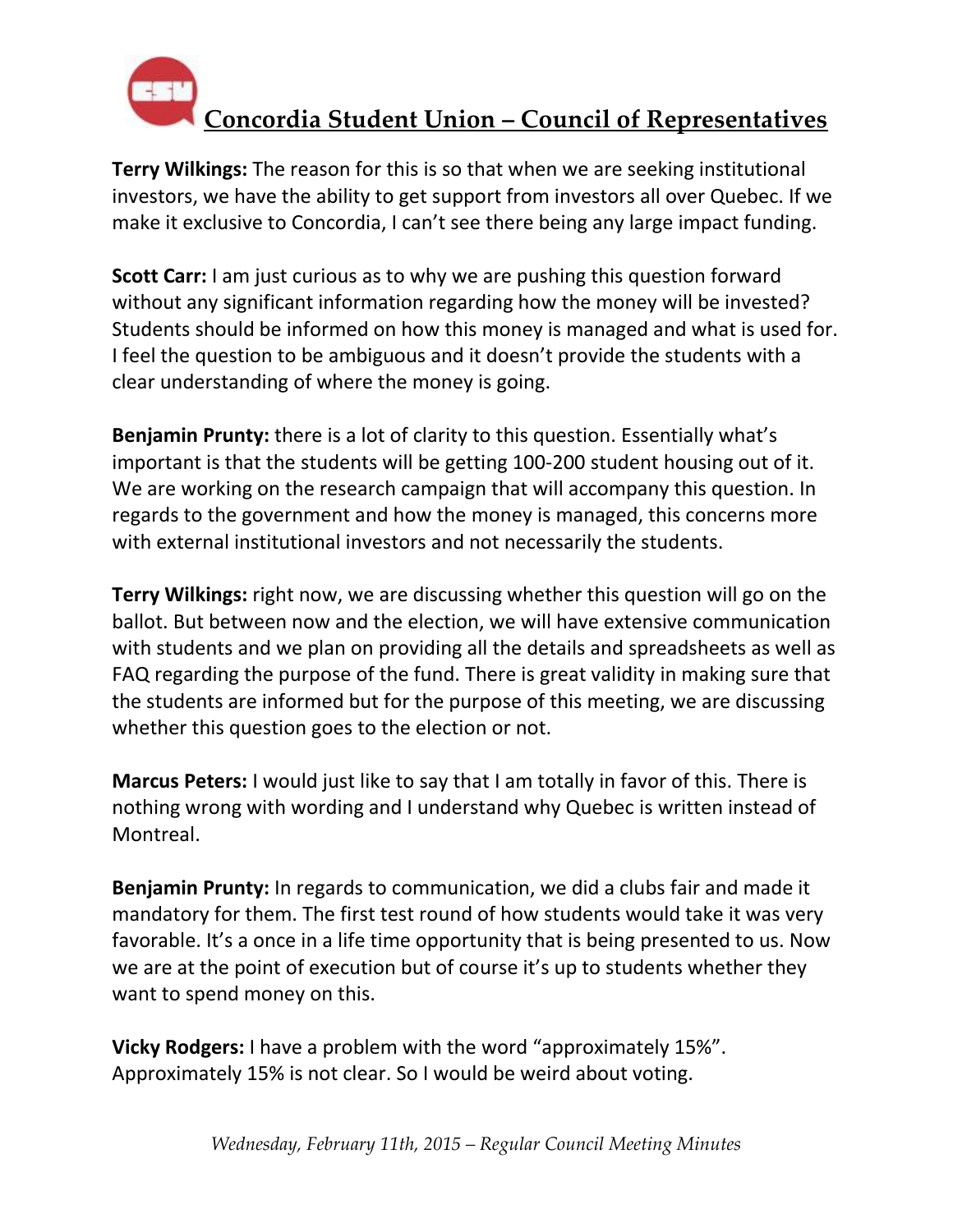

**Terry Wilkings:** The reason we put approximately 15% is because the value of the SSEALC fund changes every day so we just want to be clear that when we put an amount such as 1.85 million, it's approximately 15% of what is currently in the space fund.

**Vicky Rodgers:** I think a better way of writing it would be: do you approve to have 1 850 000 which represents approximate 15% of the student fund.

**Benjamin Prunty:** the authority of wording would be up to the CEO so if you would like, you can approach them and talk to them about it.

**AMENDMENT 2 to MOTION 2 James Vaccaro** moves to amend the previous motion regarding the P.U.S.H referendum question where the parentheses around *1 850 000\$* should be removed and instead, *approximately 15%* should be put in parentheses. In addition, the "(approximately 15%)" would follow "1 850 000\$". Resulting in the referendum question being: *The CSU would like to set up an autonomous revolving fund dedicated to supporting the need for student housing with an explicit mandate to create affordable cooperative housing for students in Quebec. The establishment of such a fund would be conditional on giving members of the CSU exclusivity on its first project. Do you as a member of the Concordia Student Union approve the reallocation of \$1,850,000 (approximately 15%) of the Student Space Accessible Education Legal Contingency fund (SSEALC) to create the Popular University Student Housing fund (PUSH)?* Seconded by **Vicky Rodgers**.

**James Vaccaro:** Just to touch on Scott asked and on what Ben responded, I would like to say that the executives are looking at this question from the inside of the bubble. We are all in the bubble but you guys specifically because you are dealing with this daily and you know the ins and outs of it in detail. When you say create affordable cooperative housing for students, that is clear to you, but if I am a student that is uninvolved with school politics and simply vote after reading this paragraph, I wouldn't get out of it what you are really trying to get out. So I suggest we just take the time to add some information to the referendum question and indicate more information on the fund in the question. It's important to discuss that the SSEALC fund has been around for a long time and has collected money over the year. Indicate what the SSEALC fund is.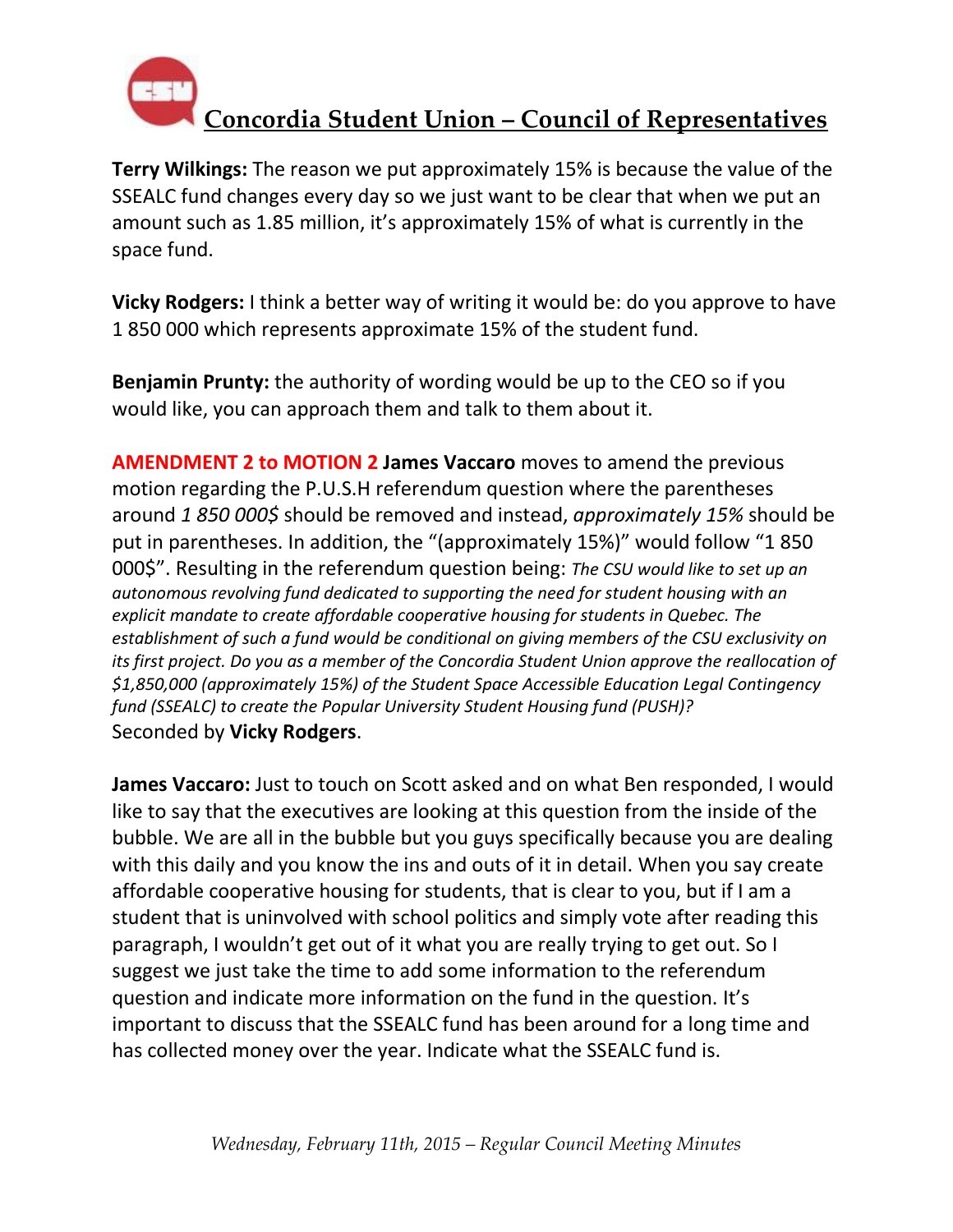

**Terry Wilkings:** we are planning on providing the raw document of the feasibility study. We are also planning on talking to the media. We also have the opportunity to place the scripters and motivations for questions in a separate binder at the polling booth. So we will be communicating with students at the booth. As of early next week, there will be a lot of available information for the students.

**Scott Carr:** I'd rather be overly communicated than under communicated directly on the question. Indicate how many houses on the question. Indicate that you plan on putting up x number of houses which will lead to x number of savings. No doubt that I believe you guys will be very communicative with the students, but in regards to the question, it's important that it is clear and concise and being able to provide the basic information to students when they read it, would be only beneficial.

**Benjamin Prunty:** I ran all the questions that we have. Everything has been approved by our lawyer. I actually think that students are very capable of informing themselves and that they often do. I noticed last time that there is a large variation between yes and no votes which is an indicator that people are making informed decisions. I think we can only do so much and we don't need to hold the students hands. When it comes to the writing of the question itself, we don't want it to be biased. If the CEO doesn't think it's clear, then I'm sure it will be changed. But at this point, we can only speculate.

**John Talbot:** collaboration and discussion with the CEO is very important. But also, I actually have a lot of faith in the executive to get this out to student and media. Now they have someone willing to support them so heavily financially and that says a lot about how the community is willing to help.

**Marcus Peters:** just for my understanding, most of the discussion of this question has to do with the wording and not the actual substance, correct? Because if so, then the CEO can oversee that and at the moment, we have a motion on the table so how about we proceed with that.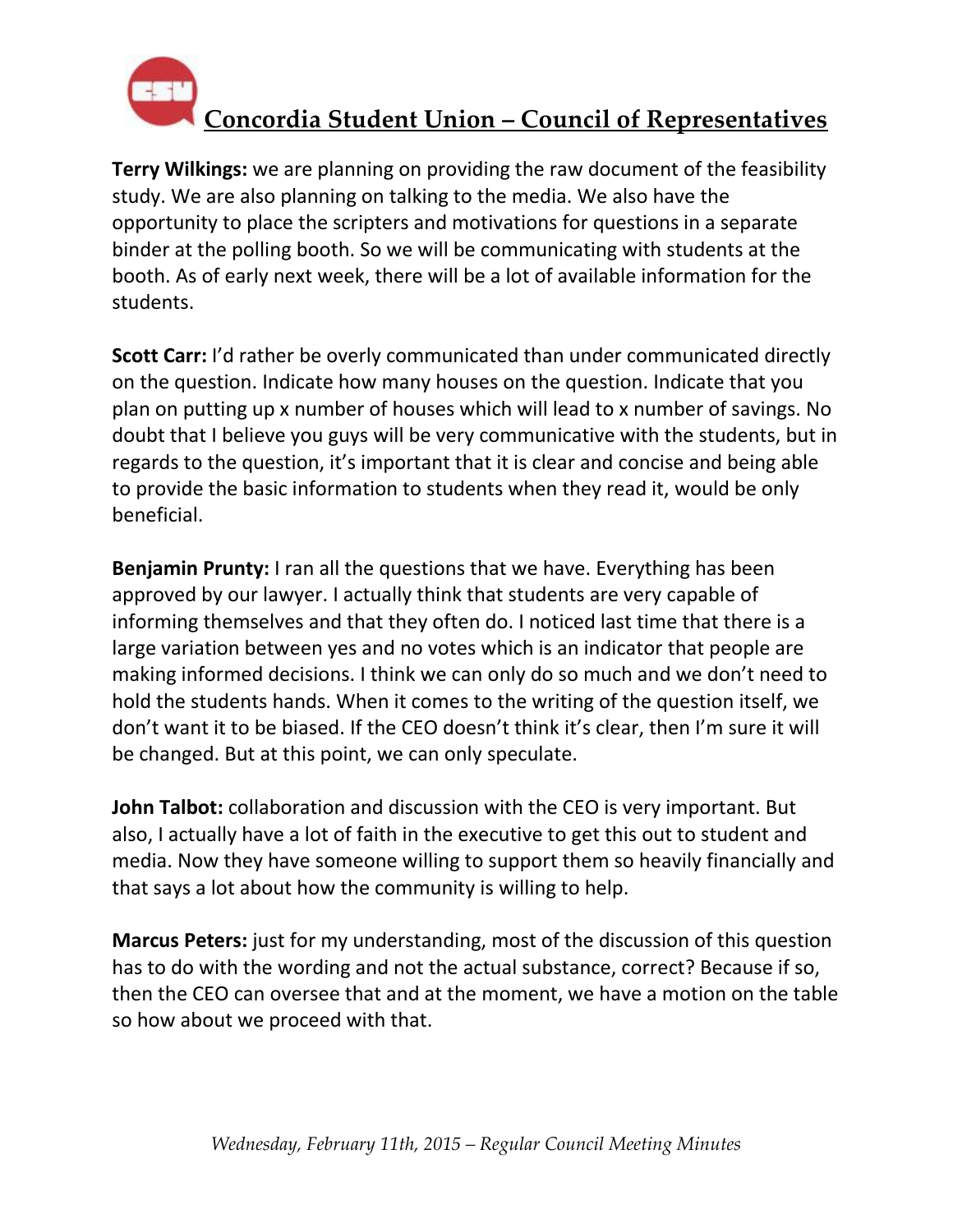

#### **VOTE MOTION 2**

In favor: 17 Opposed: 1 Abstentions: 4

**James Vaccaro:** did any discussion take place about reallocating the money outside of the SSEALC fund.

**Benjamin Prunty:** yes this is possible.

### **VOTE AMENDMENT to MOTION 2**

In favor: 17 Opposed: 0 Abstentions: 2

*Motion carries*.

**Gabriel Velasco** moves for a 15 minute recess Seconded by **Vicky Rodgers**.

**Meeting enters recess at 20h13**

**Meeting reconvenes at 20h42**

### **6. APPOINTMENTS**

## a) Appointments

**James Vaccaro:** I just want to mention something regarding the standard of appointing a CEO. Firstly, I don't think that running it through the appointments committee is smart. It is the third most important position in the union and it should be done through council. It allows for us to see the candidates, ask them questions, etc. Secondly, I also believe that the appointment committee minutes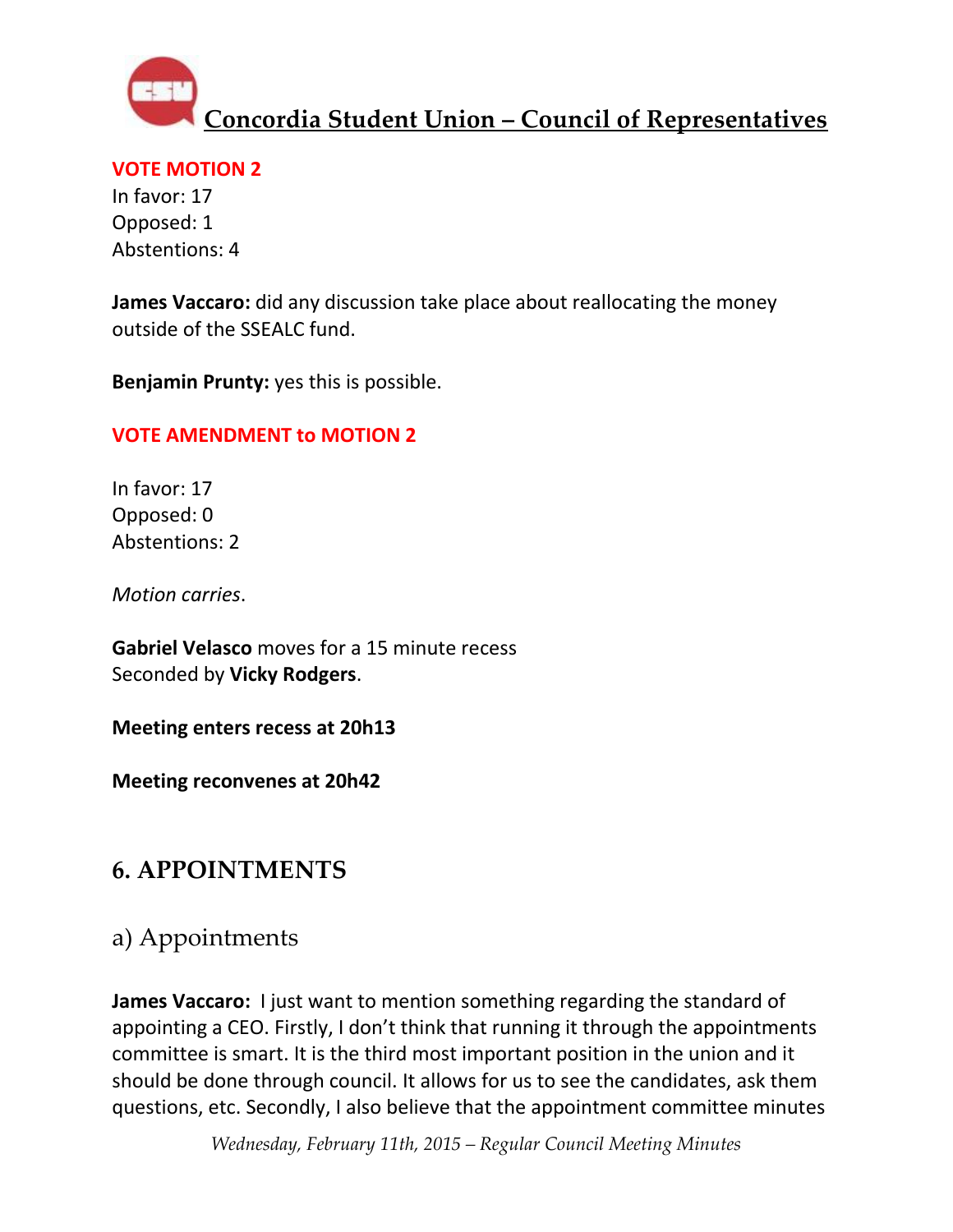

we were provided do not give us enough information/background on the candidates.

**Gabriel Velasco:** we have spoken about the process and we thought committee could look at the list of candidate and choose to interview the strongest one. If it was close between 2 or 3 candidates, we would send it to council. But if we feel someone is really clear and special, then we would just strongly advise council.

### **Chair: standing regulations on appointments**.

**Terry Wilkings (POI):** is **Andre Marcel** involved in the hiring process of the new CEO?

**Gabriel Velasco:** yes he would like to be part of the process because he felt his experience would help.

**James Vaccaro:** council was provided with a shortlist of 4 candidates that were interviewed. Did you interview more?

**Gabriel Velasco:** no we did not. We sent out a callout and we shortlisted 4 and out of those 4, we are making a recommendation to Council that **Mohamed Nasser** is the most qualified candidate.

**Benjamin Prunty:** both perspectives are valid but at this point, I think the ship has sailed. I will have to check with the standing regulations but it is a possibility that we appoint a CEO for this year (conditional appointment) and perhaps revisit this appointment sometime during the year based on his behavior and whether he is doing a good job. That aside, I'm very confident the appointment committee has been solid in the hiring process of CEO.

**James Vaccaro** moves to go into closed session Seconded by **Scott Carr**.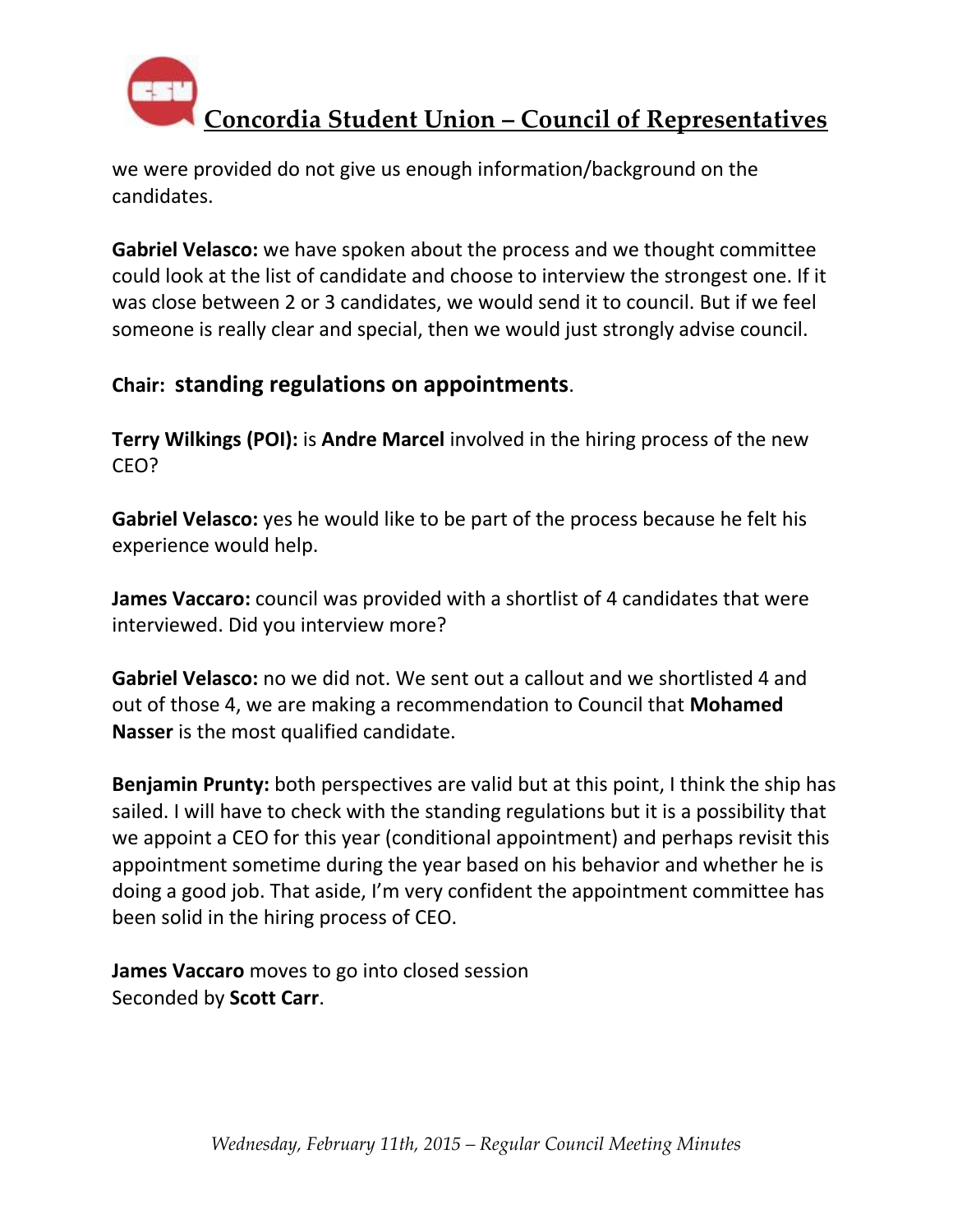

#### **VOTE**

In favor: 15 Opposed: 0 Abstentions: 1

**Council goes into closed session at 20h40**.

**Council is in open session at 20h58.** 

**Vicky Rodgers:** I don't have anything to say

**Benjamin Prunty:** I'm comfortable with the recommendation that has been put forward.

**Heather Nagy:** I just wanted to say that the piece of the puzzle that makes this recommendation legitimate is that Andre Marcel was there and he made a good recommendation. This on its own, is solid gold as far as recommendations go.

**James Vaccaro:** Although I don't think that discussing candidates in open session is appropriate, and I think this might be the first time I have ever seen this done at CSU council…so good time for firsts. I don't think Mohamed Nasser is the best candidate for the position of CEO for 2 reasons. First reason being that he is graduating this semester and the most important thing a CEO can have is experience. The experience one gains from one election to another is extremely valuable and serves this organization very well. I think that someone doing one election and then graduating is problematic. We would have to go through the hiring process again next year and hiring an inexperienced CEO all over again. I would like to clarify that this does not mean that I find Mohamed Nasser to be a bad candidate, he was the DEO and he ran an entire election. He is clearly able and has the recommendation of the past CEO. My second reason as to why I believe him not to be the ideal candidate is because he is an executive of a club at the CSU, the Muslim Student Association. And after our BDS by-election referendum question, which made national headlines and newspapers all over the world, I don't think that it is appropriate to have an executive of the MSA as our CEO. I do want to make a point on Terry's earlier comment about how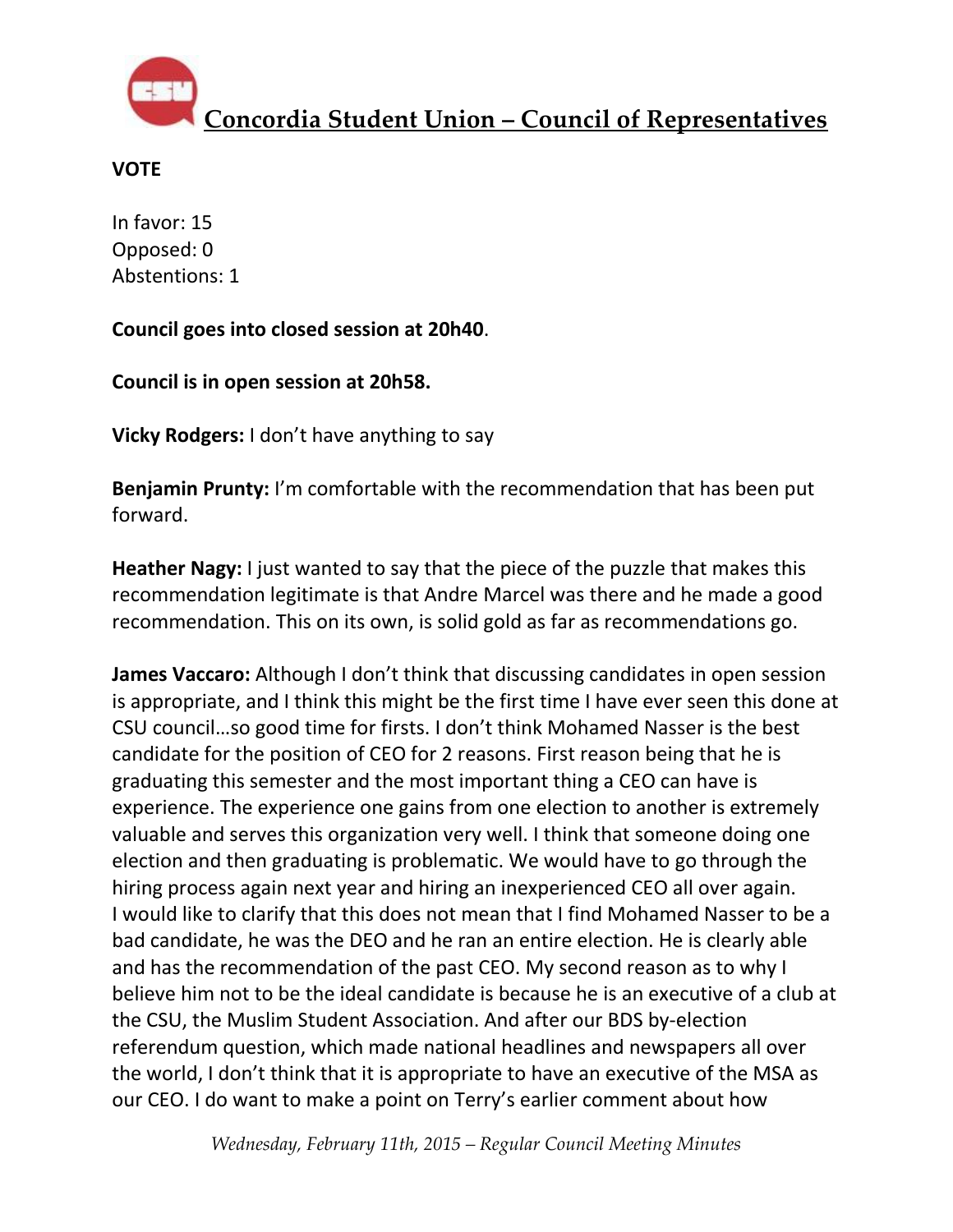

Muslims and Palestinians are not inherently related, but I do think it is important to recognize that this will appear as a completely problematic appointment. I don't think that club executives should be appointed as CEO's and I think that should be adjusted for in the standing regulations.

**Benjamin Prunty** moves to go into closed session Seconded by **James Vaccaro**.

**Council goes into closed session at 21h03.**

### **Council goes into open session at 21h18**.

**Chair:** I would just like to remind council that a motion was passed during closed session.

**James Vaccaro:** I would like to clarify the fact that it is incredibly problematic for councillors in this room to try and pressure someone's speech to conform to a certain way by requesting to go into open session, where media is present, with the hope that they will lessen their argument or wash it down and not have it be as potent as it could be because media is present. I think the debate that we are having is not happening because we are behind closed doors, and there are veils and daggers and all that horrible stuff, but the debate is present because we are discussing the prime concerns of individuals and candidates. Therefore, for the future, I do think that finances and candidates should be discussed in closed session.

**James Vaccaro** moves to approve the motion passed in closed session. Seconded by **Jeremy Tessier**.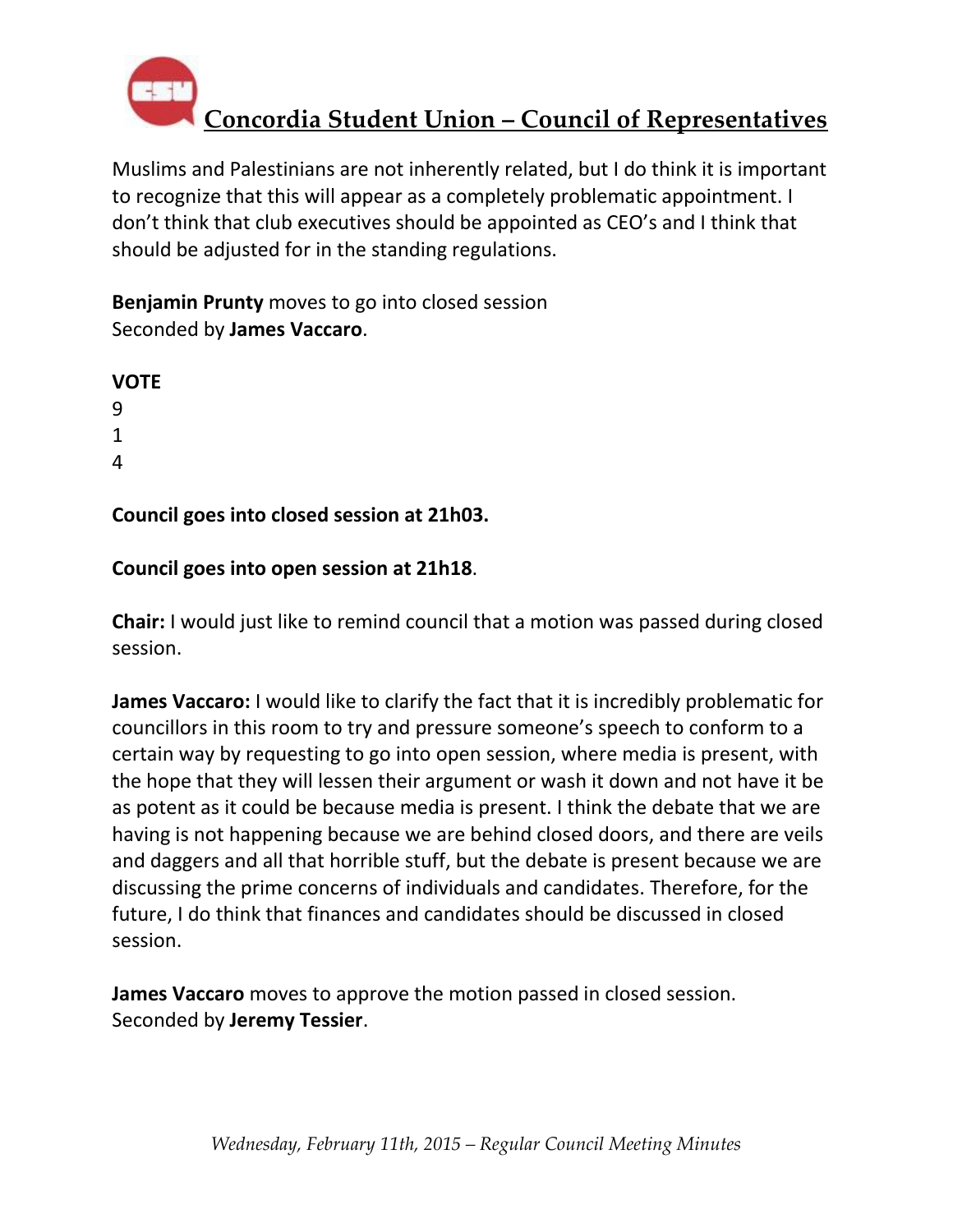

### **VOTE**

In favor: 15 Opposed: 0 Abstentions: 0

*Motion carries*.

## b) Chief Electoral Officer

Rendered obsolete given the discussion in point 6 a).

c) Loyola

**Gabriel Velasco:** I just want to say if there are any other councillors that are interested in joining the Loyola committee, this is the time.

(laughter)

**Gabriel Velasco:** no? okay.

## **7. RETURNING BUSINESS - SUBSTANTIVE**

a) Reggie's

**MOTION 3** Benjamin Prunty moves to approve a maximum of 5000\$ for the purpose of hiring a structural engineer for the Reggie's project and that this amount be taken out of the SSEALC Fund. Seconded by Scott Carr.

**Benjamin Prunty:** it is important to get this approved because it was not in the original proposal.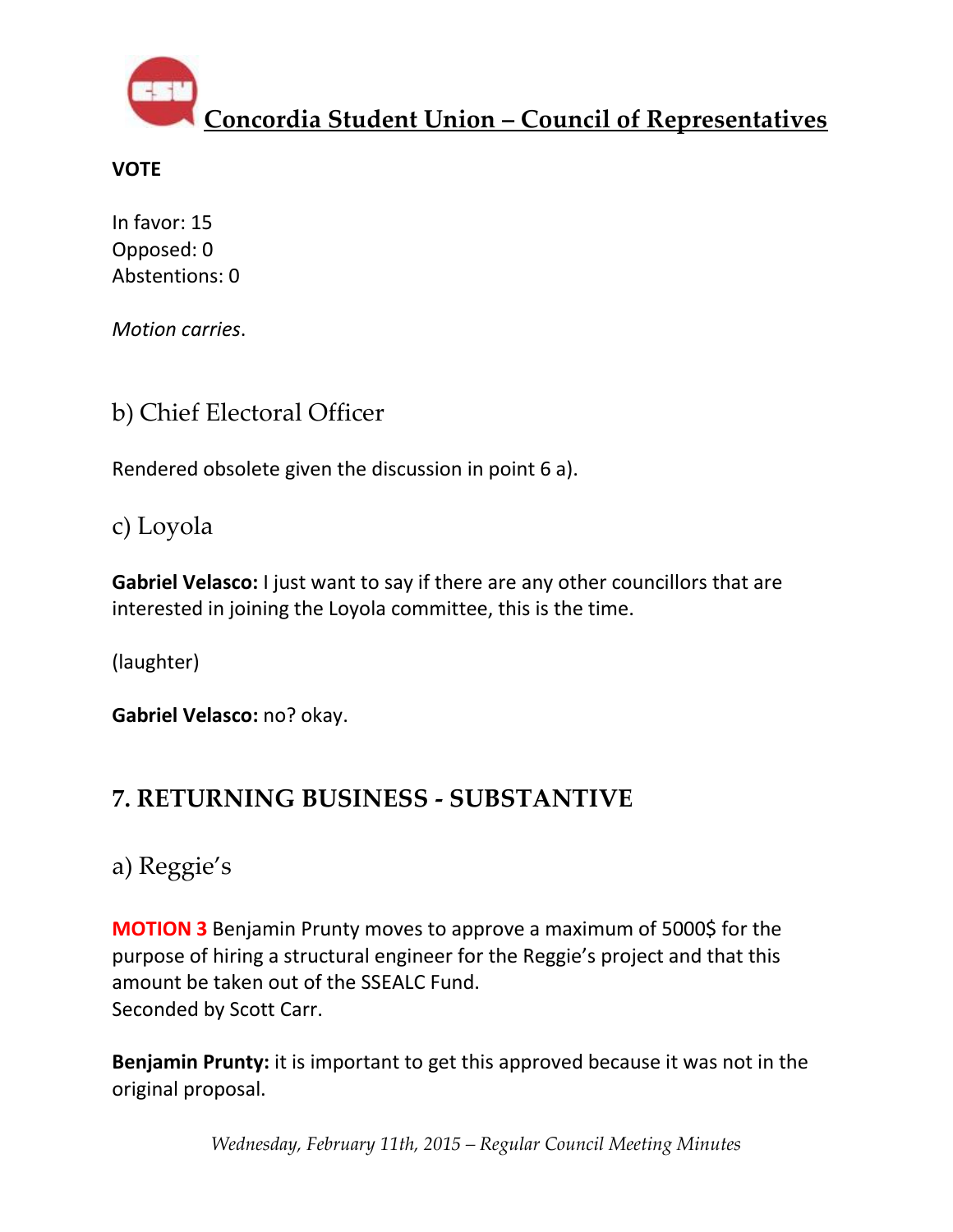

**Kate Belini:** further motivate – when we spoke to you guys about the proposal and we approved the honorarium and the fees of the architectural firm, at the time, the reason why we chose that architectural firm is because they are engineers and architects together. We are going to destroy the wall to create natural lighting and build a window. Therefore we need a structural engineer who will give us more information concerning the creation of holes in the wall before the construction phase. Because it was not in the proposal, we are bringing it to council to have it approved. It should be less than 5000\$ but since we are presenting it to council, we want to make sure everything is covered.

**Benjamin Prunty:** we did not send this out to council before the meeting because we didn't have confirmation on the cost but now we do. Essentially, we are on a deadline, if you want this by September, we do need to get moving. Everyday counts and we need to be efficient.

**James Vaccaro:** when removing money from the SSEALC fund, does it not require the authorization of the fund committee?

**Benjamin Prunty:** yes it has been discussed with the Fund committee.

### **VOTE MOTION 3**

In favor: 16 Opposed: 0 Abstentions: 1

*Motion carries*.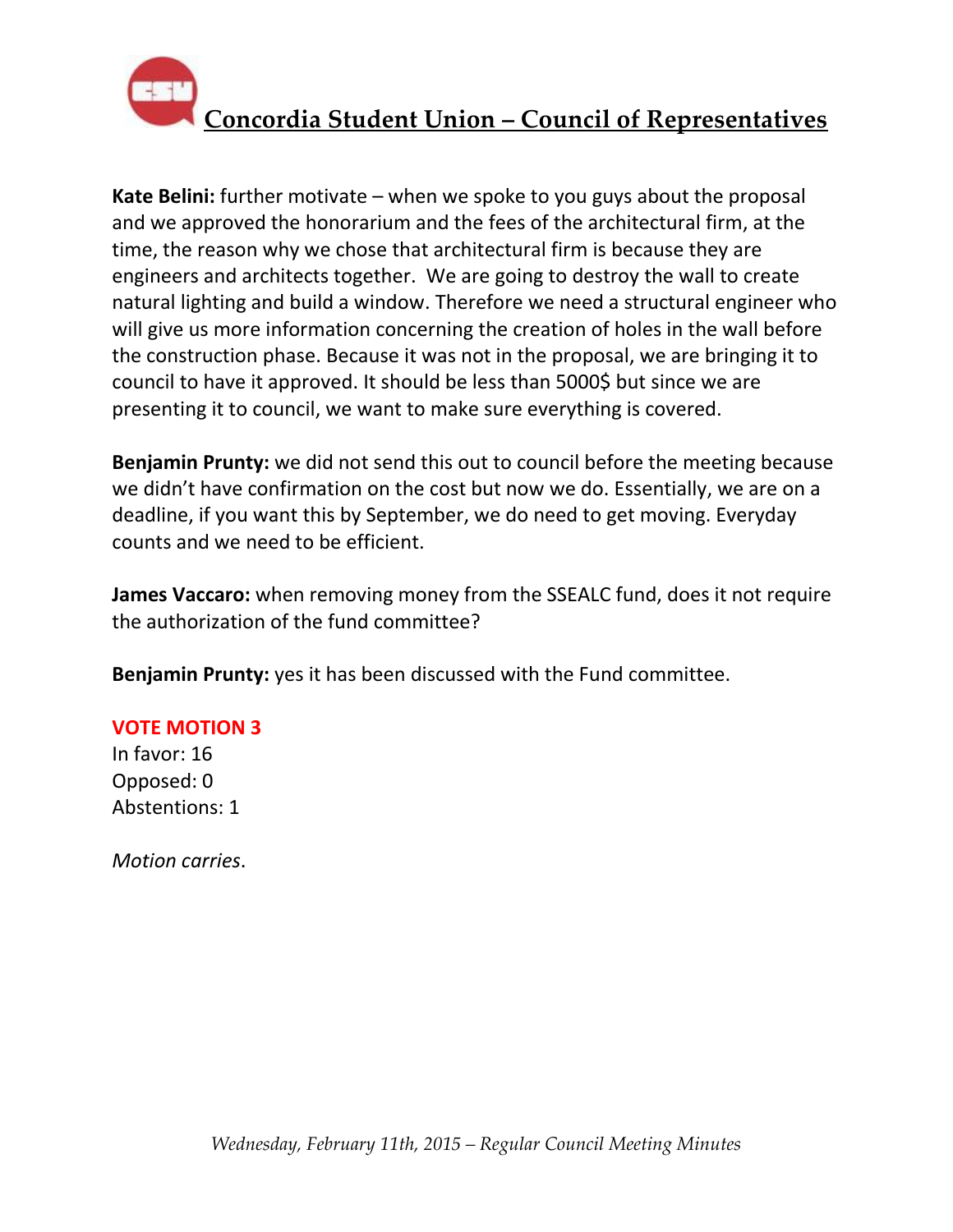

## **8. NEW BUSINESS - INFORMATIONAL**

### a) Clubs Financial System

Presentation by **Kate Bellini** regarding the changes and improvements made to the Clubs financial system.

**Heather Nagy:** the use of contracts between the CSU and club members for events has been a really big plus for us. In terms of taking in revenue from clubs, it's been very positive. When they do make any kind of revenue, they want to give it to us so we can hold it in a bank account for them to use. The clubs seem to be a lot more comfortable and empowered in the way they do things. In regards to handing them actual money, at the moment, we do not do that but it can be discussed.

## **9. NEW BUSINESS - SUBSTANTIVE**

### a) Election regulation changes

### **Terry Wilkings:**

- In the last CEO report, there were several recommendations given to us. Upon these recommendations, the Policy committee met to discuss these, whether it be changes made to the standing regulations or reiterating the deed to recognize certain procedural delays that haven't always been respected.
- **Harassment Policy:** the CEO requested a more articulated statement about how harassment should be considered unacceptable. This was *added to Regulation 298*.
- **Ballot counting:** we did recognize that having individuals working on the day of the election when the polls close can lead to 12-16 hour days which then can increase the potential for human error. Therefore, we moved the *announcement of official results and ballot counting to the Friday following*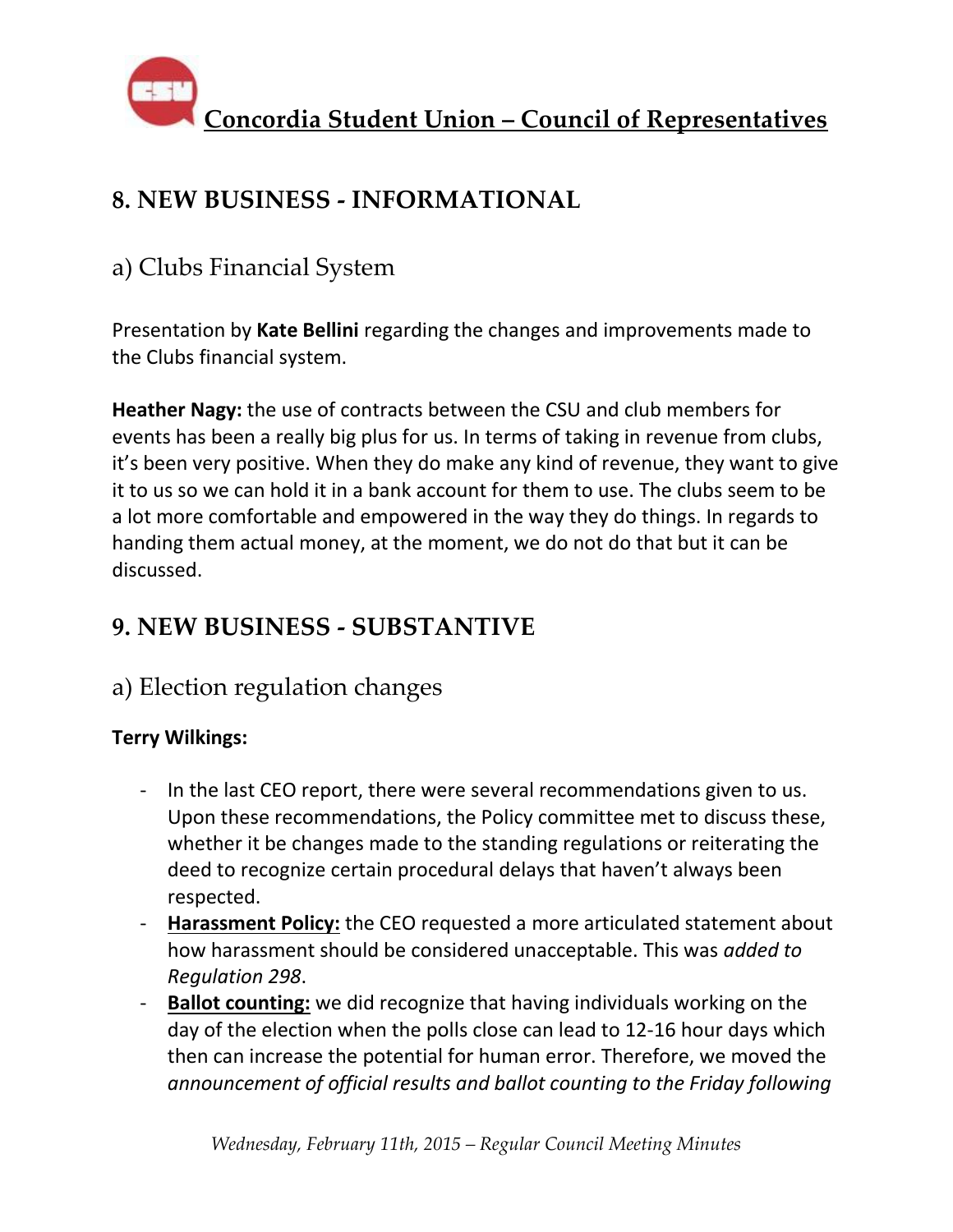

*the closing of the polls*. This is reasonable considering the polls usually close on Thursdays, therefore eager candidates and committee representatives will have to wait. Another point – the margin of victory was initially less than 5. This is correct according to the standing regulations. We have changed this *margin of victory to 50*.

- **Media Specialist:** it was recommended to us to hire a media specialist who will be in charge of promoting the election which would hopefully increase turn out. We have decided that instead of a media specialist, the *DEO will be in charge of this*. Why? Because the DEO will be able to provide information regarding the election to students which will allow an increase in informed voting turn out.
- **Receiving information from Council in a timely manner:** we definitely agree with this. What usually takes place is that we modified some rules in accordance with stringent deadlines that we had to face. But nothing prevents the ability for councillors to drop their position from council at the last minute. This was an issue in the past by-elections. Therefore, what we can do is have the *chair remind the councillors that if you know that, after the drop deadline, that your schedule will not fit with elections, then to please drop out earlier*.
- Appeals, complaints and contestations: this was deliberated on quite vigorously. We believe that if an individual is severely breaking procedures and provisions of the standing regulations then this candidate is not fit to represent other students on the board. Therefore, we included a provision that said that, to the discretion of the CEO, If an individual, if an individual has several broken the rules, they may be rendered ineligible to run for office in any CSU by-election or election for one calendar year. This grants the authority of the CEO is applying disciplinary measures.
- **Elections committee:** it was recommended to us that maybe there should be a separate elections committee. We disagree with this and believe that *the policy committee can be extended and a position could be offered to anybody who feels they would like to make electoral policy changes*.
- **Election period end dates:** new material nor can previous material be added after the campaign period has ended. This is already in keeping with the standing regulations currently in place.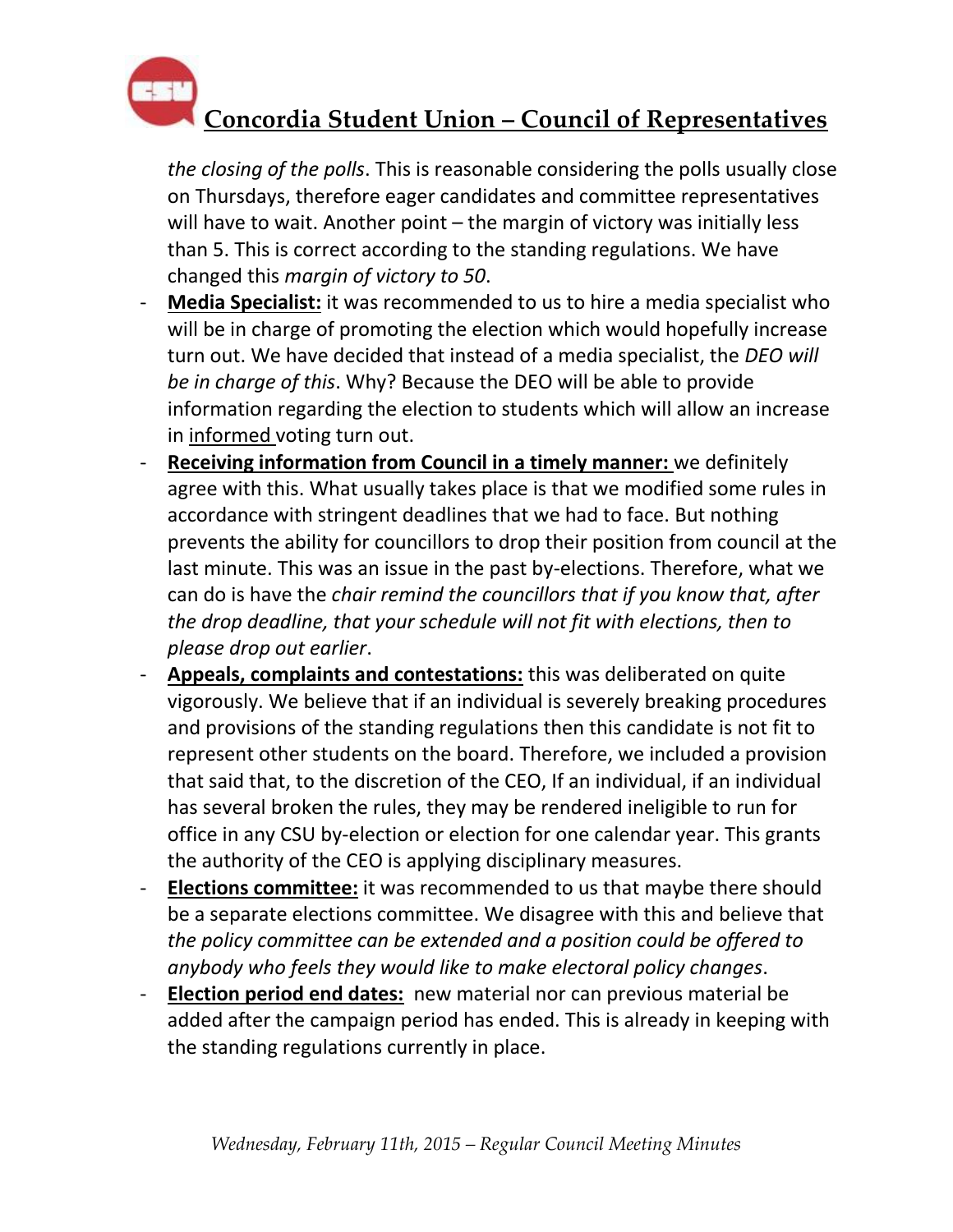

**Marcus Peters:** I thought that after the January meeting and the CEO proposing the idea that there would be no restrictions on social media during campaigning, I'm not sure why it is not okay anymore? Could you expand on that?

**Terry Wilkings:** I think it's important given the more recent contentious byelections, that we diffuse any tensions that may be going on during the polling period. And we didn't want any aggressive online campaigning to spill over into the real world polling, because the CEO was very adamant about not campaigning outside. We also didn't want to disadvantage folks that maybe only came to school on one of the days of the ballot and what if that is the first day and there is all this new information coming out during the polling period. We don't want to create this incentive to wait till the very last minute to vote. And that is what we felt could arise if this recommendation had come into play. After discussing with Andre Marcel, we agreed that this was an acceptable middle ground. I also feel that going ahead, nothing prevents us from further modifying the rules but for now, this seemed like an appropriate measure that would address the media concerns but also leave room for possible future modifications.

**Lucinda Kiparsis:** I just want to add to that and say that part of the concerns were also how difficult it is to keep track and manage all the campaigning going on offline as well as online. It's a big job. And by putting in place a certain timeline where online campaigning can occur, it actually makes the job easier. It's also fair that campaigning during the polling period should be restricted for offline as well online.

**Matthew Palynchuk:** another reason was that the person standing in line can't be addressed by a person running the campaign during the polling period. But then if the person can just open their phone and see things being posted about the election online from the person who is campaigning, what is the difference? It is essentially the same thing. "Vote for me" in person is the same thing as "vote for me" being posted online. This issue was really discussed at length at the meeting and It's important how Terry mentioned that this would be fluid given that social media is becoming something that is so giant, that maybe instead of trying to restrict it, we can look into ways in which we can adapt it according to what voting is and what polling is. But this still needs to be discussed.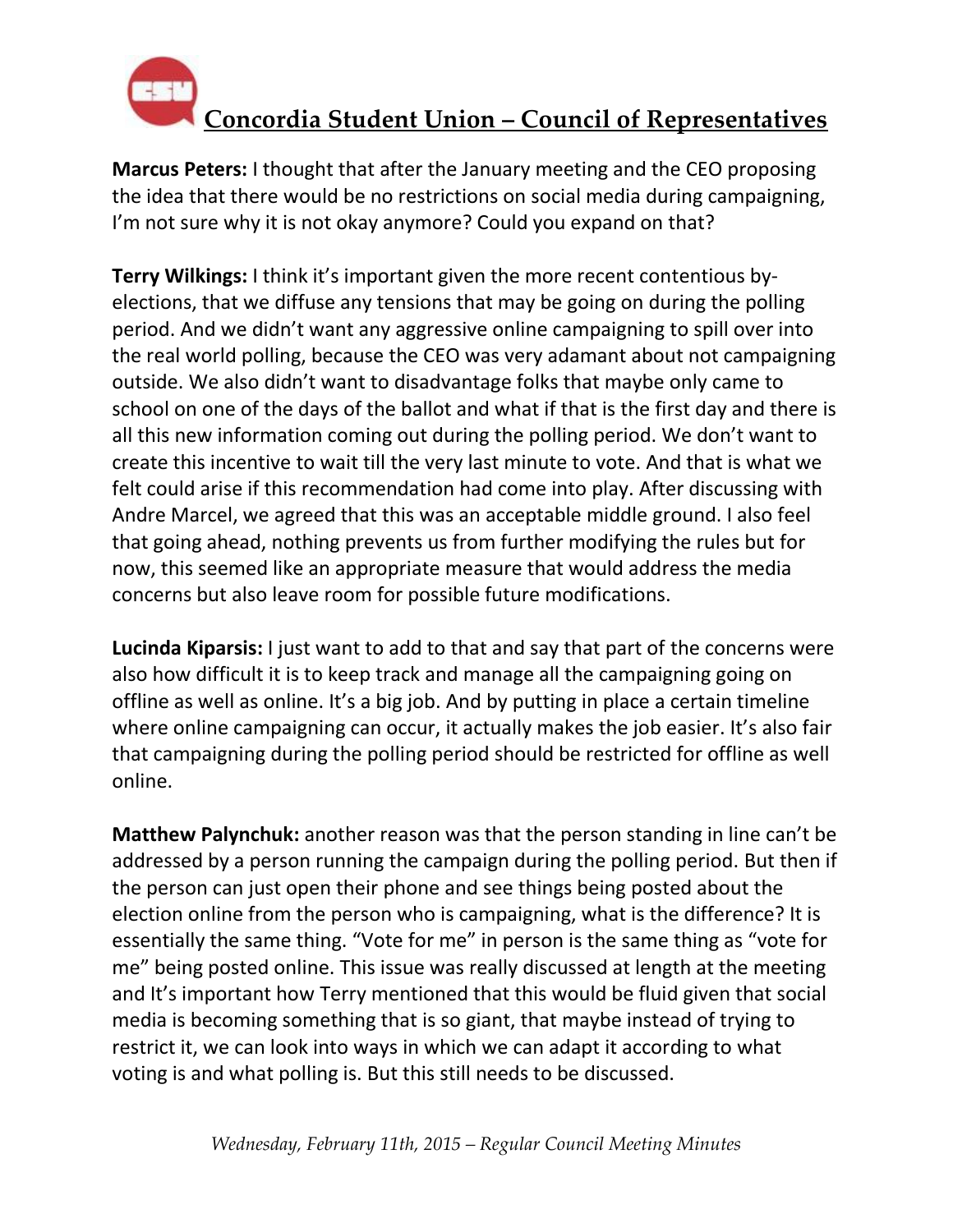

**Vicky Rodgers:** would it be possible under this new regulation, would it be allowed for campaigners to come to the CSU during polling period and letting them know where the public can find more information on them (example: a website they created)?

**Terry Wilkings:** the CEO currently has an elections website and also a facebook account, so they are definitely informed students as to where they can get more information. Also, it is important to note that nothing prevents websites that are affiliated to campaigns or referendums from staying online. We are not asking people to take down any information that was given during the campaigning period, we are simply asking them not to add any new information once the campaigning period has ended. This also goes for printed media.

### b) Reggie's/Hive referendum question

**Benjamin Prunty:** the question has been looked over and approved by the lawyer in terms of legal regulations.

**Benjamin Prunty** moves to approve the Reggie's Hive Referendum question Seconded by **Terry Ngala**.

**(MOTION 4)** *The referendum question is:* The CSU has been working on a project to completely renovate every aspect of the Reggie's bar and the Hive Cafe on the mezzanine of the downtown campus for the past year as major renovations are considered a structural necessity. Given that we cannot know the final cost of construction until the project is completed we are only capable of providing an estimated range of costs for approval. The CSU feels as though a final approval of an expense of this size should be decided by the membership. Do you approve of the CSU using between \$1,200,000 and \$1,800,000 (which is between 10-15% of the Student Space, Accessible Education & Legal Contingency fund), knowing that this is an estimate and that the expense could realistically vary beyond the ranges specified above once the final construction costs are known?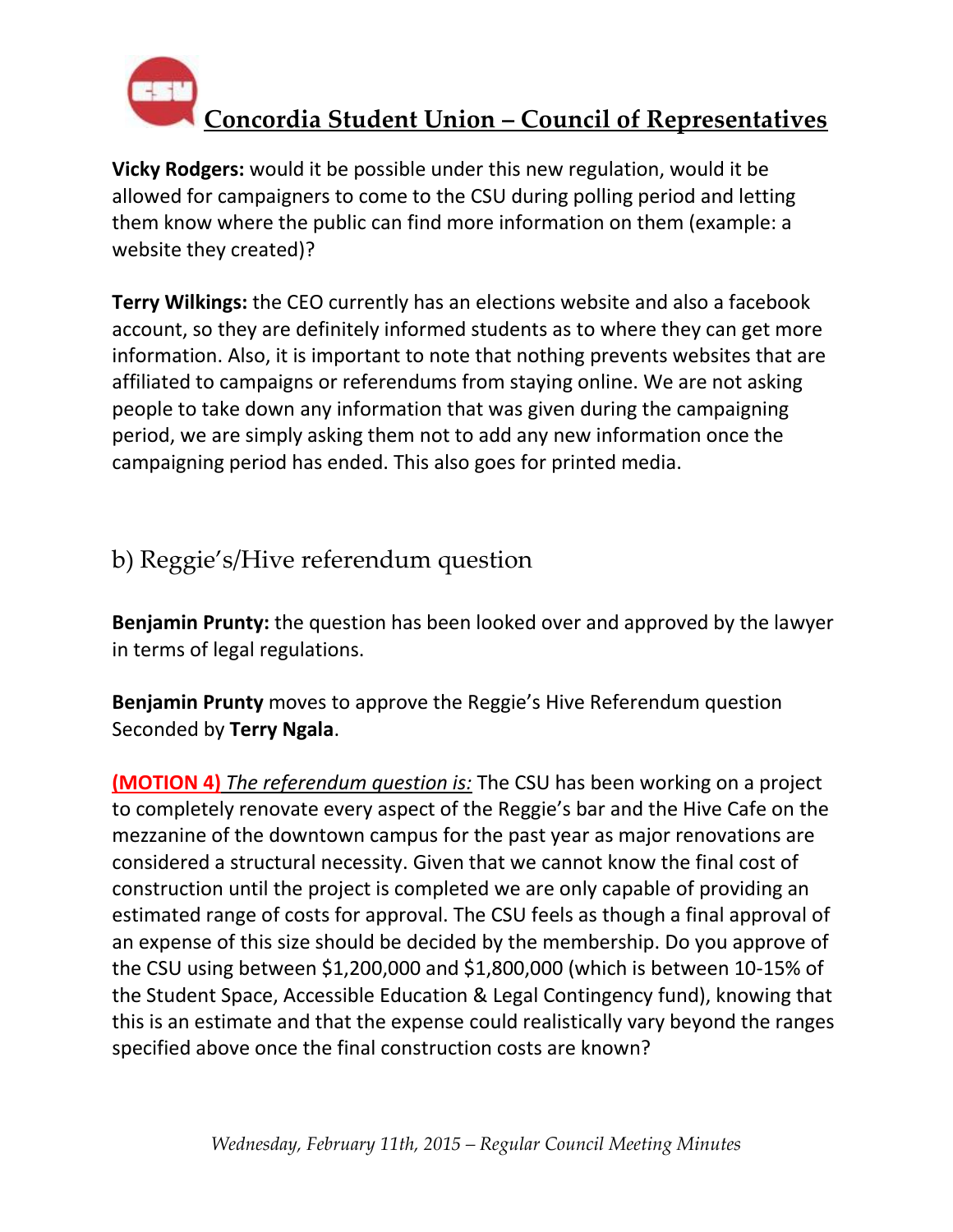

**Benjamin Prunty:** this has been a long time coming and it's great to finally get an estimate of the cost and put it to referendum. Yesterday, we brought it up at clubs event and there were a few initial reservations about the changes being made to reggies. Some students expressed worry that reggies would be completely different from what it was before. Yes the esthetics will be different but we plan on having it be "membership run" and easy for students to access in terms of government. We finally have some visuals as to what it will look like. We presented it at the clubs event and they seemed really happy about it which is great.

**Scott Carr:** if I understand clearly, there is no limit being put on this?

**Benjamin Prunty:** we are limiting ourselves sin the sense that if we come out afterwards and spent way more money than we stated, then we are clearly being dishonest. This is our educated estimate and regardless of whether or not we put this vote to students, the case will be the same – we won't know the exact cost until renovations are done. So with this question, we are just giving the ability to students to comment on it.

**Scott Carr:** so the answer is that you are not putting a limit on it?

**Benjamin Prunty:** we are currently not putting a limit on it.

**Scott Carr:** Thank you. So my next question is then why are we not putting a limit on it, even if it is high, at least it is there. The way the question is written is saying that if we need to do continuous improvements, we will and spend the entire amount of money. This is something that is absurd and should not be entertained. My second question is when you say "renovate every aspect of reggies and the hive cafe", to what extent does renovation and operation fall into each other?

**Benjamin Prunty:** This question has nothing to do with operations. So that is the extent as to how much they have to do with each other. There will obviously be operational costs that are involved when operating a business. In regards to the question regarding limits, I think we are an organization with integrity and if it goes far beyond the amounts that we put then the right thing to do would probably be to cease working with those firms because the estimation they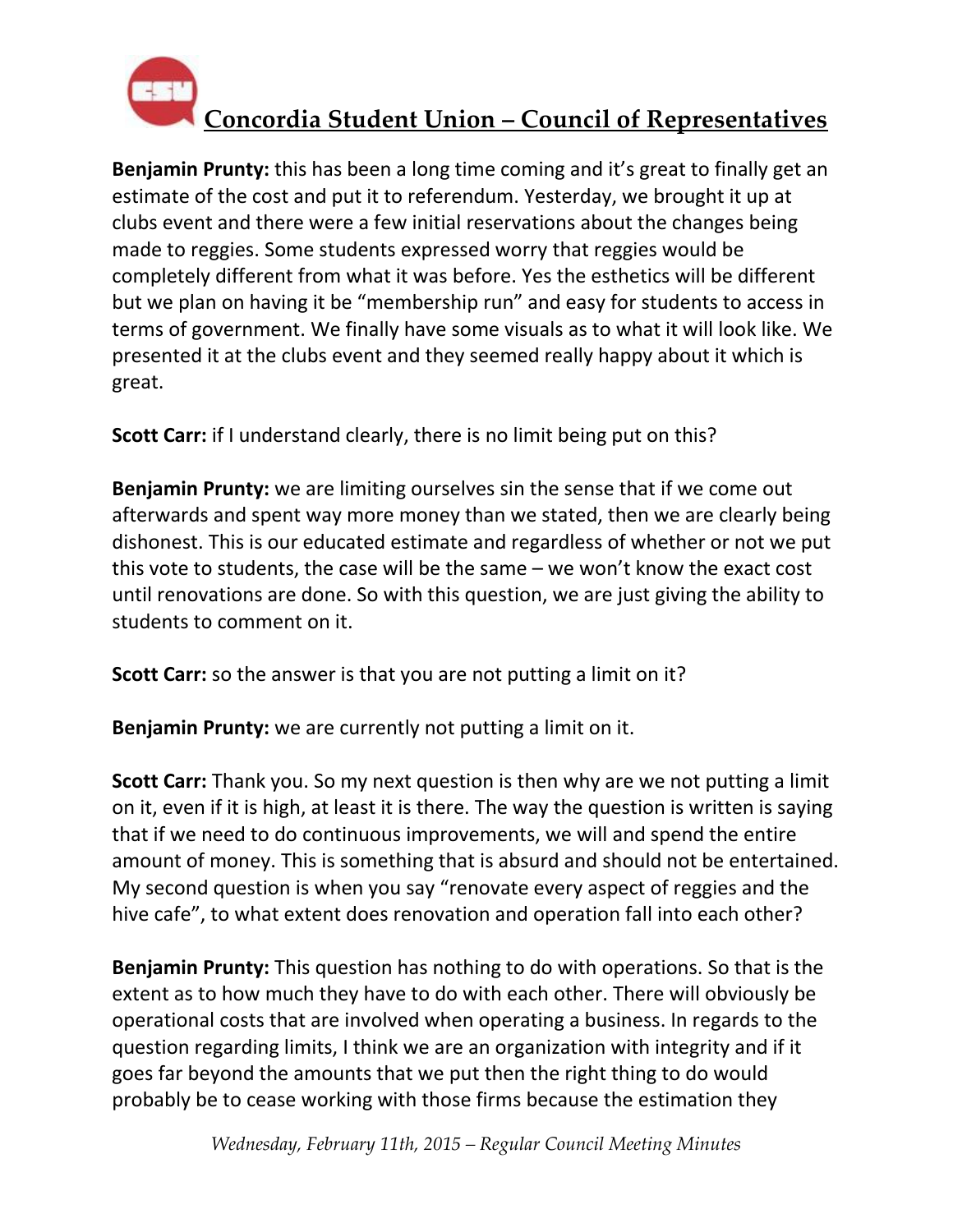

originally gave us was extremely wrong. Essentially we would have to make a decision on it no matter what. I would like to think that we are an organization with integrity.

**Vicky Rodgers:** why don't we put a limit on it like 2 million dollars and if we do happen to exceed that amount, we can go back to the students and ask.

**Benjamin Prunty:** we honestly can't put a limit on this. The way that I personally think we should present this to the students is: these are the numbers that we know and if it happens to be over, say 3 million dollars, that it means Reggie's will not be open for probably another year. And as a board, we have the power to make a decision on this already, so asking the students is not a necessary step, legally speaking. Honestly, I think that the students want this project to be done as soon as possible. And if we limit ourselves to 2 million then it becomes illegal to go beyond that and we'd have to wait till our next election or by-election before we can address the question. The only way for us to know the final cost of construction is once it's done so we are kind of in a conundrum. All we are trying to say is "look guys, the scope of this project is huge and do you want to spend this much money on it or not?". There is no trickery in this whatsoever, we just want to involved students in this decision. We want Reggie's to be back up and running but we don't how much it will cost so we are being very transparent in letting them know that.

**Vicky Rodgers:** when is construction supposed to be completed?

**Benjamin Prunty:** so far, it's on track to be reopened in September. We would like it to be open during orientation.

**Marcus Peters:** Heather, I don't really remember going over this at Fincom, did we go over this?

### **Heather Nagy:** no

**Marcus Peters:** on the subject of the integrity of the union, ambiguity and transparency of the question, I'm going to have to go with what has been previously stated, because if I were to look at this outside the bubble, as a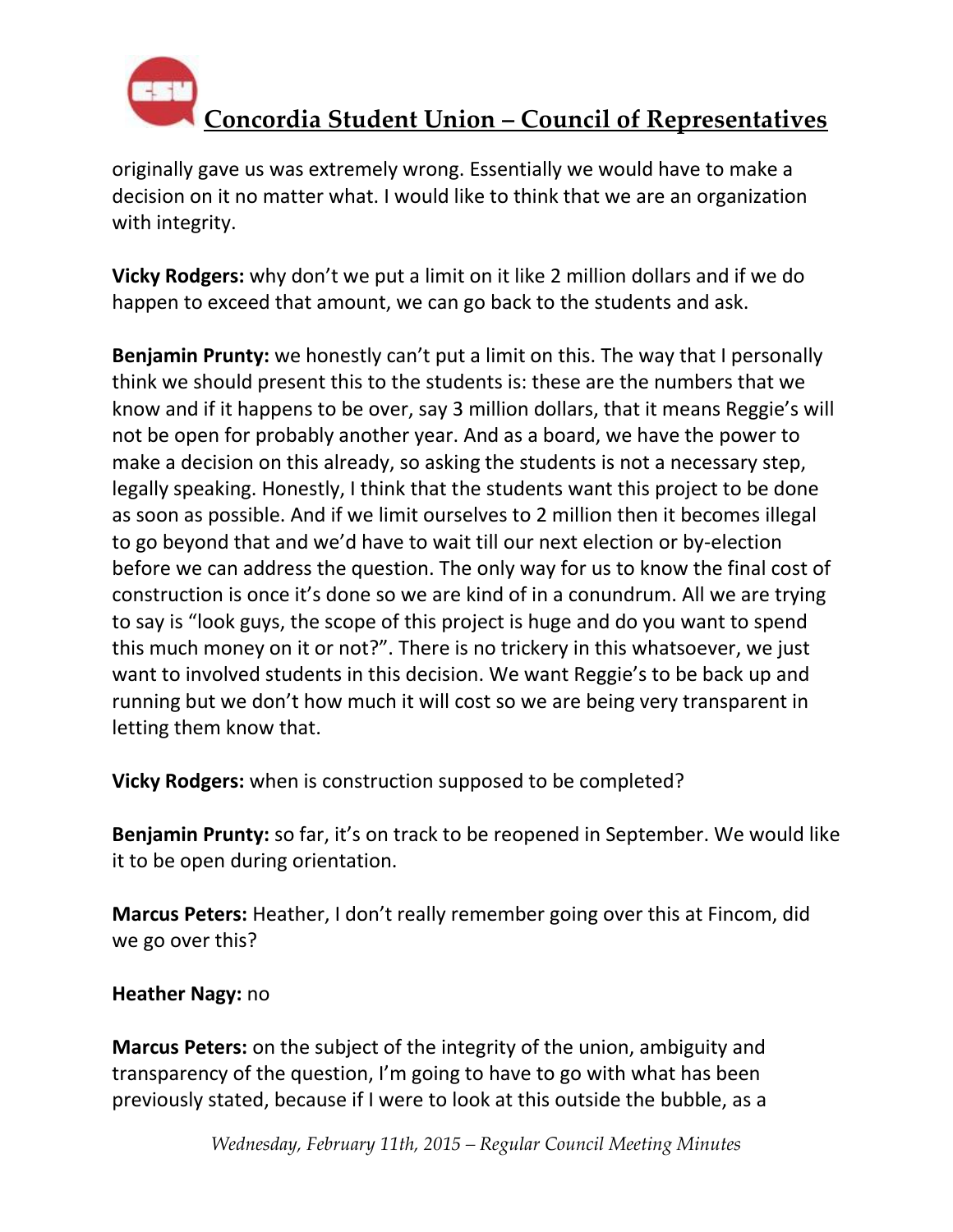

student, and see "in between, beyond the ranges of", I would view this as ambiguity and would not be entirely comfortable answering the question. I understand that these are measures that are necessary and put in place to try and create a system of transparency between the student union and the students but I'm also not sure of all the complications surrounding Reggie's but I would definitely feel more comfortable if there was a ballpark figure. And if it exceeds the figure, we will be asked again. The question could even maybe indicate that there will be constant financial updates on the situation. This would make me feel more comfortable in regards to this use of ambiguous language.

**Benjamin Prunty:** if people really want to put a limit on this then I will not be held responsible if it exceeds it. In the end, we can either ask or not ask the students but I think students just want it done. And in the end, we are being as transparent as we can be. I don't think we want to put a limit on it and then later on, encounter the possibility that we might not be able to increase it, even though we do have the money for it. We'll end up with a half constructed Reggies.

**Marcus Peters:** I just want to say that I am more so just uncomfortable with the wording. The wording makes it seem a lot less transparent than you are describing now.

**Benjamin Prunty:** could you please clarify which parts are unclear exactly

**Marcus Peters:** just when you use terms like "at least" and "Estimate" and "

**Benjamin Prunty:** Okay. At this time, we generally know that the costs are estimated to be 1.46 million, plus or minus 25%. That is why we chose to put between 1.2 and 1.8 million. We know that it will cost **at least** 1.2 million. That is roughly 10-15% of the money we have. And in regards to why we say "estimate" is because that's the truth, it really is an estimate and it can vary. And if we didn't put that in there, we would actually be less transparent. We are literally just showing them all the variables and asking them to make a decision.

**Heather Nagy:** the reason why we can't put an absolute limit in this question is because this project is such a huge undertaking and it would be very limiting to us and our union abilities in regards to achieving our goal of getting Reggie's back.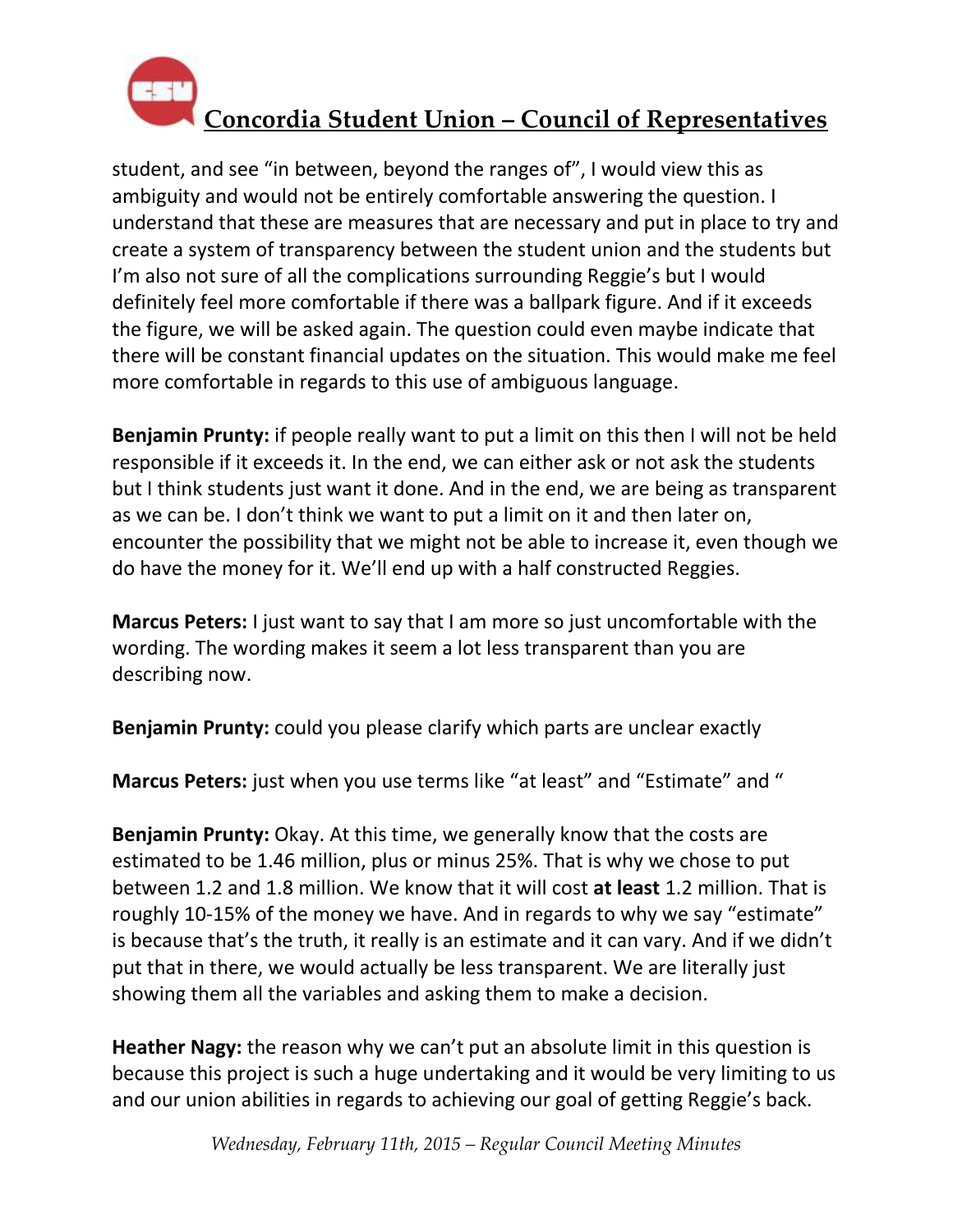

Even though the decision making power of the SSEALC fund remain within the council, it is a referendum question because we want to increase transparency to the student membership. And unfortunately, yes, this kind of weird language is us just being honest and transparent. Also, there is going to be a campaign surrounding this referendum question therefore a lot of information offered to students. The student body is already aware of the Reggie's project and very excited about it. So this question just lends some feelings of empowerment to those voting, in that they are part of the decision making process.

**Terry Wilkings:** everything that Heather said. There will be a campaign and we are here to offer detailed conceptual support. The concept is do students want to move ahead in opening Reggies. I'm pretty sure they do and we are trying to provide as much detail as we can.

**Scott Carr:** I think the issue with this transparency thing is that you are saying you are going to do it with no idea how much it costs. Because if you were to tell them that it might cost every penny in the fund that you have created, they may stop and think twice. So if there really isn't anything to help estimate these costs, which is kind of absurd…

**Benjamin Prunty (Point of privilege):** But this is the estimate. This is the estimate that has been given to us by professionals.

**Chair:** if you want to go back and forth, that's fine. But for the last time, that is not a point of privilege. Next time, I am simply going to shut down whatever the person is saying on that subject.

**Scott Carr:** so the point of saying that there are no way to estimate costs and when people estimate costs and it could possibly be an 1.8 million dollar building, is scary. There is always a range you can stick with. But if it comes to the point where there is a certain cost, we probably should be stopping the project because it's getting absurd. I don't see this project costing more than 2 something million dollars. If it is, then we have a serious issue in which we have contracts with the University where if it would be costing that much, it's because something happened with the University that probably shouldn't have happened. I do feel like there is an underlying issue here when you say you don't know how much its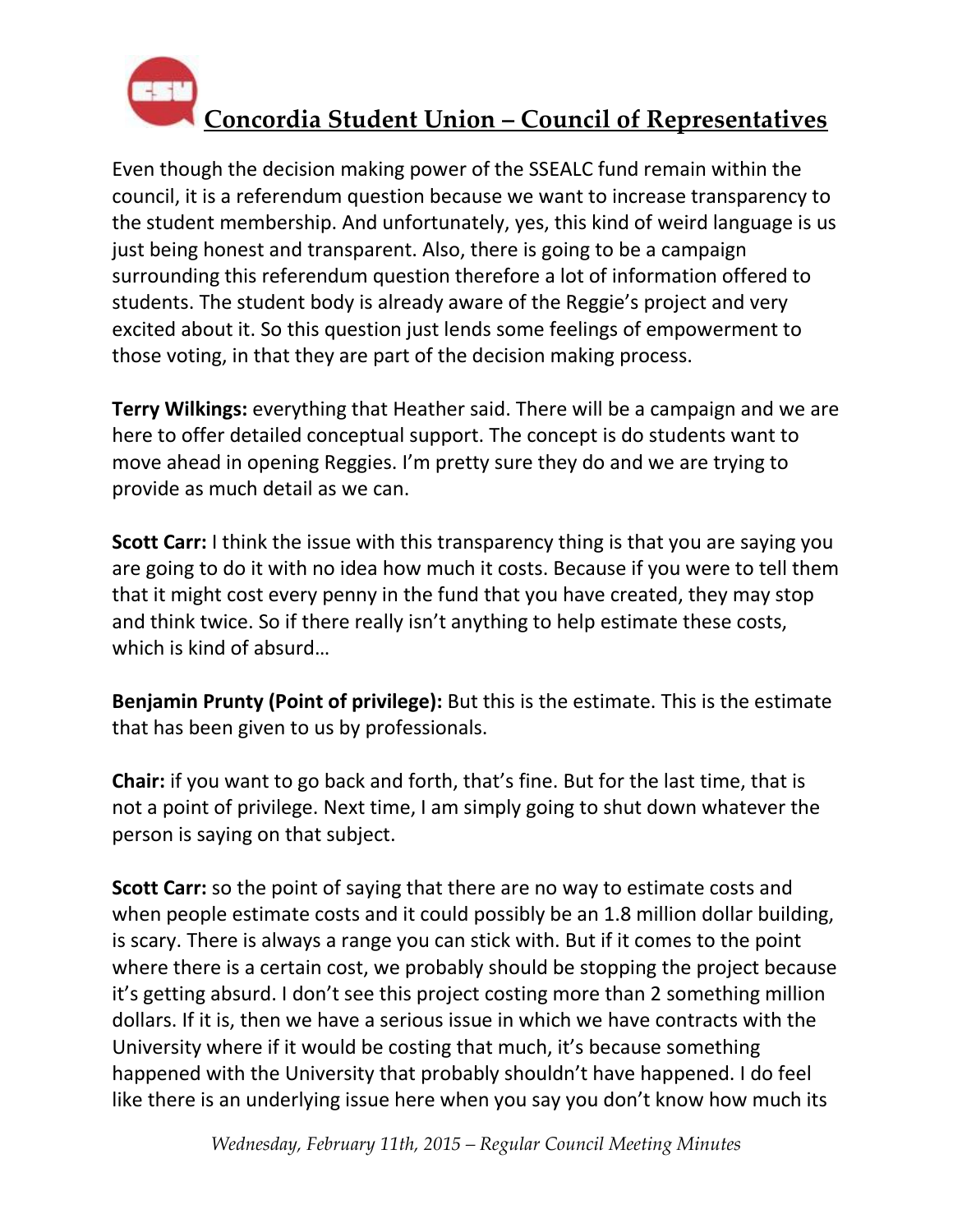

going to cost and therefore you leave it open ended. I just don't think it's us doing our due diligence by saying that we have no way of knowing how much it will cost.

**Benjamin Prunty:** Ya so we can put a limit on it if you really want but if that binds us and then we can't go beyond that limit, then there is no way of us finishing the Reggie's Project. And I don't think that the overall cost is going to be outrageously different that the number that was given to us. I mean, if you really want, add limits. But it really doesn't seem like a good idea.

**Kate Bellini:** Scott, I understand your concern, however I think that maybe there is some information missing that maybe I can help with. It would not be transparent to provide a number that we invented. We will only know the final amount once we approve the conceptual phase and we hire a construction firm who can review it and then provide different estimations. But at this time, we don't have any viable data that can help us create an exact range. It would be damaging to the project to create boundaries when we don't have information to back it up. As of right now, the information we have is that we know the magnitude of the project which is 1.46 million dollars. We don't know the rest of the costs because as you know, construction is always delayed for several reasons. There are always things we might not have foreseen. Just recently, we found out that to have a hut, we need to bring the ventilation system outside, which means that the kitchen has to move back a few feet. And this kind of thing that we cannot plan in advance and has additional costs. As of now, we approved the honorarium phase, we approved the project itself in its conceptual design phase and now we are trying to move forward and reach the actual construction phase where we can come back to council and discuss the project as it is with all the details. As has been suggested by the project managers, by the architectural firm, by the facility managers, by the engineers, and by the asbestos consultant, everybody strongly encouraged us to create a 25% margin. We don't even need to bring this to referendum. We are doing this simply to increase transparency and matches the desires of the students. These students have expressed that they want an upgrade to this bar and we need to make sure this bar is functional and working for 10 years minimum. With all of this said, I would like to strongly motivate to move the referendum question as was presented by Ben.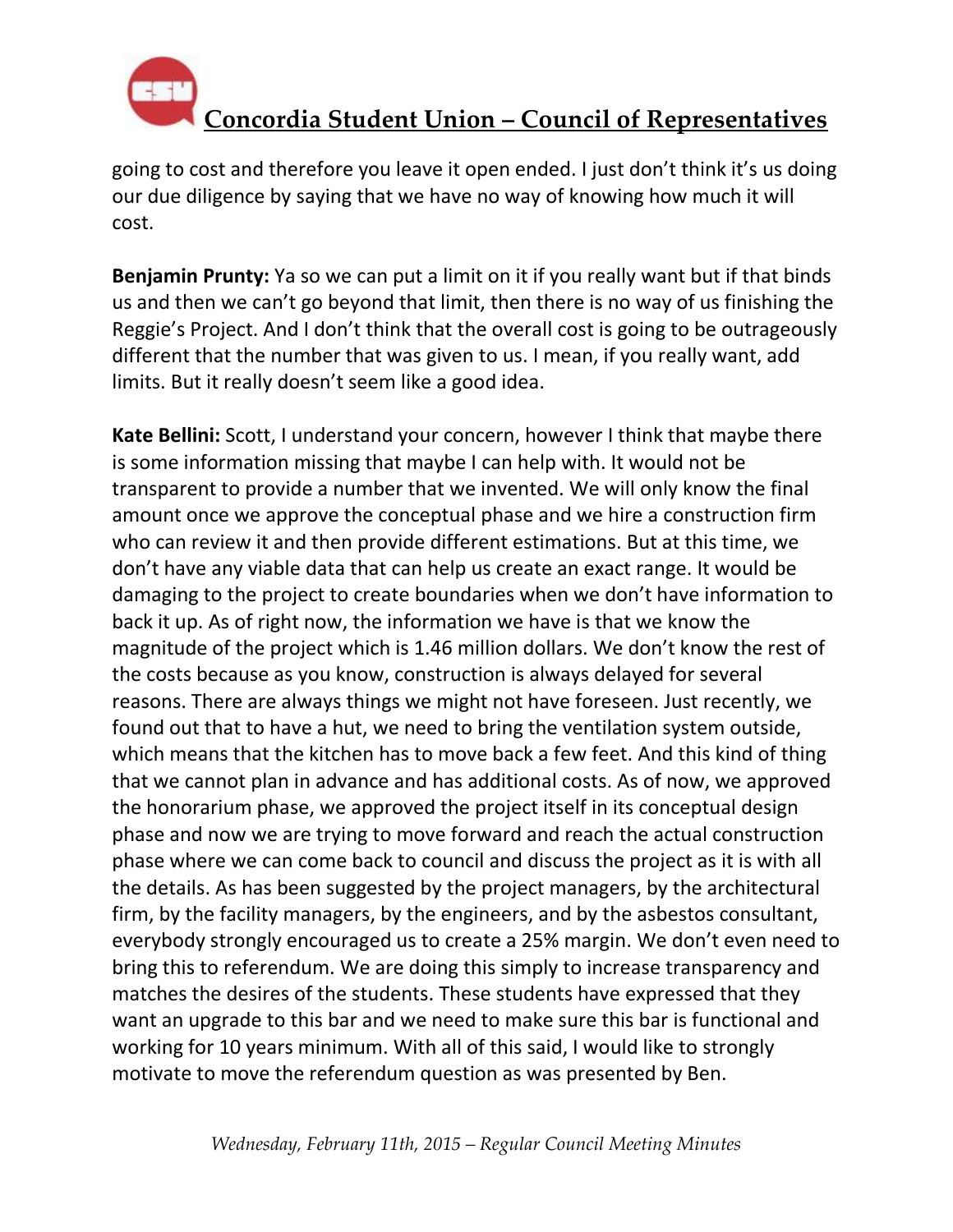

**Scott Carr:** I understand what you are saying. It sounds like we are going in blind and relying on the Tender offers from the individuals with no real understanding with the issue of time sensitivity. We need individuals with an understanding of the costs, because we clearly don't siting around this table. We are dealing with a multi-million dollar issue and this is not the best process to follow.

**James Vaccaro:** in response to Scott, the numbers I think, are a result of the consultation with institutions and staff and there is a cost break out associated with it. I think that it's a shame that council was not provided with documentation on ongoing projects all year long. I think that is something you should probably look at. Another thing I wanted to say is that the document that was sent out to us has a version of this that was not the same, it says 1.85 million with a 25% margin, and Ben is talking like it clearly stipulates 2 amounts, correct?

**Heather Nagy:** the adjustments have been added to the Facebook group and yes, there is no longer the "25%" at the end, there are 2 amounts (1.2 and 1.8). That is the range and that is why the lawyer asked us to add "At least". James Vaccaro: okay earlier you said the estimate was 1.46 million so let's say 1.5 million plus or minus 25% range. So why don't we just take that number and include a 25% range around it. If it costs more than that, I think there is clearly a problem. It's not like we are building a super hospital and oh wait, it costs 100 million dollars more. Let's just give ourselves a very large margin in which we hold ourselves accountable. This is going to alleviate concerns of students in regards to the costs being left open ended.

**Matthew Palynchuk:** I think the idea of it being arbitrary because I think creating a threshold would be somewhat arbitrary. It might make the students uneasy when they see an even larger number and they think "Oh my God, it could cost this much? Then maybe I don't want that".

**Vicky Rodgers:** As a councillor, the 2 most frequent questions that I receive is the BDS campaign and "when is Reggie's opening? When is it? When is it? When is it?". And I'm starting to get sick and tired of trying to answer this.

**Heather Nagy:** I don't really know what can be said that hasn't already been said. I do want to say one thing to James; thank you for bringing up the super Hospital,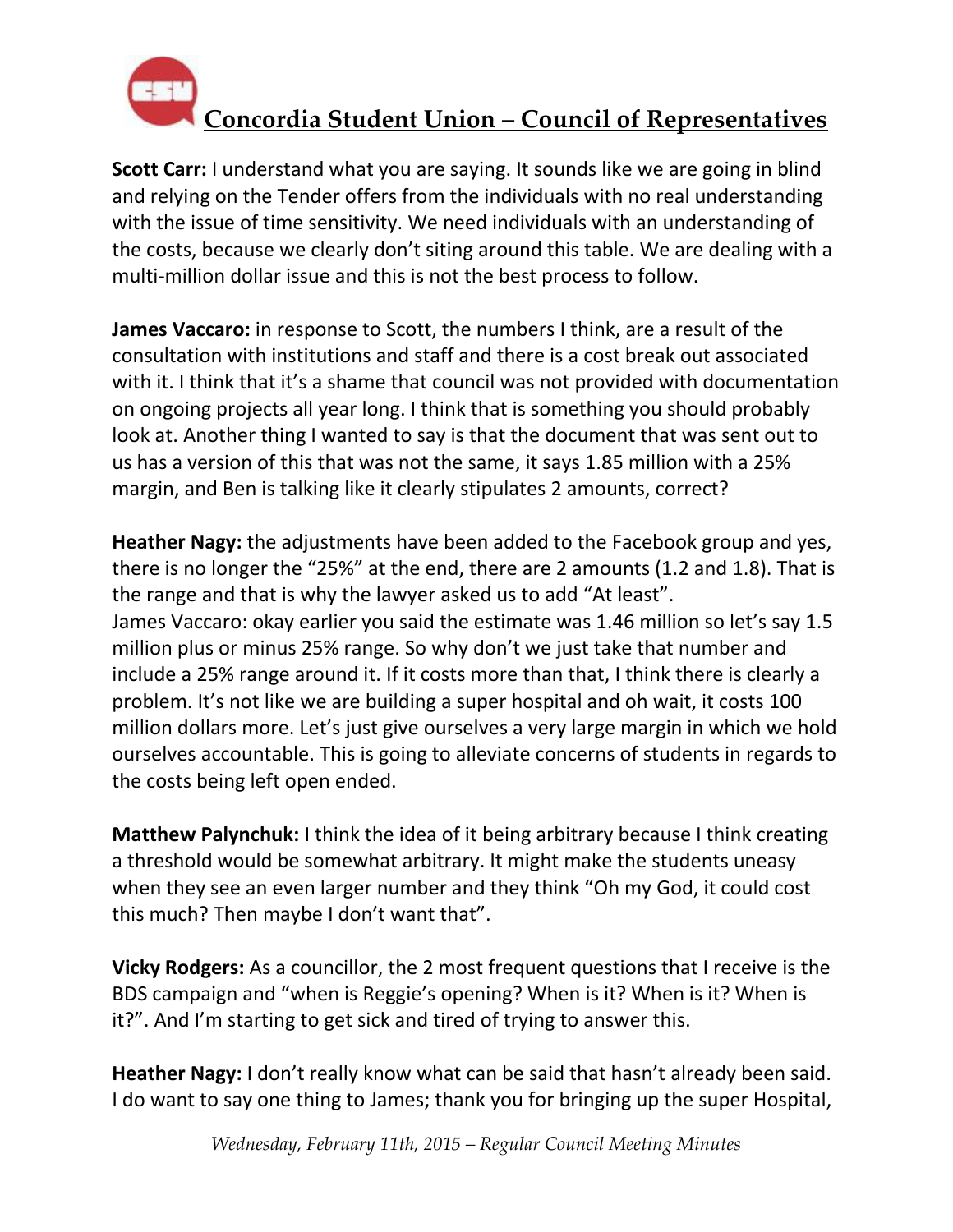

that was funny, I really liked that. But in regards to what we just voted on regarding consulting a structural engineer was not in the proposal at all. And now we just voted to give this person the honorarium. But it's possible that it ends up costing more. So we have these situations where we receive an assessment and it ends up costing more. At the end of the day, the ultimate thing with me is that if we end up putting an ultimate value on this, it ties our hands in order to not achieve this project. I feel that then we would really be letting the students down in seeing this project through.

**Terry Ngala:** I think that students who are not in math or engineering, the more numbers we put, the more intimidating than it looks. Yes I think we should be transparent and provide all the information but let's not make it more complicated than it has to be. I think 70-80% of students will probably read through the question one time and I think what we have now is pretty clear. Emily Fisher: I do believe that everyone here at this time is trying to act on the student's best interest. That being said, I don't believe that we should exhaust funds unnecessarily, then again I don't think the costs will greatly exceed what is already indicated. Have faith in the CSU and how they make decisions. We all want the same thing so have faith in the CSU and the professionals involved.

**Gabriel Velasco:** I am recommending that we call this into question.

**Benjamin Prunty:** Essentially, the options we have is that we can add a limit which would really tie our hands. If the students disagree, we could go to another referendum. Or, we could just decide for ourselves that we not going to referendum which would be way less democratic.

**Marcus Peters:** let's just let the questions go to referendum and the students will vote. And im sure that any questions the students have, we will have too. And we can trust the integrity of the campaign and that they will answer any questions. With that being said, **I call the Reggie's referendum into question**. Seconded by **Vicky Rodgers**.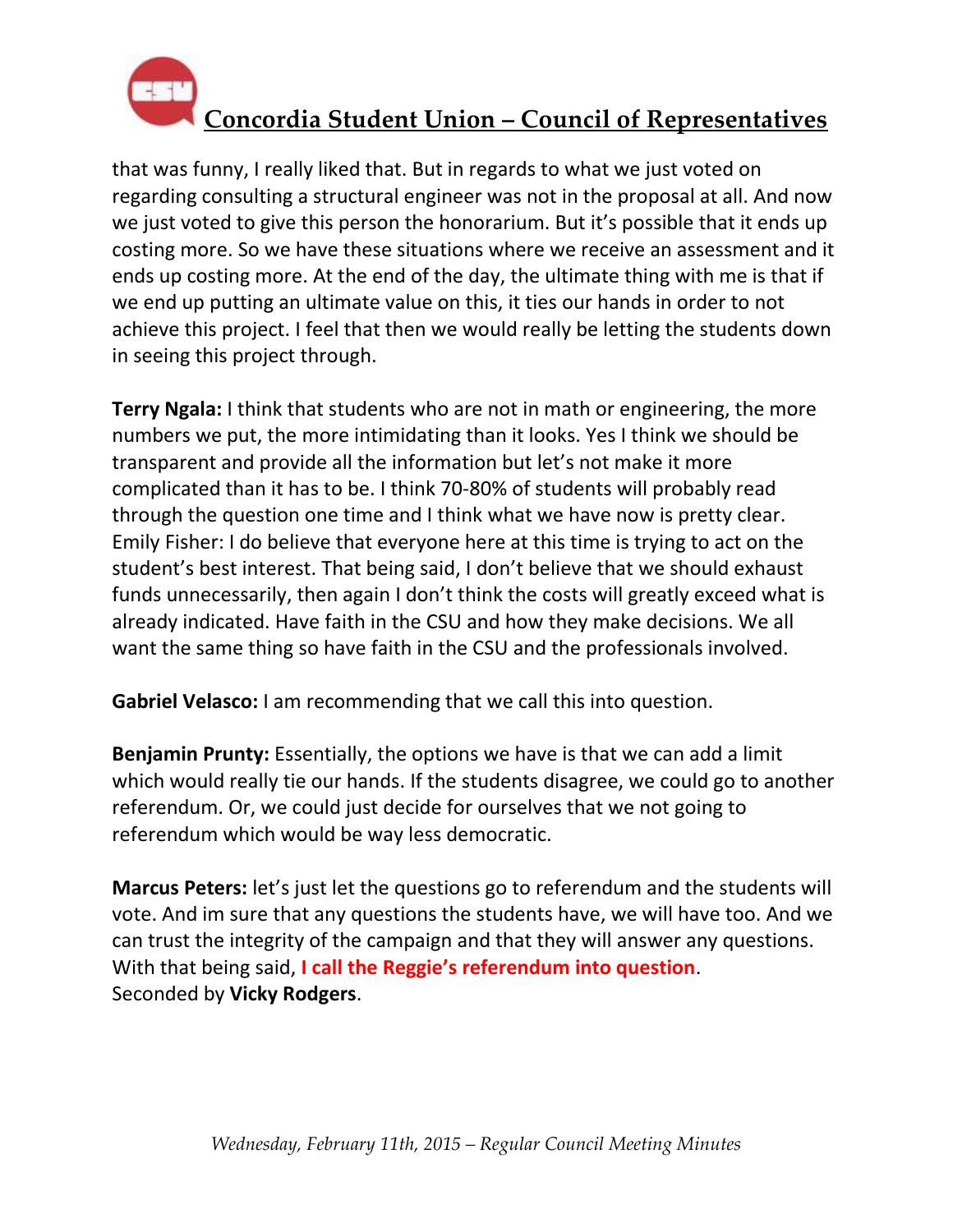

### **VOTE**

In favor: 10 Opposed: 1 Abstentions: 0

**Chair:** the question has been called. Those in favor of the motion, please raise your placards.

### **VOTE (MOTION 4)**

In favor: 10 Opposed: 1 Abstentions: 3

### *Motion carries*.

c) Financial reallocation and indexation referendum questions

**Heather Nagy:** Okay so I sent out the final numbers in an excel document. I hope everyone got a chance to look over it. This is something we have been talking about since the beginning of the year. The CSU will benefit greatly from a change in how the fee levy is structured. We ran an overall deficit this year but if we were to follow the restricted fund accounting model that was proposed last year that we still haven't moved into, we would have a deficit in our operation budget and a surplus in advocacy for example. Our main goal here is to put a motion through about passing the referendum question. Final tweaks about cents per credit, I mean, there is some room for manoeuvering but I am confident that the numbers in the document are the final numbers that should go forward on the referendum question. The preamble for the referendum question does need a little bit of tweaking in regards to grammar and punctuation. We can work on that. So without further a due, I will read them out:

**(MOTION 5) Heather Nagy** moves to approve the financial reallocation and indexation referendum question Seconded by **Jeremy Tessier**.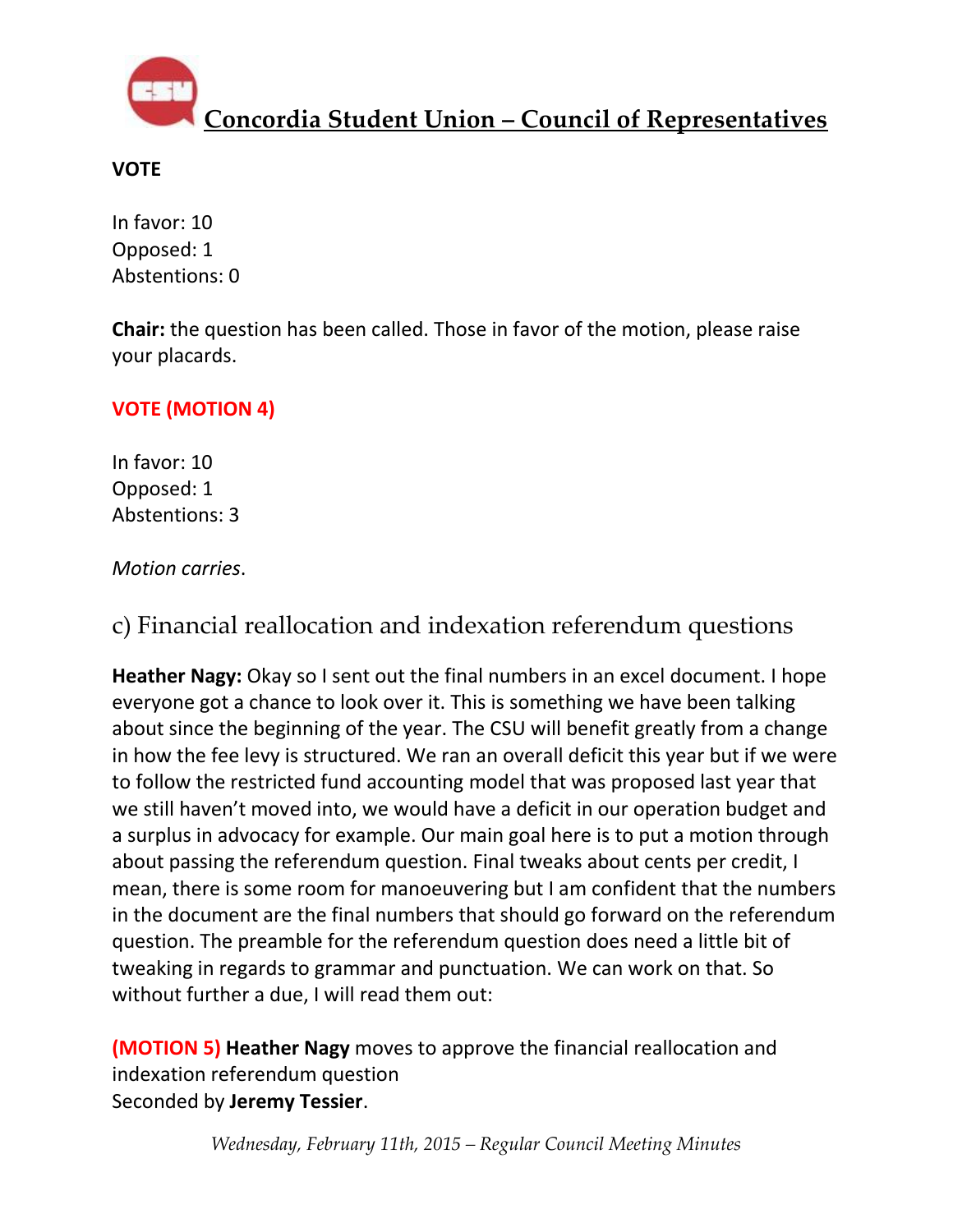

**REFERENDUM QUESTION REGARDING FINANCIAL CHANGES PREAMBLE:** The CSU is changing its accounting system towards a restricted fund accounting model for the purpose of increasing transparency and this requires changes to our fee levy structure. The CSU will also be substantially reducing the administration fee that it charges to students for the Health and Dental plans. As a result, CSU's available funds can no longer support its current operations without changing the allocation of the fees that it currently levies. The changes listed below will neither increase nor decrease the fees levied from students on behalf of the CSU, but will allow for the CSU to maintain its current level of operations.

**QUESTION:** This is the current organization of our fees: General Operations: **\$1.75 per credit** Non-Academic Clubs: **\$0.25 per credit** Student Space, Accessible Education & Legal Contingency Fund: **\$1.50/credit** Advocacy Centre: **\$0.30 per credit** TOTAL: **\$3.80/credit**

**Are as a member of the CSU you in favour of the following reorganization of the fees currently levied by the CSU, effective for the Fall semester of 2015:** CSU operating fee: **\$1.97/credit** CSU Advocacy Center fee: **\$0.21/credit** CSU Housing and Job Back (HOJO): **\$0.20/credit** CSU Legal Information Clinic (LIC): **\$0.17/credit** CSU Clubs: **\$0.25/credit** Student Space, Accessible Education & Legal Contingency Fund (SSAELC): **\$1.00/credit** TOTAL: **\$3.80/credit**

**Heather Nagy:** I just want to say that we did not include the IEAC in our fees because it was effectively taken out this winter semester so even though we have been in contact with them and financial services and how it's going to be worked out, we are still in a transition phase. After speaking with the lawyer, it was decided that it would not be smart for us to include that in the question, as we don't currently collect that at this point.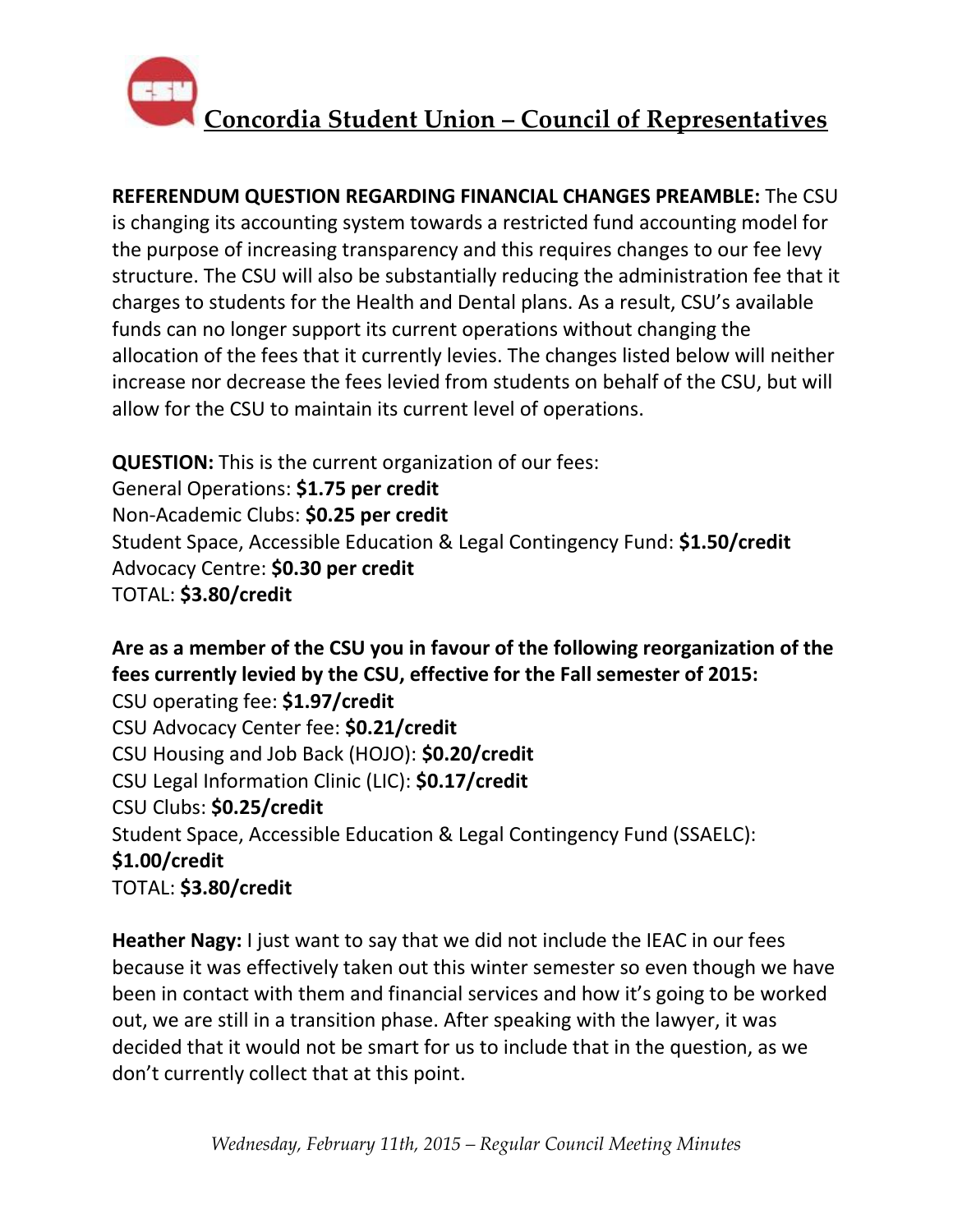

**Chair:** would you like to motivate?

**Heather Nagy:** not really, I feel like I have been motivating this all year. We know that the CSU ran an operational deficit last year and the year before that. And the year before that, there was a 50 000 surplus which isn't much. We need to secure the financial sustainability of this organization, as it is the accredited student representation at Concordia University.

**Benjamin Prunty:** I just want to say that for those who are very familiar with the bylaws, this would be a break from our current bylaws, so after this, the typical thing to do would be to ask for a bylaw change at the same time as asking for the change in the fee levy, but given that we don't know what students will vote. If they vote in favor of the indexation, then we can't raise what the fee levies are in our bylaws because they will change year to year. We don't want to change them now if then next year, these fee levies are changed or not changed. So just in case people were wondering about that, that's another thing.

**Scott Carr:** I am just curious as to whether we are still going to be charging an administration fee which has helped us keep financial stability in the past.

### **Heather Nagy:** yes.

**Scott Carr:** But if we are doing a whole overhaul on the way we do funds, I think we should find a way to talk about health/dental plan fees in a strategic direction. If we are looking to be transparent, I just want to know how we are going to manage the health plan admin fee, If I'm not mistaken, we will still be receiving quite a bit still, comparative to what we actually do for it. How does this tie in to the financial transparency and sustainability thing?

**Heather Nagy:** that is 3 questions down on our agenda point. We have been speaking about this for a long time and the student body is aware that we collect this fee but it is substantially more for what the CSU does, so we plan on diminishing it this year to 50 000 dollars. Which would be 1.00-1.50\$ per student for those who are enrolled in the health and dental plan fee. It is an admin/reserve fee so this fee can also be used to improve the health benefits on the plan, later on, after we hit the ceiling. But we will talk about that more after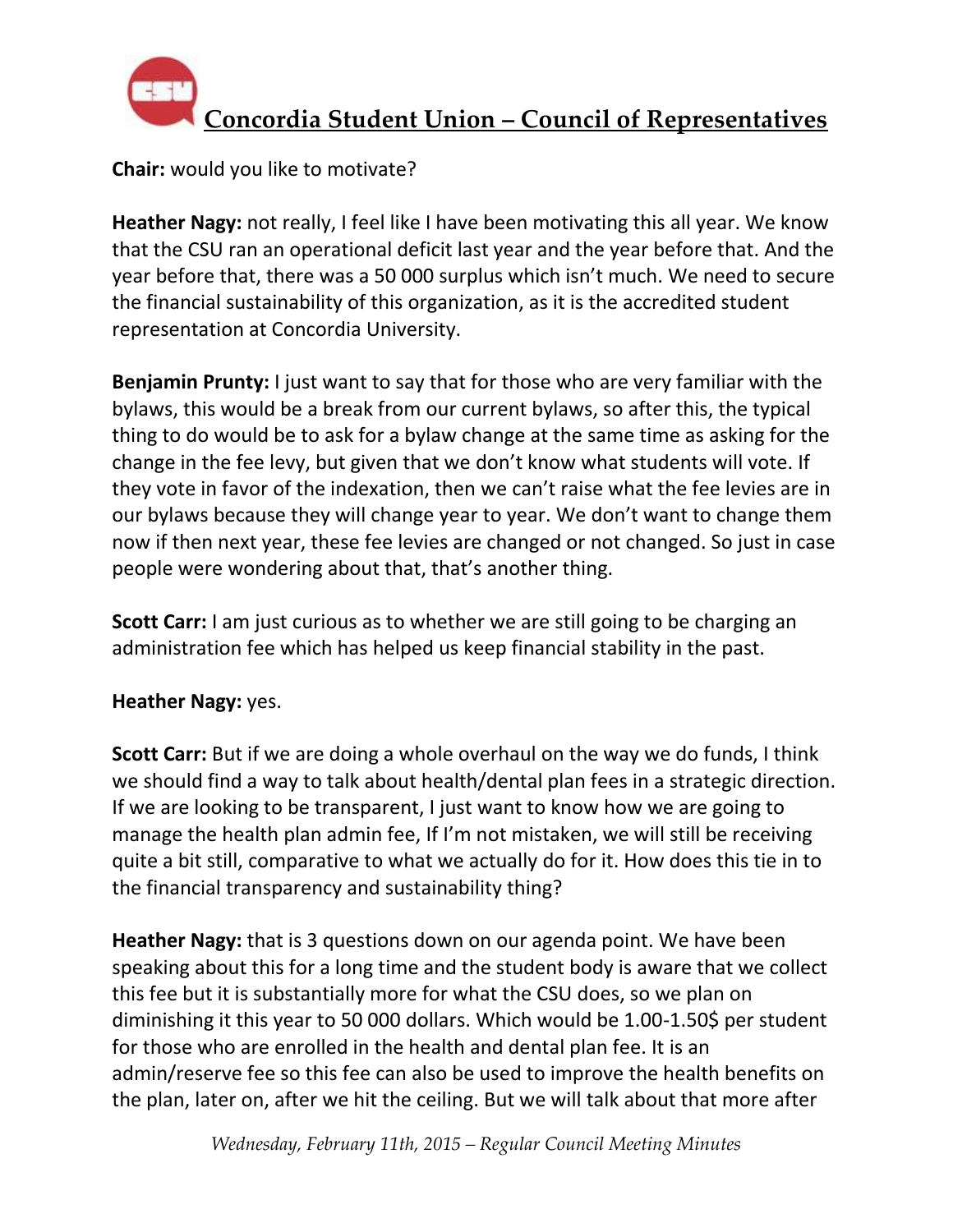

the fact. In regards to how it impacts this question, it will be going from 180 000 to 50 000 and that is included in the numbers in the second excel sheet, it gives a break down and the admin fee goes to 50 000.

**Scott Carr:** (he spoke too fast and I was unable to type it out)

**Benjamin Prunty:** to figure out our cash flow issue, we have a 600 000\$ gap. So essentially, even if we do all these things, it's still going to take many years to pay off that amount with the current plan that we are putting forward and the reduction in this includes the reduction from the admin fee. Also 1.50\$ is the maximum, that means 1.50\$ doesn't necessarily have to be taken.

**Scott Carr:** so the strategic imperative that the CSU is saying is that we'd like to move a large portion of the funds being used for the SSEALC fund is going to an operational fee?

**Benjamin Prunty:** the only alternative to that is essentially raising our fee levy. And we have no intention of increasing the aggregate fees. Of course that is an option but that would be increasing the fee levy which in my opinion is more risky and not necessary.

**Vicky Rodgers:** In the allocation and indexation question, why don't we give students a choice between reallocating the fund OR increasing the fee levy?

**Terry Wilkings:** Just from a services perspective (LIC, advocacy, HOJO), this will streamline their operations going forward in a very smooth manner. I know that for instance, the advocacy center fee was not being used as described in the bylaw. They were getting a lot of left overs that were getting put into the operating budget. So I believe that not only internally, within CSU operations but externally in terms of transparency to students, it adds a lot of clarity as to where their money is going and how it is being used and the proportion between the different services. So I believe that this is very straight forward and that from an employee perspective, this is going to streamline a lot of the operations.

**Vicky Rodgers:** I'm sorry, you did not at all, answer my question.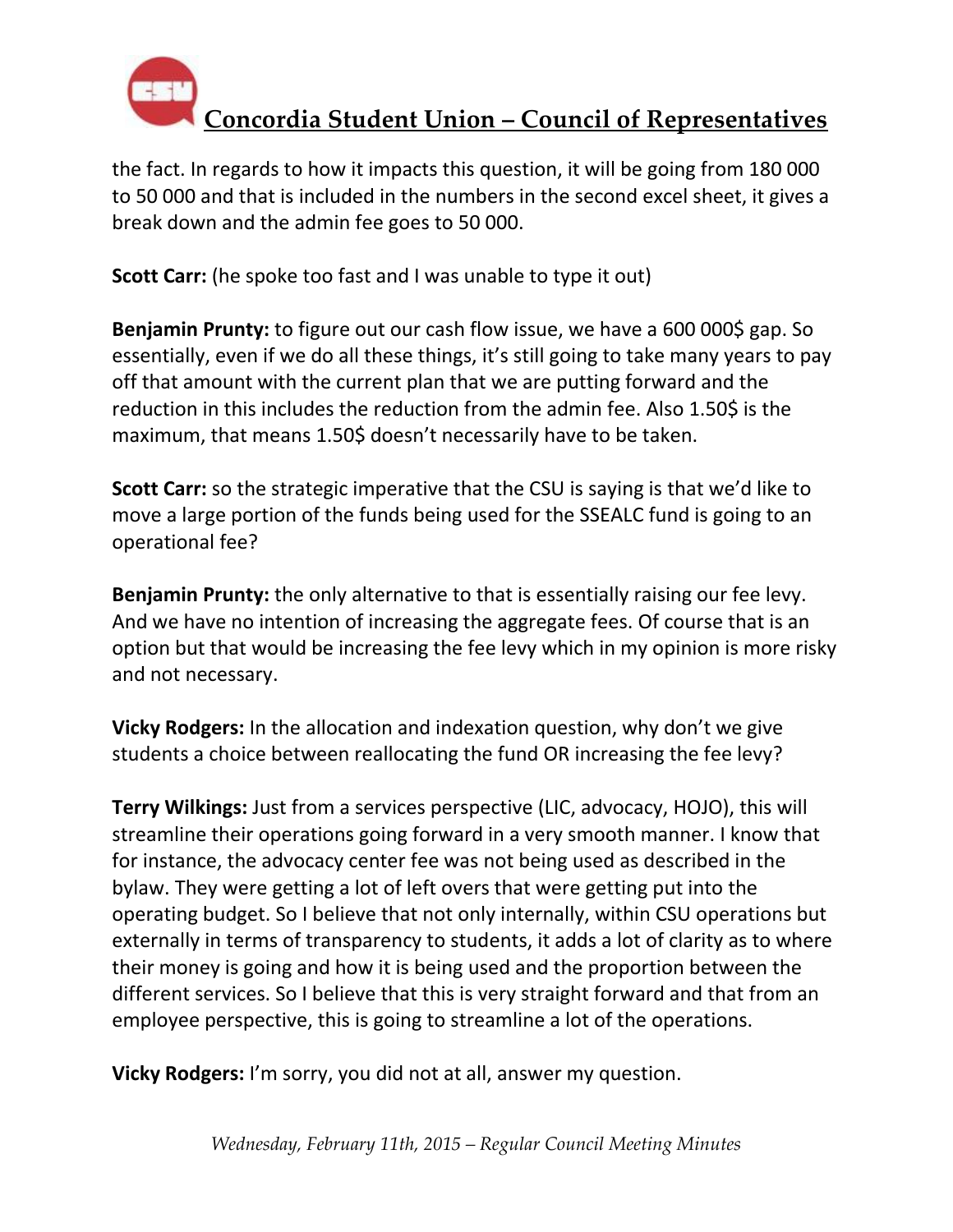

**Benjamin Prunty:** I'm just trying to verify if that is even possible given the deadline for our referendum questions.

**Heather Nagy:** the SSEALC fee is a fee that is administered by the CSU as all of its other fee levies, and as we haven't found the restricted fund accounting, that has been relatively fluid except with the exception the SSEALC fund, we have the fund committee which is set up and council which passes through these exceptional projects that happen regarding student space. In terms of choosing either one or the other, we feel that it's okay that we take cents from the student center fee and give it to the CSU standard operations. In regards to the student centre fee history, the CSU was actually supposed to purchase a building using the SSEALC fund and the student membership has turned it down. This idea of using the money to purchase a building has gone further and further into the distance but in regards to the CSU and how we utilizing the student space fund this year is a real thing. Here we have 13 million dollars to be able to fund student projects on campus. To be perfectly honest, I never thought that far into the option of giving students the choice. Mostly because I did not think it was allowed according to the ballot and standard regulations. It would stifle either the mandates of the CSU general operations or the student space and what it is supposed to be used for.

**Marcus Peters:** Ya I just want to voice my support for this, it makes sense. It's better to take the money from our fund that has an original purpose then to try and raise the fee by 50 cents in various categories. I think that giving students the choice would be a little bit ambitious and maybe not even feasible.

**Charles Bourassa (POI):** is there a motion on the table?

**Chair:** the motion is on the first of 2 of the referendum questions regarding finances.

**Charles Bourassa:** I would like to recommend that someone calls the question.

**Benjamin Prunty:** a group of Fincom people met and there was a long e-mail thread afterwards, where there were discussing something similar than what is on the table right now. I am pretty sure according to our referendum rules, we are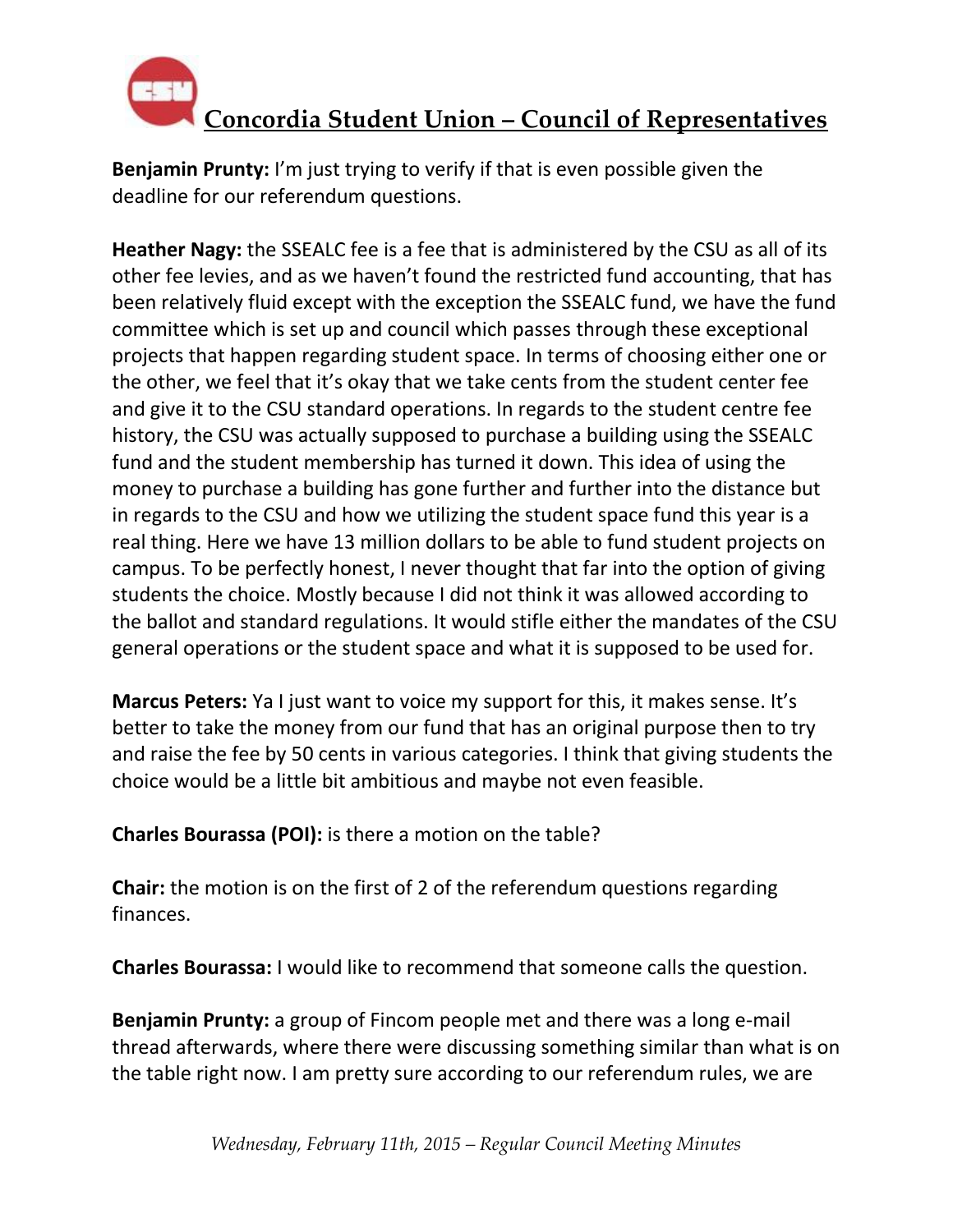

unable to give students the option. Giving an option isn't a bad thing but I don't think that within our rules, we are capable of doing that.

**Lucinda Kiparissis** calls the question. Seconded by **Vicky Rodgers**.

**VOTE** In favor: 12 Opposed: 0 Abstentions: 2

**Chair:** the question has been called then. Those in favor of putting this question on the ballot, raise your placards.

### **VOTE (MOTION 5)**

In favor: 11 Opposed: 2 Abstentions: 1

*Motion carries*.

**(MOTION 6) Heather Nagy** moves to approve the indexation referendum question.

Seconded by **Vicky Rodgers**.

#### **REFERENDUM QUESTION REGARDING INDEXATION**

**PREAMBLE** : The CSU has not increased its fees for the better part of a decade, but has reduced its nonoperational fees (the Student Space, Accessible Education & Legal Contingency Fund) by \$0.50/credit, in 2011. In order to stabilize the CSU's operations with its costs it is necessary that the CSU's fees be indexed to inflation. The alternative is that the CSU will need to increase its fee levy every couple of years in order to account for its yearly increase in salaries and other expenses due to collective agreements and inflation. However, we recommend that students vote to index the CSU's fees to inflation so that students can expect that, year to year, the CSU has the same purchasing power. To be clear, voting to index the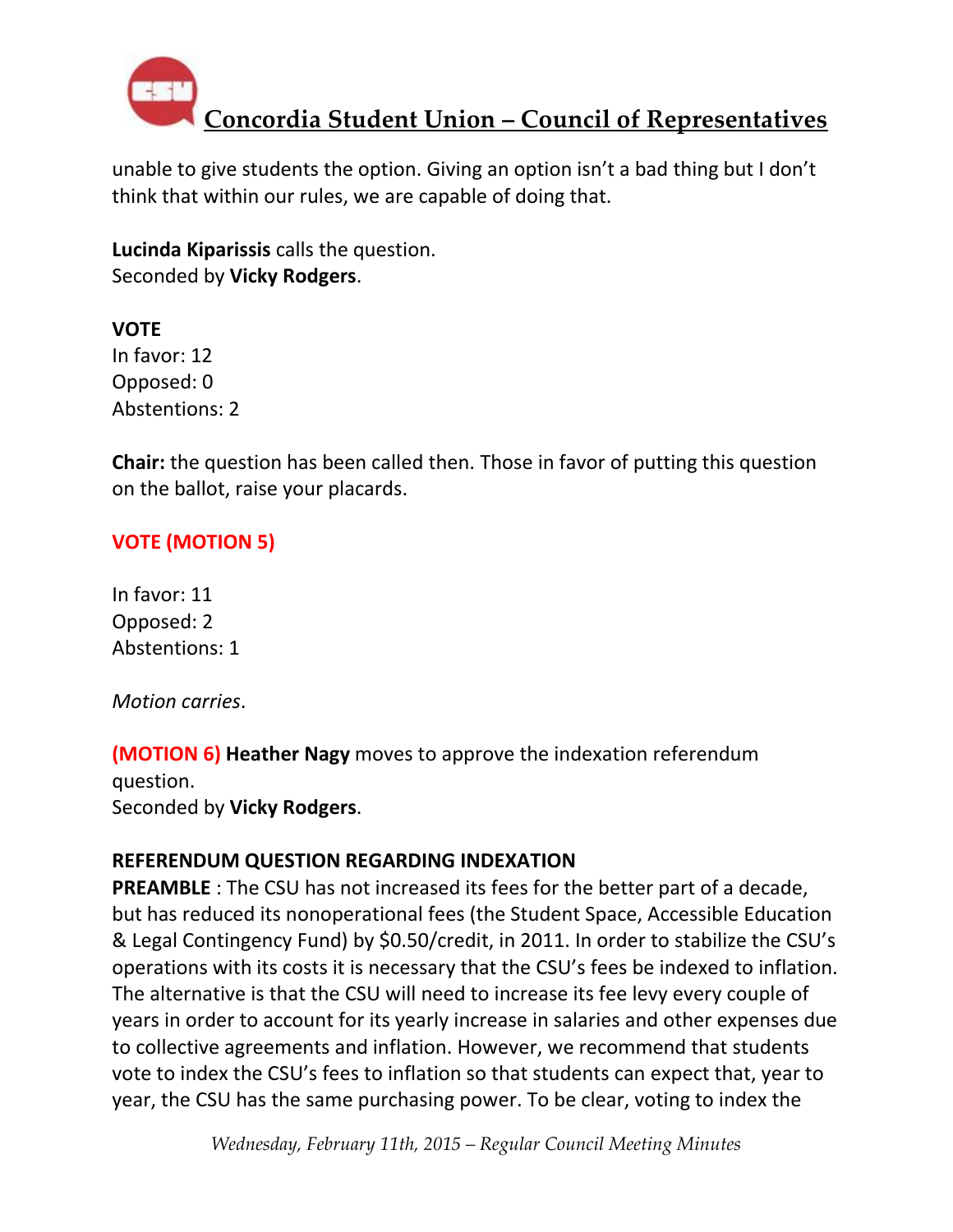

CSU's fees to inflation will allow us to maintain, not increase, our current operations over the medium to long term and would allow students to normalize their expectations of the CSU due to the stability of the operating budgets overtime.

**QUESTION** : Do you as a member of the CSU approve of the CSU indexing all of its fees (currently totaling \$3.80/credit) to inflation in accordance with the Consumer Price Index, effective Fall 2015?

**Benjamin Prunty:** I just want to say that was is in the financial document that was given out actually shows a decrease in fee levy in the aggregate fees that we are collecting, despite the fact that this preamble says that there is neither an increase or decrease. Given that we are proposing a change, that hasn't been approved, to the special bylaw K which has to do with the administrative fee of the health and dental plan. We are effectively reducing the fee levy while asking for an indexation.

**Scott Carr:** the main thing that I want to ask for this indexing question is; this also includes the index in the health plan, right? And the admin fee would not be considered a part of that fee? Even though the CSU is collecting it.

**Heather Nagy:** it would not and we could specify that further if you'd like.

**Scott Carr:** why would we not force ourselves to come back to students and reinforce our mission as the student body representatives every few years to see if they do agree to the inflation rate, instead of just assuming they are okay with it. I rather come back every 3-4 years and say "hey inflation has gone up by this much, and we would like to increase the fee in that exact accordance, are you okay with that?". This gives the opportunity to students to voice their concerns and their dissatisfaction. And a lot of the time, during referendums, we have a lot of great insight into the student body. To me, indexing fees does have its own concern.

**Benjamin Prunty:** so it says that we would be indexing all of our fees, totalling 3.80\$/credit. If they want us to come back every couple of years then they will vote NO to this question.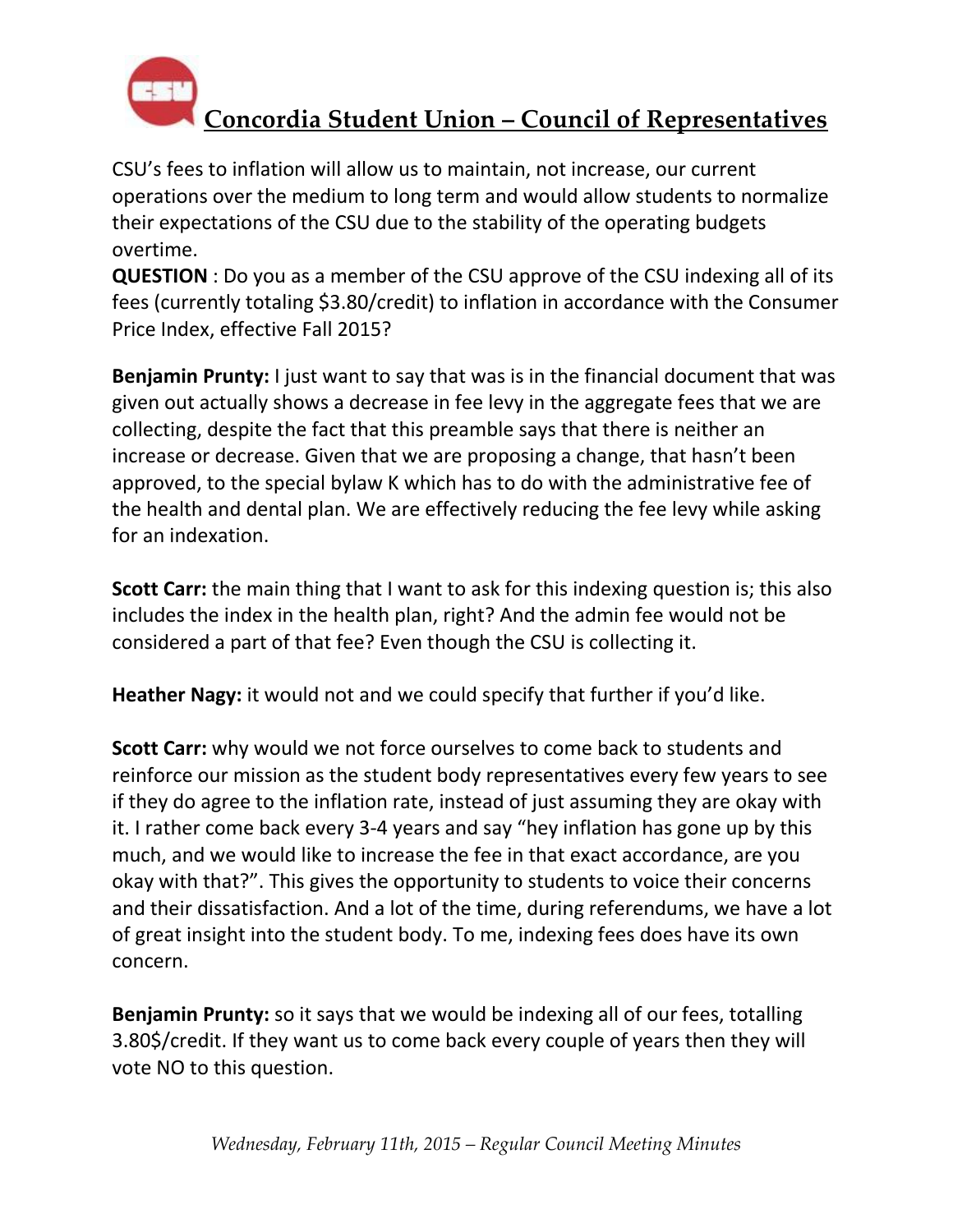

**Heather Nagy:** I understand what you are saying and that is a fair point to make. Hopefully the CSU will want to grow in their operations beyond inflation rate, and allow that to go back to referendum. So that is one aspect to consider. Another thing is that there are some student groups on campus that have an index to their student fee levy, and it just allows the security of allowing financial sustainability. I don't see this being contentious.

**Matthew Palynchuk:** I think that this is interesting because if you do come back every 3-4 years and ask the students how they feel on indexation, this might allow them to show their dissatisfaction with the CSU. It might be an indication of how they feel about it.

**Scott Carr:** yes absolutely, if students are not happy with the CSU, one thing you will hear them say is "why the hell am I paying for this?". Which is a concern I foresee happening in this upcoming election.

**Vicky Rodgers:** I just want to voice that students do have the opportunity to vote every year for a new executive and new councillors. Which means that if they are unhappy with the management, they can vote for someone new. At the end of the day, it is the executive that are making the financial decisions. And students have the freedom to vote for whomever they please.

**Matthew Palynchuk** calls the question. Seconded by **Vicky Rodgers**.

### **VOTE**

In favor: 8 Opposed: 0 Abstentions: 0

**Chair:** the question has been called, those in favor of the referendum question regarding indexation, please raise your placards.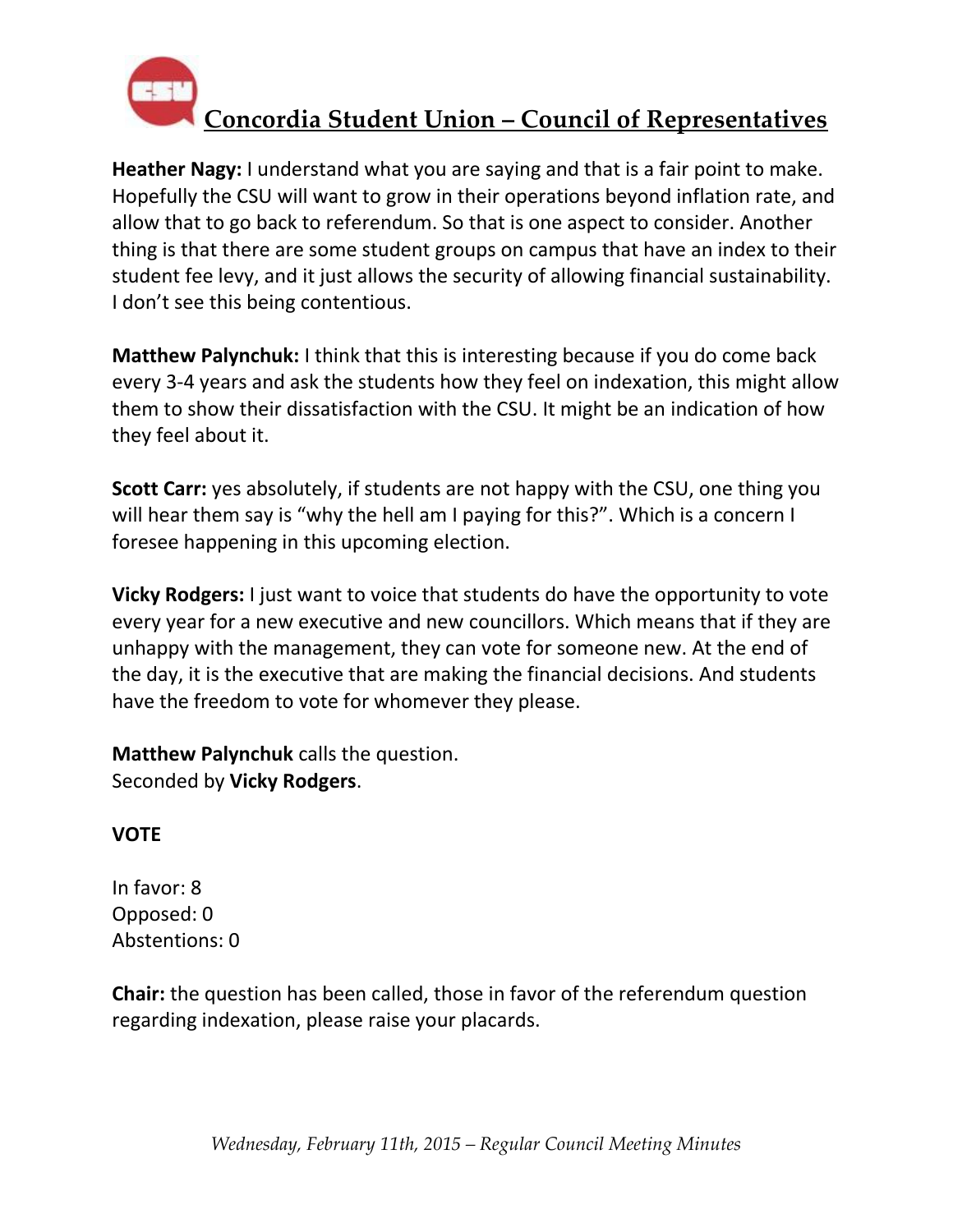

**VOTE (MOTION 6)**

In favor: 7 Opposed: 0 Abstentions: 1

*Motion carries*.

**Marcus Peters:** is it a thing that past midnight, motions cannot be passed.

**Chair:** I'm going through the standing regulations now. I can't seem to find them. Nonetheless, we can always call a special meeting to address the remaining questions or we can vote on an allotted amount of time.

d) Health/Dental plan referendum question

**Heather Nagy:** we have not increased the health and dental plan fee since 2005. How it works is that the CSU and ASEQ goes to referendum to ask the students to approve a ceiling amount.

**(MOTION 7)Heather Nagy** moves to approve the health/dental plan by-law referendum question. Seconded by **Benjamin Prunty**.

### **Health plan question revised:**

Do you agree to increase the annual CSU health plan fee no more than \$46.93, for a maximum annual cost of \$240 per undergraduate student registered at Concordia, and not greater than maximum annual cost of \$143.00 for international students with dental insurance, in order to maintain and ensure the long-term sustainability of the current levels of coverage of the health and dental plan?

Fee breakdown: Health: **\$97.00** Dental: **\$143.00** Total: **\$240.00**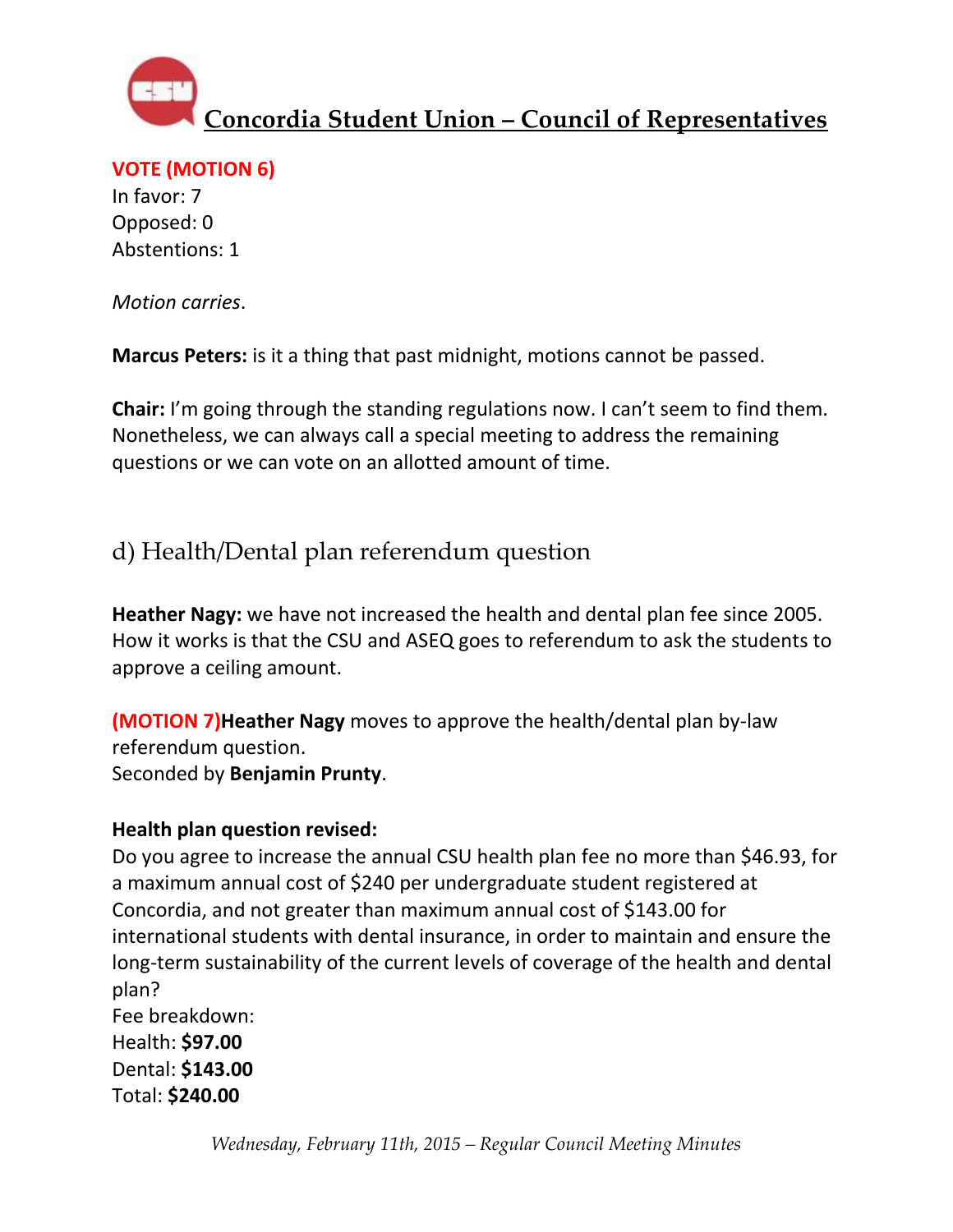

**Heather Nagy:** the 240\$ is the ceiling and the ceiling does include the 1.50\$ admin plus the 1.50 for the reserve fund totalling 3.00\$ that the CSU would be collecting on top of the premiums that are negotiated with ASEQ every year. For example, the premiums were negotiated 188\$ but actually the CSU was collecting 193\$. This has been a long standing ethical issue and this is our solution.

**Scott Carr:** this is a huge point and I feel that there is a huge lack of documentation, unless it was brought fourth prior and I was unaware. My questions are; what is the forecast that there remain \_\_\_? How much have they increased over the past years? And what have been the issues with this in the past?

**Heather Nagy:** I have all that information. I am sorry, you are right. ASEQ gave us a really pretty document. We have been negotiating with them for the last 2 months. I will look for the document right now and post it to council group. The document shows how awesome the CSU has been at maintaining the latest fee cap of 10 years. It shows that benefits have actually increased over the years and that the CSU is the lowest out of the 10 school they gave to us.

**Scott Carr:** I want to talk about the admin fee. I don't this is a secret to anyone but this is padding, unethical padding. What justifies us to take that 1.50\$? Because it certainly isn't equivalent to the amount of hours we put in to get that. Because that 50 000 or whatever amount represents half the amount of time the General manager doing work, period. And I don't think that he spends half of his time working on the CSU health and dental plan.

**Heather Nagy:** one thing is that non-profit organizations collecting admin fees from their insurance brokers on their employees behalf is very run of the mill. So we are in agreement that this is not a completely illegal thing. So you are saying that the 50 000\$ is half of the GM's salary and that he doesn't spend that much time on the health and dental plan fee, that is correct. But it is not only the general manager; it is also the executives, usually 2 or 3. There is also the time spent meeting with our ASEQ representative and the time we spend consulting our lawyer. I don't find this unethical and also, the reason why we call it an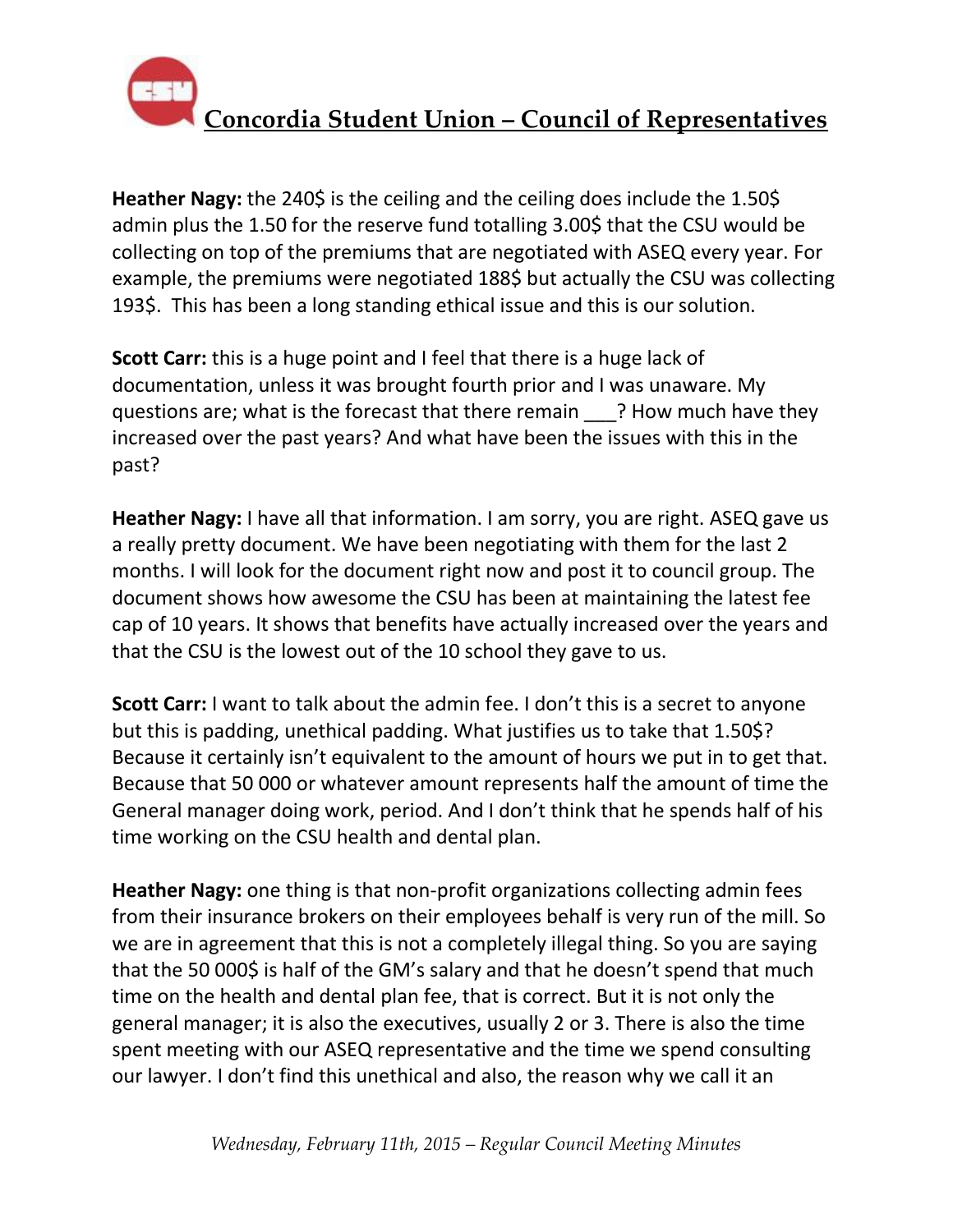

admin/reserve fee is so that we can use that money if we do want to increase benefits.

**Benjamin Prunty:** 50 000 is on the high end of how much we would be spending this year. Given that this is a maximum and over time, this value will be decreasing. 50 000 to me, doesn't seem to high. That is a 70% decrease from previous years. We could reduce it to a 1\$ arbitrarily but I wouldn't recommend it. We can sit here and argue about how its unethical but the fact of the matter is, it is not unethical, it is just a slight increased representation of the time that is actually used for the health and dental plan fee. The actual amount of time that is used is an arbitrary number. Either way, over time, it will decrease.

**Scott Carr:** a 70% decrease doesn't make it ethical. The difference between stepping in the right direction and stepping towards doing the right thing is a pretty big gap. The reality is that it employs some cost on the students. I think the health and dental plan takes up about 20 hours of the year for the GM and VP finance. I think it's unfair to charge them for these meetings that the GM or executives have with ASEQ when they are already paying for these services so I don't understand why you have to charge them twice. My question is really, how can we even deem this to be ethical? We sit here and we're all about changing on how people do things and yet we are…

**Benjamin Prunty:** can I ask that this be discussed at another time when the question actually comes up on the agenda because we are straying far from the point.

**Chair:** that is correct. We are not discussing this on the current agenda point.

**Charles Bourassa:** I just quickly wanted to ask Cassandra who was a receptionist, how much time she spent giving out ASEQ forms and providing students with information.

**Cassandra Fehr:** it happened 1/3 to ½ of the time you are working.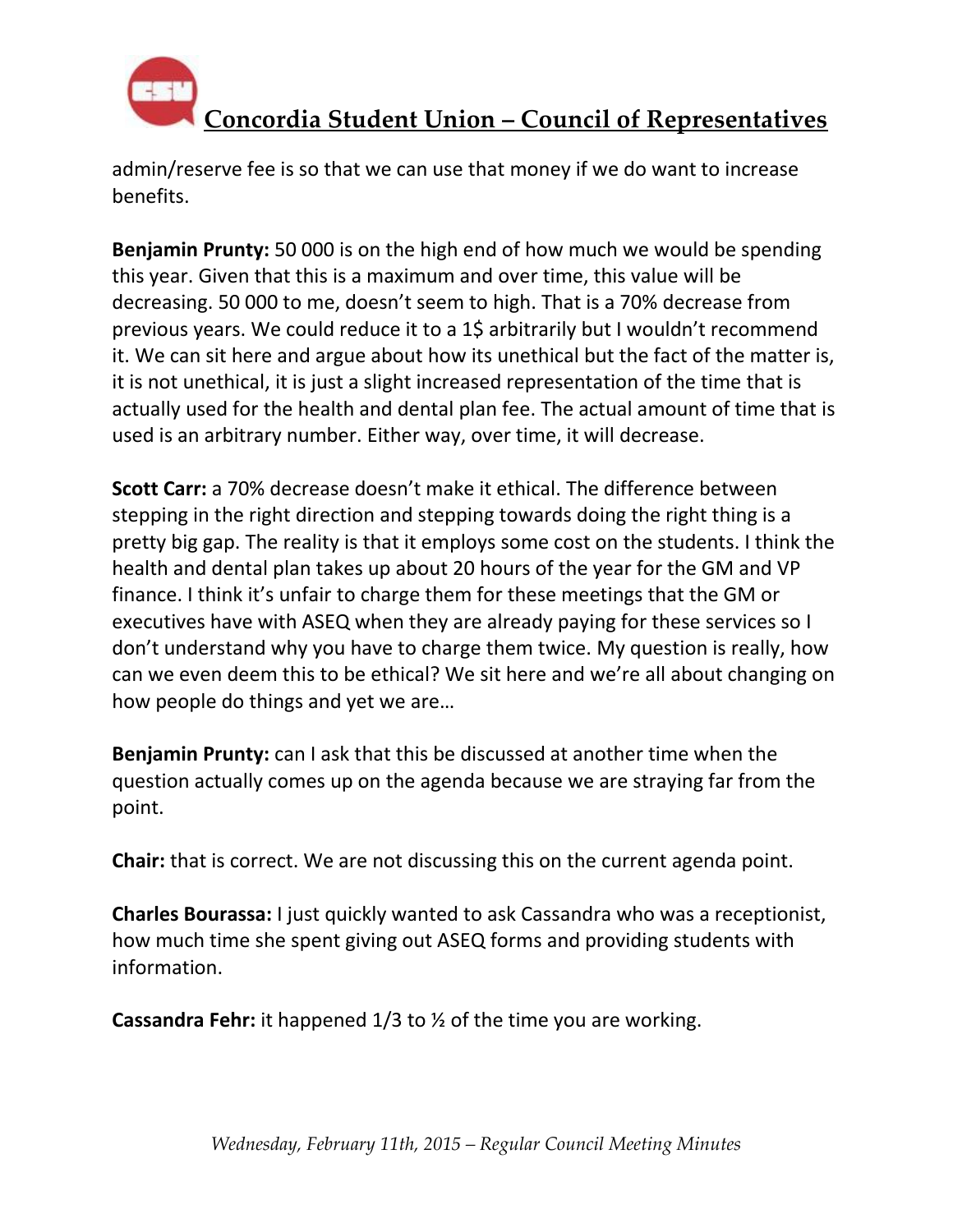

**Benjamin Prunty:** so basically the question is how far do you want this to go, do you want it to be 230 or 240\$? 230 means we have to go back to students more often and 240 means we have to go back to students less. We are talking about a difference of 1 or 2 years depending on the change.

**Scott Carr:** so we specifically say maintain and ensure, so maintaining to save coverage with this, we are not adding anything new if the students might want something?

**Heather Nagy:** the word "maintain" is an operative word. We are going to maintain it within our negotiations with ASEQ every year. So we can still increase benefits but we won't go above that ceiling. It's more about the ceiling of the absolute value. And to tell students that there benefits will not diminish if they increase this.

**Scott Carr:** how many years is this supposed to hold for? Heather Nagy: the projection is 5-10 years.

### **VOTE (MOTION 7)**

In favor: 7 Opposed: 1 Abstentions: 2

*Motion carries*.

### e) Health/Dental plan admin fee by-law change

**Benjamin Prunty:** I think that we simply debunked that 50 000 is too high just by simply hearing from the receptionist. I think that has been very helpful and directly from the source. I think we could say that 50 000 is reasonable, even maybe too low.

**Scott Carr:** how many hours are spent with the secretary sitting there and waiting for someone to come in?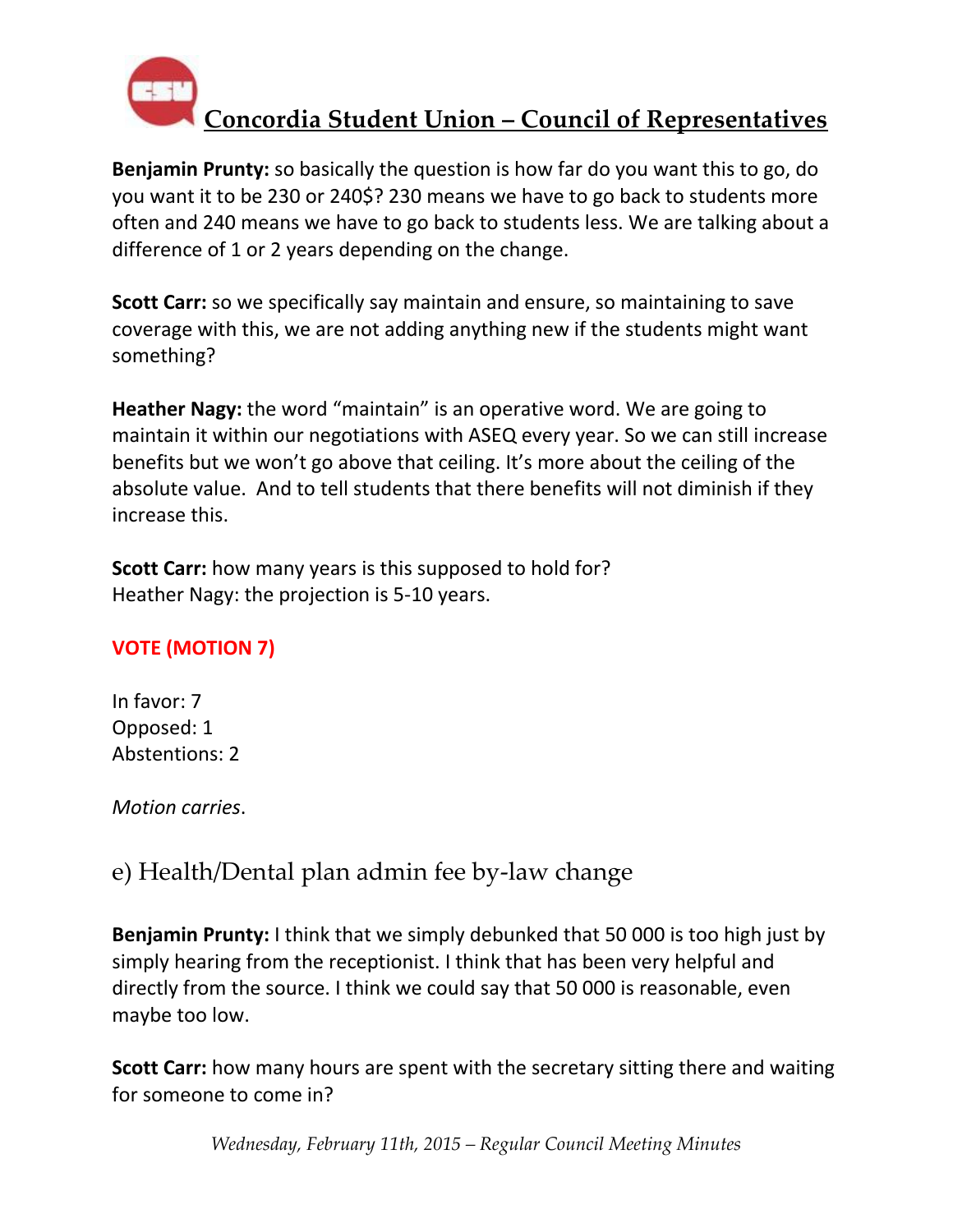

**Cassandra Fehr:** It depends on the time of year and usually students come in waves but I would have to say ¼ of the time.

**Scott Carr:** the receptionist's salary is a sunk cost. We are paying them to answer general questions from students. And students already pay for that through the CSU operating budget. Now essentially, we are double charging them? How is it okay to charge them this administration fee out of their pockets? Also, this referendum question is not actually allowing the students to voice whether they agree with an admin fee or not. You are basically saying you have the option between: this is less bad or you let us do whatever we want. You choose.

**Heather Nagy:** I really don't want to go further into this but it looks as though we must.

**James Vaccaro (Point of order):** I don't think there was a question in any of that statement. Unless a question is asked to an executive or council member, there should be no direct response. This is not how the council meeting should be run.

**Heather Nagy:** well I was on the speakers list.

**James Vaccaro:** That's fine, you always have useful information to contribute. I'm just saying that in general.

**Heather Nagy:** I think that going from 280 000 to 180 000 to 50 000 has been a struggle in itself. I commend you for being so adamant about it being unethical. But I really do feel that there are some administrative fees that are incurred by the CSU in order to properly administer this fee. Though I didn't really think about the reception which makes me an executive jerk. But in regards to the winter semester deadline, I had a few students come talk to me at length about how they could not opt out of paying that fee. So Then I had to get on the phone with a representative and spend time talking to them. It was a big issue this year when Concordia extended their tuition fee deadline but ASEQ did not. So that is just one other example of how our time is given towards ASEQ and Is outside of our general operating hours.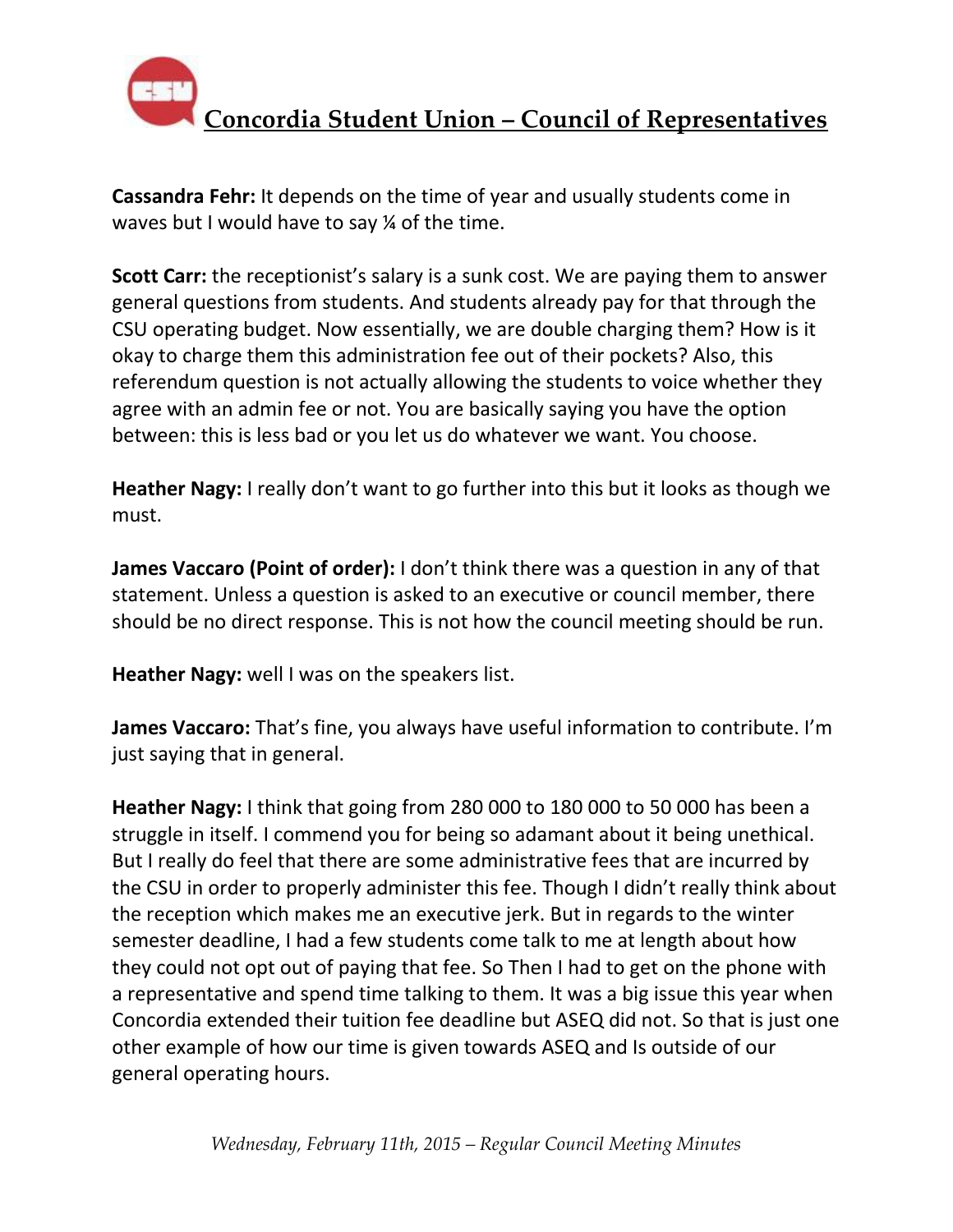

**(MOTION 8) Terry Wilkings** moves to approve the admin fee by-law referendum question

Seconded by **Benjamin Prunty**.

#### **Health and Dental Plan: New Special Bylaw**

Special ByLaw K: "Health Plan and Dental Plan"

The CSU may levy no more than \$1.50 per student per semester for the purpose of administering its Health Plan, and no more than \$1.50 per student per semester for the purpose of administering its Dental Plan."

The reserve fund for the Health Plan and the Dental Plan cannot be used for the CSU's normal operations and must be kept exclusively for use as a typical reserve fund is expected to be used."

**Terry Wilkings:** I feel that the discussion on this has been exhausted and it's up to council to vote.

**Scott Carr:** I completely agree so I am just going to quantify it for you. 50 000\$ is equivalent to 81 hours/week. I don't think anybody is doing that. That would be 2 employees at 12\$/hour.

**Benjamin Prunty:** I'm going to disregard that because that was essentially made up on the spot. When we look at the health and dental fee question, we consider the health and dental organization as it has existed over time. In the last years, it has collected dramatically more than 50 000. In specific, last year, it collected 280 000\$ which makes this year's fee a decrease of over 70% from last year. As I said earlier, it decreases over time. This will give us less room to manoeuvre but hopefully within the next couple of years, we will be able to manage the financial debt. From an executive perspective, there is no disagreement on 50 000\$ as a fee and we do take up a certain amount of time for the health and dental plan fee and I believe that it would irresponsible for us to decrease it. If we decrease this, it would mean a further decrease in the amount of money going to the CSU but yet, we'd still be providing the same services. So essentially we would have to eliminate something else. We have a collective agreement negotiation coming up soon as well where we will likely have increases in wages. So this is not coming from a place of no thought. The first time this was proposed was last year after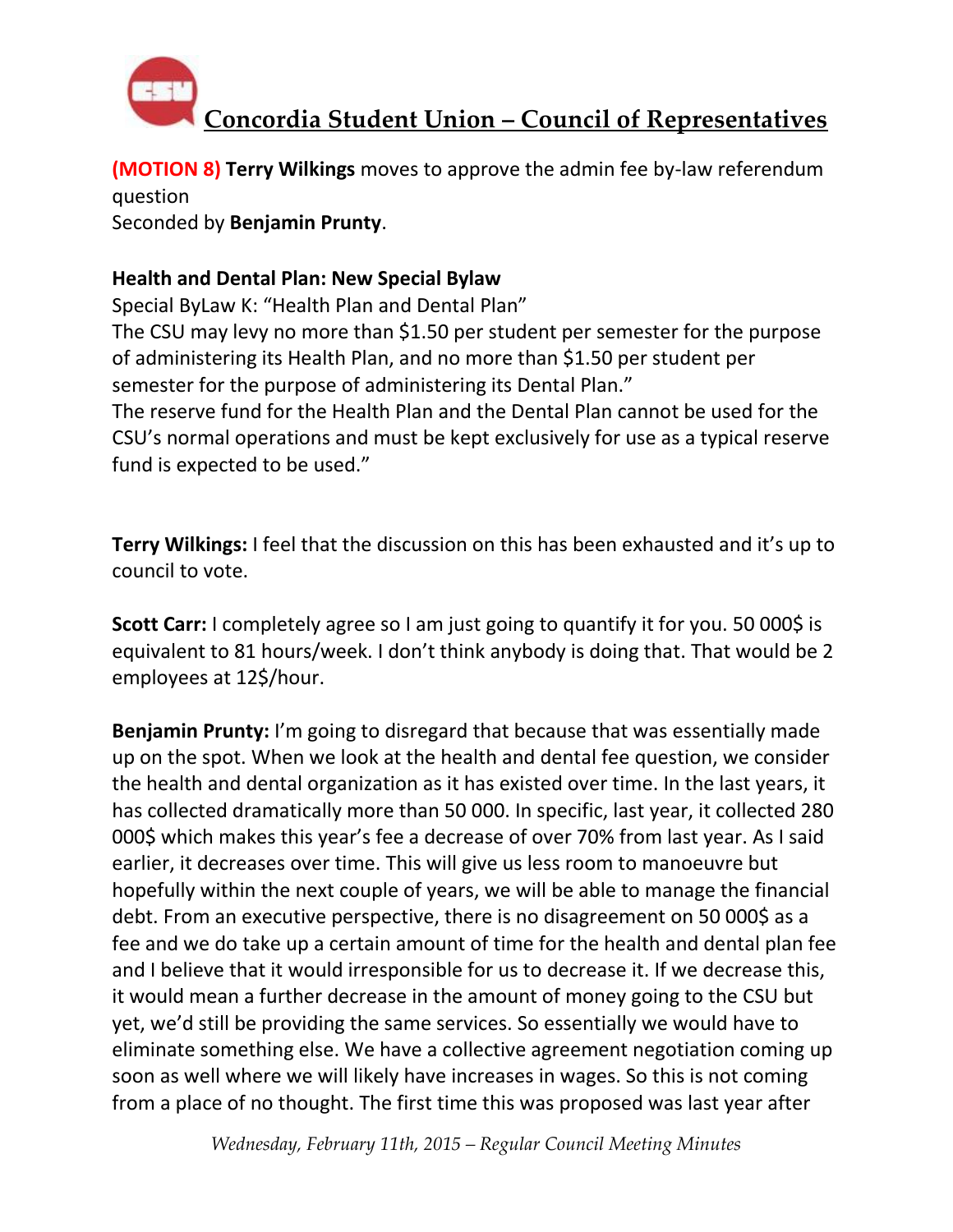

elections and it would have been disastrous to have gone through with plans to completely eliminate it because at the end of our year, we had a 140 000\$ deficit and later on figured out that there had been a 300 000 deficit the year prior. Had we taken the advice at the time, we would have been looking at 320 000\$ deficit this year. The general manager, accountant, myself and Heather have been present at all meetings and we have deemed this to be a reasonable rate.

**Vicky Rodgers** calls it into question. Seconded by **Benjamin Prunty**.

### **VOTE**

In favor: 6 Opposed: 3 Abstentions: 2

**Chair:** those in favor of the motion, please raise your placards.

### **VOTE (MOTION 7)**

In favor: 5 Opposed: 2 Abstentions: 3

#### *Motion carries*.

**James Vaccaro:** In the question, it says "The reserve fund for the Health Plan and the Dental Plan cannot be used for the CSU's normal operations and must be kept exclusively for use as a typical reserve fund is expected to be used". Therefore this means that it cannot be dumped into operations and cannot be covering legal expenses or receptionists or executives going to these meetings. So the previous discussion we just had just seems absolutely pointless. So the 50 000\$ is going to be locked into another reserve account? What can the money be spent on and how can it accumulate over time?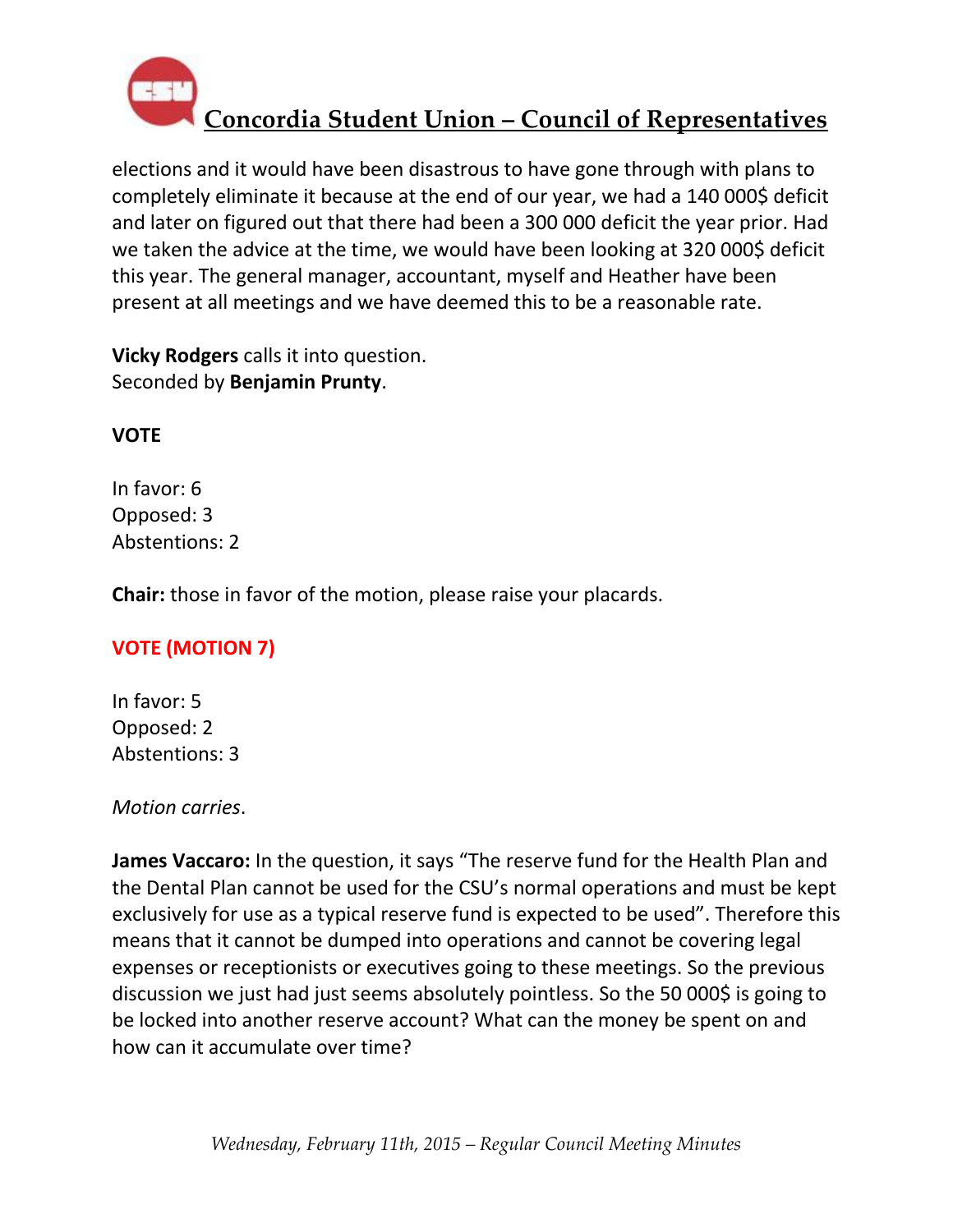

**Benjamin Prunty:** we have the option of creating a reserve fund.

**James Vaccaro:** are we taking the 50 000 and dumping it into operations and saying we may use this for reserve fund and if we don't use it for that then it just stays there and pads our budget so that we don't go into deficit every year. Or will it be a separate account?

**Benjamin Prunty:** separate

**James Vaccaro:** so we will have this separate health/dental fund.

**Scott Carr:** we charge 240\$ to every student, 1.50\$ of that + the premium would be taken away from the CSU operating budget and the rest would go into a reserve fund which can only be used to the purpose of paying an additional premium if it happens to exceed 240\$.

**James Vaccaro:** I get all of that. I just want to clarify that the 50 000\$ cannot be used for anything else?

**Heather Nagy:** HALF. All of that discussion was about 25 000\$. I made a mistake in the numbers and I meant to say that 25 000 of that 50 000 will be used for a reserve fund.

f) Privatization of public services referendum question

**(MOTION 9) Benjamin Prunty** moves to approve the Privatization of public services referendum question. Seconded by **Terry Wilkings**.

**Question:** Do you as a member of the CSU approve of the CSU taking a position against the privatization of the academic sector specifically, and the public sector in general?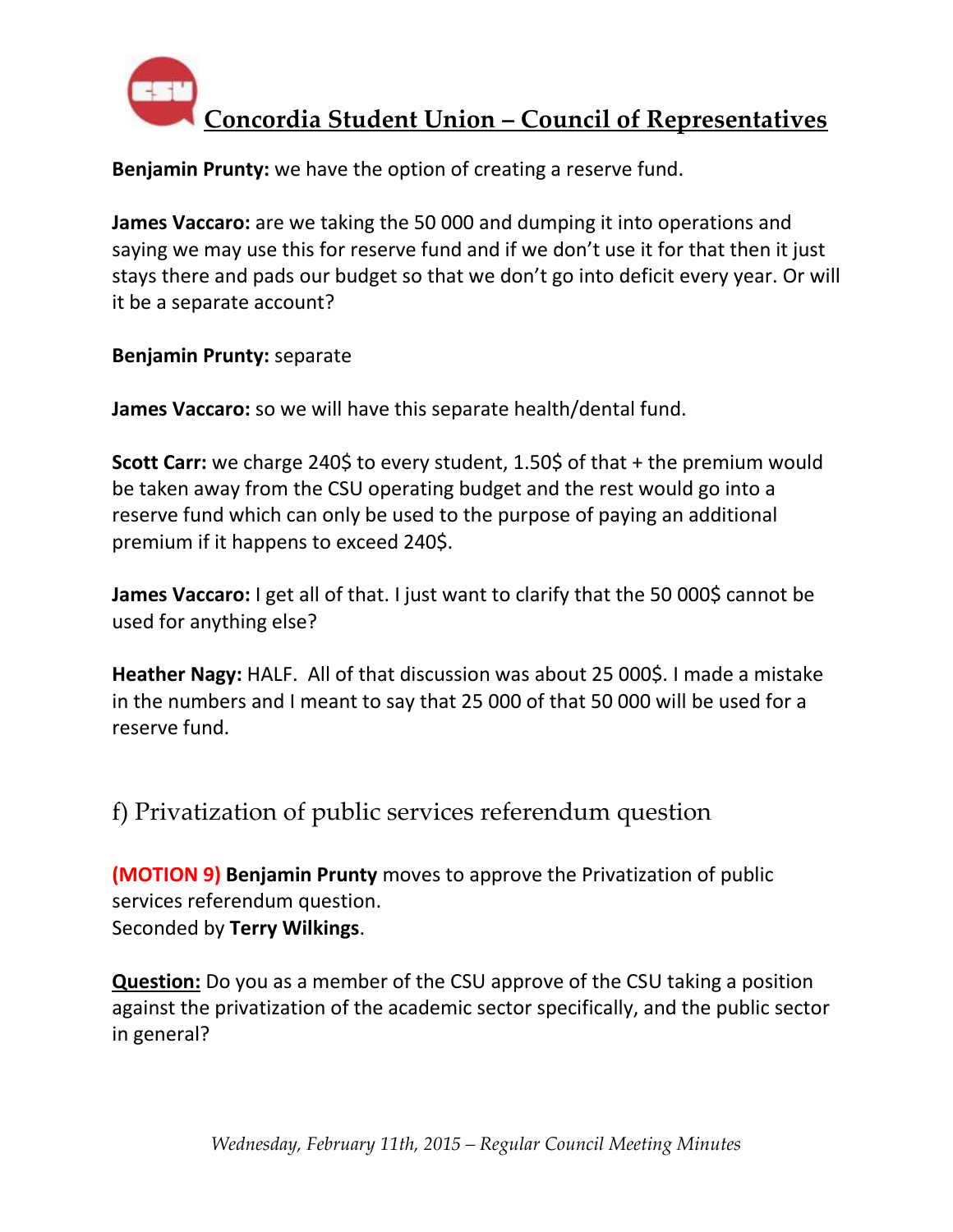

**Benjamin Prunty:** this was a question that we tried to ask in the first general election but the CEO wanted to change the wording to an extent where the question was not the same anymore. Therefore we are asking it again. It is pertinent to the public discussion currently going on because what essentially is happening with the austerity agenda is that there is an increase in the privatization of the academic sector and the public sector which forces institutions to start looking for funding elsewhere which effectively means sponsorships. We ran this by the policy committee and it was approved. We did approach the committee about the wording which was brought up by Vicky but the committee felt there wording to be accurate.

**(MOTION 10) James Vaccaro** moves to limit debate to 10 minutes followed by a direct vote. Seconded by **Marcus Peters**.

#### **VOTE (MOTION 10)**

In favor: 6 Opposed: 0 Abstentions: 0

*Motion carries*.

**Vicky Rodgers:** How do you define privatization? What items will it include? Does it include choice of the curriculum or just corporate and individual donations?

**Terry Wilkings:** I don't think we are accepting private donations. But donations from the academic sector would not be deemed inappropriate

**Vicky Rodgers:** Is it going to be a position against the influence of corporate donations? I'm sorry I'm still confused and don't understand.

**Benjamin Prunty:** basically we do not have a position on this yet and we would like to see whether the students would like to see society take a step away from the privately and publicly funded sector.

**Vicky Rodgers:** does this include corporate money?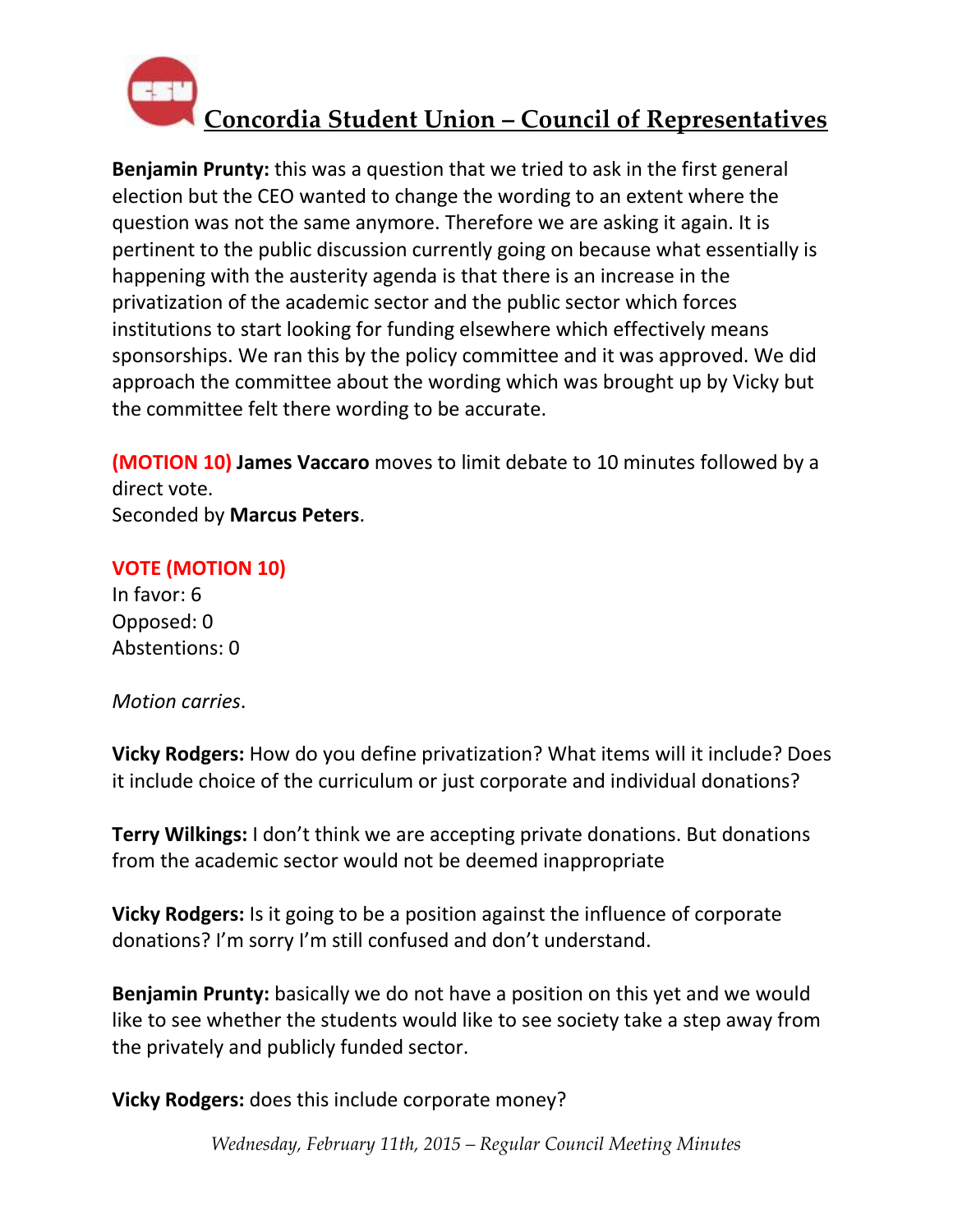

**Benjamin Prunty:** council will interpret these policies once they are approved. It really depends on how council would like to interpret it.

**Benjamin Prunty** calls motion 9 into question Seconded by **Vicky Rodgers**.

### **VOTE**

In favor: 6 Opposed: 0 Abstentions: 1

### **VOTE (MOTION 9)**

In favor: 7 Opposed: 0 Abstentions: 1

*Motion carries*.

### g) Greenhouse project referendum question

**(MOTION 11) Jessica Cabana** moves to approve the Greenhouse project referendum question. Seconded by **James Vaccaro**.

### **VOTE (MOTION 11)**

In favor: 8 Opposed: 0 Abstentions: 0

*Motion carries*.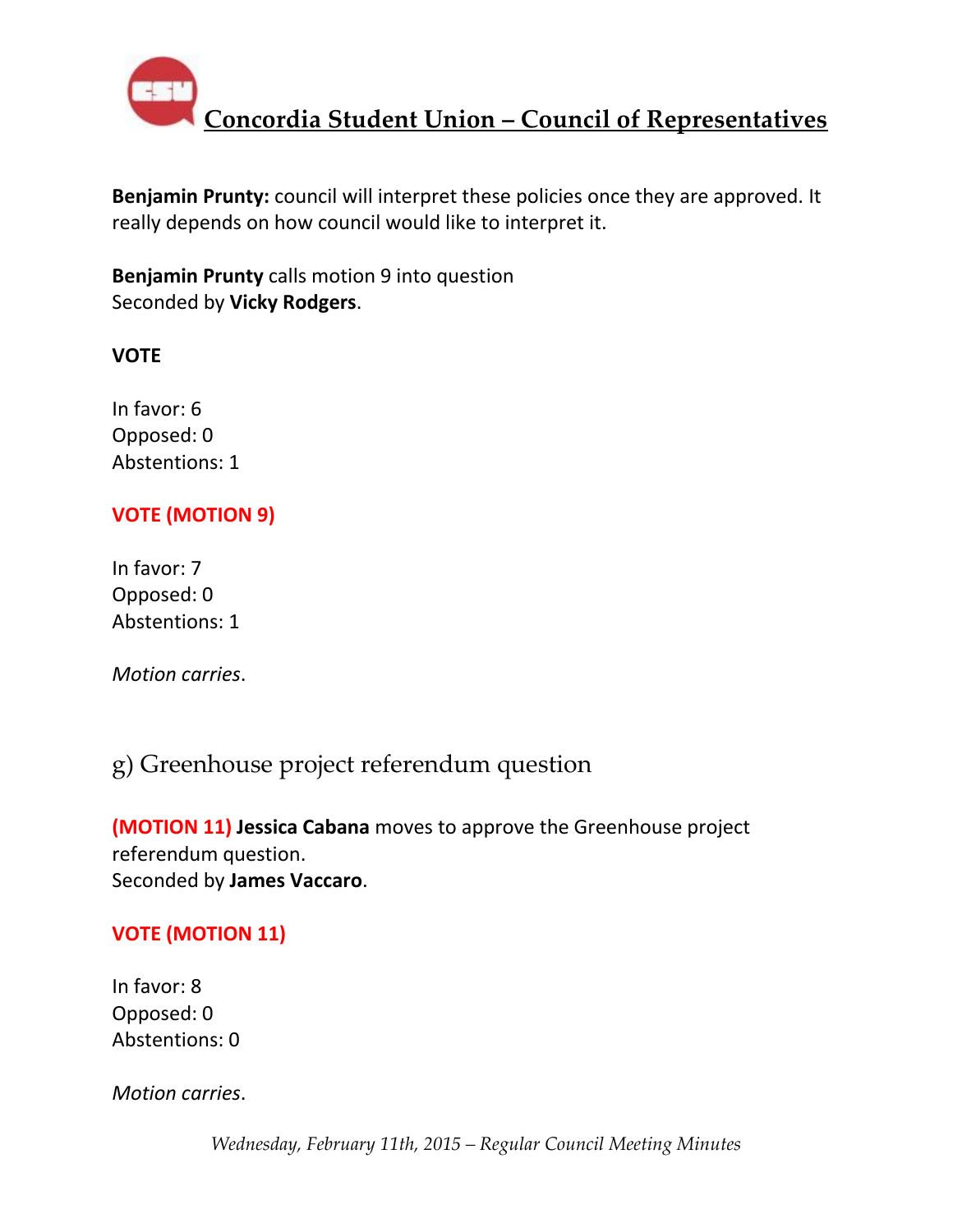

## **10. QUESTION PERIOD & BUSINESS ARISING**

### **11. ANNOUNCEMENTS**

### **12. ADJOURNMENT**

**Marcus Peters** moves to adjourn. Seconded by **Vicky Rodgers**.

### **VOTE**

In favor: 5 Opposed: 0 Abstentions: 0

*Motion carries*.

**Meeting is adjourned at 24h02**.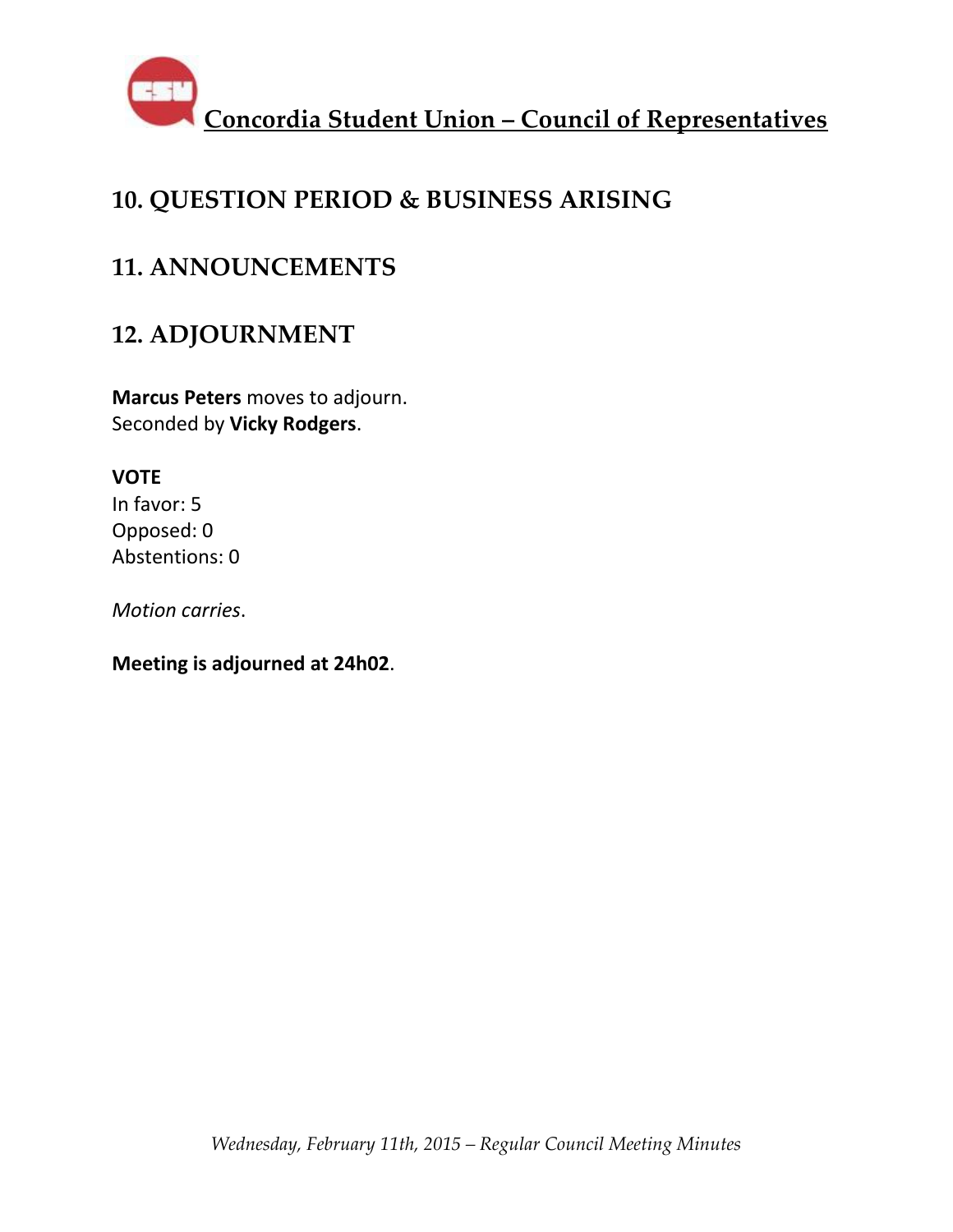

# **CSU Council Meeting Wednesday, February 11th, 2015 H – 767, 18h30, Hall Building**

## **Summary of Motions Carried**

## **3. APPROVAL OF THE AGENDA**

**John Talbot** moved to excuse Maylen, Gemma, Jeremy, Rami, Anthony but not Michael and Taimur. Seconded by **Matthew Palynchuk**.

## **6. APPOINTMENTS**

## **a) Chief Electoral Officer**

*Following closed session, a new CEO was appointed.*

# **5. PRESENTATION AND GUEST SPEAKERS**

# **d) Student Housing Project**

**Terry Wilkings** moved for the General Election P.U.S.H Fund question to go on the ballot; *The CSU would like to set up an autonomous revolving fund dedicated to supporting the need for student housing with an explicit mandate to create affordable cooperative housing for students in Quebec. The establishment of such a fund would be conditional on giving members of the CSU exclusivity on its first project. Do you as a member of the Concordia Student Union approve the reallocation of approximately 15% (\$1,850,000) of the Student Space Accessible Education Legal Contingency fund (SSEALC) to create the Popular University Student Housing fund (PUSH)?*

Seconded by **Chloe Williams.**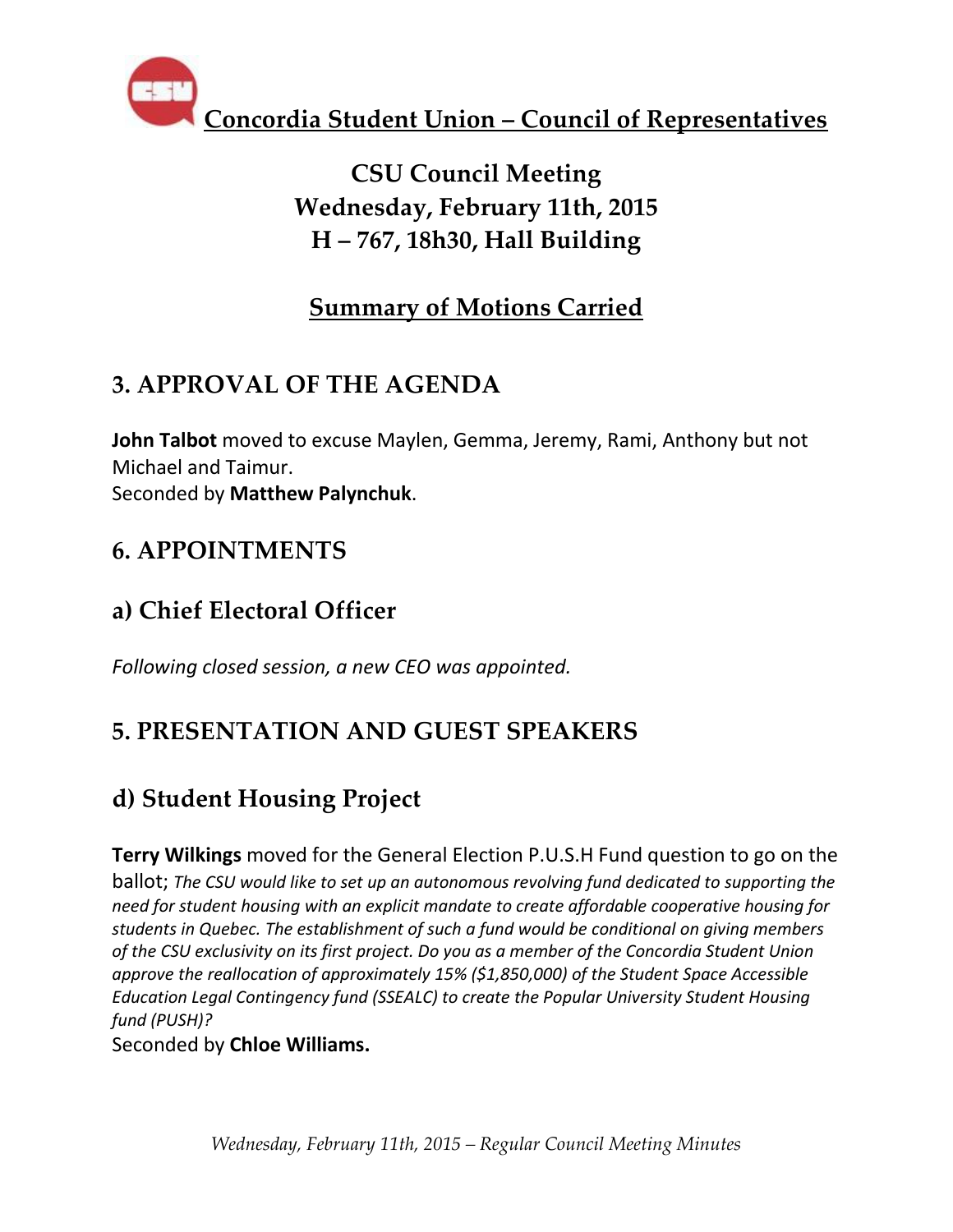

**James Vaccaro** moved to amend the previous motion regarding the P.U.S.H referendum question where the parentheses around *1 850 000\$* should be removed and instead, *approximately 15%* should be put in parentheses. In addition, the "(approximately 15%)" would follow "1 850 000\$". Resulting in the referendum question being: *The CSU would like to set up an autonomous revolving fund dedicated to supporting the need for student housing with an explicit mandate to create affordable cooperative housing for students in Quebec. The establishment of such a fund would be conditional on giving members of the CSU exclusivity on its first project. Do you as a member of the Concordia Student Union approve the reallocation of \$1,850,000 (approximately 15%) of the Student Space Accessible Education Legal Contingency fund (SSEALC) to create the Popular University Student Housing fund (PUSH)?* Seconded by **Vicky Rodgers**.

### **7. RETURNING BUSINESS – SUBSTANSIVE**

## **a) Reggie's**

**Benjamin Prunty** moved to approve a maximum of 5000\$ for the purpose of hiring a structural engineer for the Reggie's project and that this amount be taken out of the SSEALC Fund.

Seconded by **Scott Carr**.

## **8. NEW BUSINESS – SUBSTANSIVE**

## **b) Reggie's/Hive referendum question**

**Benjamin Prunty** moved to approve the Reggie's/Hive referendum question: "*The CSU has been working on a project to completely renovate every aspect of the Reggie's bar and the Hive Cafe on the mezzanine of the downtown campus for the past year as major renovations are considered a structural necessity. Given that we cannot know the final cost of construction until the project is completed we are only capable of providing an estimated range of costs for approval. The CSU feels as though a final approval of an expense of this size should be decided by the membership. Do you approve of the CSU using between \$1,200,000 and \$1,800,000 (which is between 10-15% of the Student Space, Accessible Education & Legal Contingency*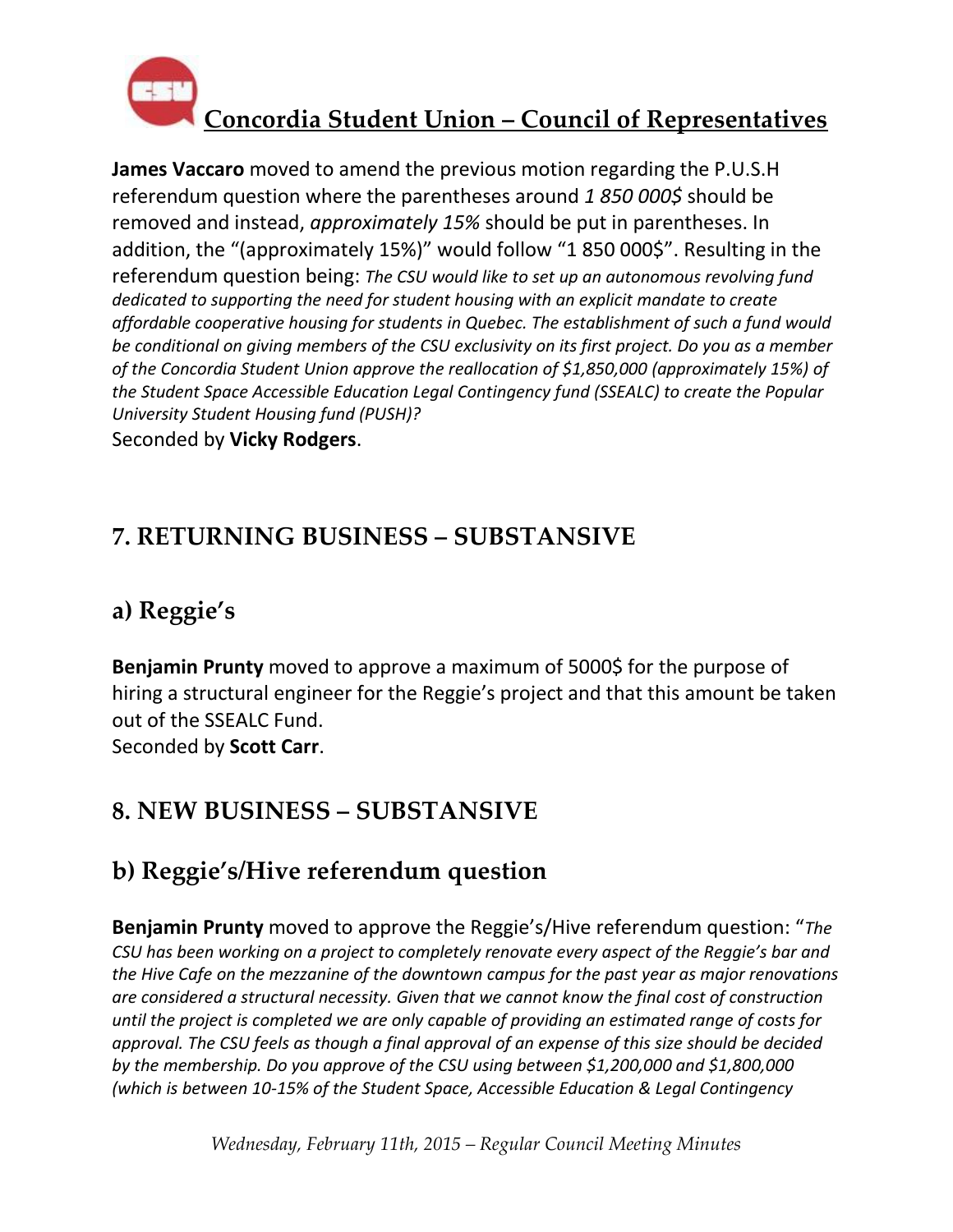

*fund), knowing that this is an estimate and that the expense could realistically vary beyond the ranges specified above once the final construction costs are known?*" **Seconded by Terry Ngala.** 

## **c) Financial reallocation and indexation referendum questions**

**Heather Nagy** moved to approve the financial reallocation and indexation referendum question Seconded by **Jeremy Tessier**.

REFERENDUM QUESTION REGARDING FINANCIAL CHANGES PREAMBLE: The CSU is changing its accounting system towards a restricted fund accounting model for the purpose of increasing transparency and this requires changes to our fee levy structure. The CSU will also be substantially reducing the administration fee that it charges to students for the Health and Dental plans. As a result, CSU's available funds can no longer support its current operations without changing the allocation of the fees that it currently levies. The changes listed below will neither increase nor decrease the fees levied from students on behalf of the CSU, but will allow for the CSU to maintain its current level of operations.

QUESTION: This is the current organization of our fees: General Operations: \$1.75 per credit Non-Academic Clubs: \$0.25 per credit Student Space, Accessible Education & Legal Contingency Fund: \$1.50/credit Advocacy Centre: \$0.30 per credit TOTAL: \$3.80/credit

Are as a member of the CSU you in favour of the following reorganization of the fees currently levied by the CSU, effective for the Fall semester of 2015: CSU operating fee: \$1.97/credit CSU Advocacy Center fee: \$0.21/credit CSU Housing and Job Back (HOJO): \$0.20/credit CSU Legal Information Clinic (LIC): \$0.17/credit CSU Clubs: \$0.25/credit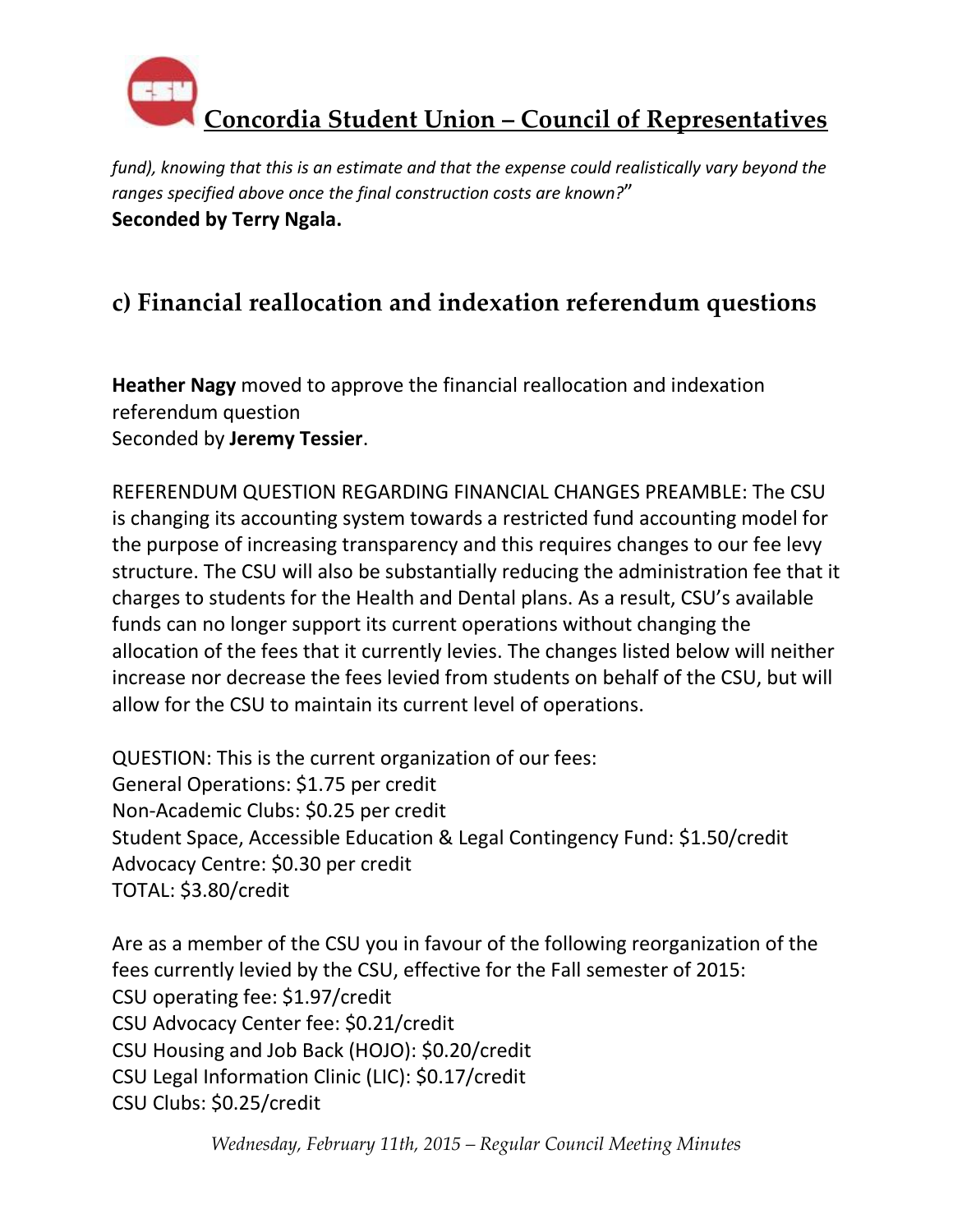

Student Space, Accessible Education & Legal Contingency Fund (SSAELC): \$1.00/credit TOTAL: \$3.80/credit

# **d) Health/Dental plan referendum question**

**Heather Nagy** moved to approve the health/dental plan by-law referendum question. Seconded by **Benjamin Prunty**.

### **Health plan question revised:**

Do you agree to increase the annual CSU health plan fee no more than \$46.93, for a maximum annual cost of \$240 per undergraduate student registered at Concordia, and not greater than maximum annual cost of \$143.00 for international students with dental insurance, in order to maintain and ensure the long-term sustainability of the current levels of coverage of the health and dental plan?

Fee breakdown: Health: \$97.00 Dental: \$143.00 Total: \$240.00

## **e) Health/Dental plan admin fee by-law change**

**Terry Wilkings** moves to approve the admin fee by-law referendum question Seconded by **Benjamin Prunty**.

### **Health and Dental Plan: New Special Bylaw**

Special ByLaw K: "Health Plan and Dental Plan" The CSU may levy no more than \$1.50 per student per semester for the purpose of administering its Health Plan, and no more than \$1.50 per student per semester for the purpose of administering its Dental Plan."